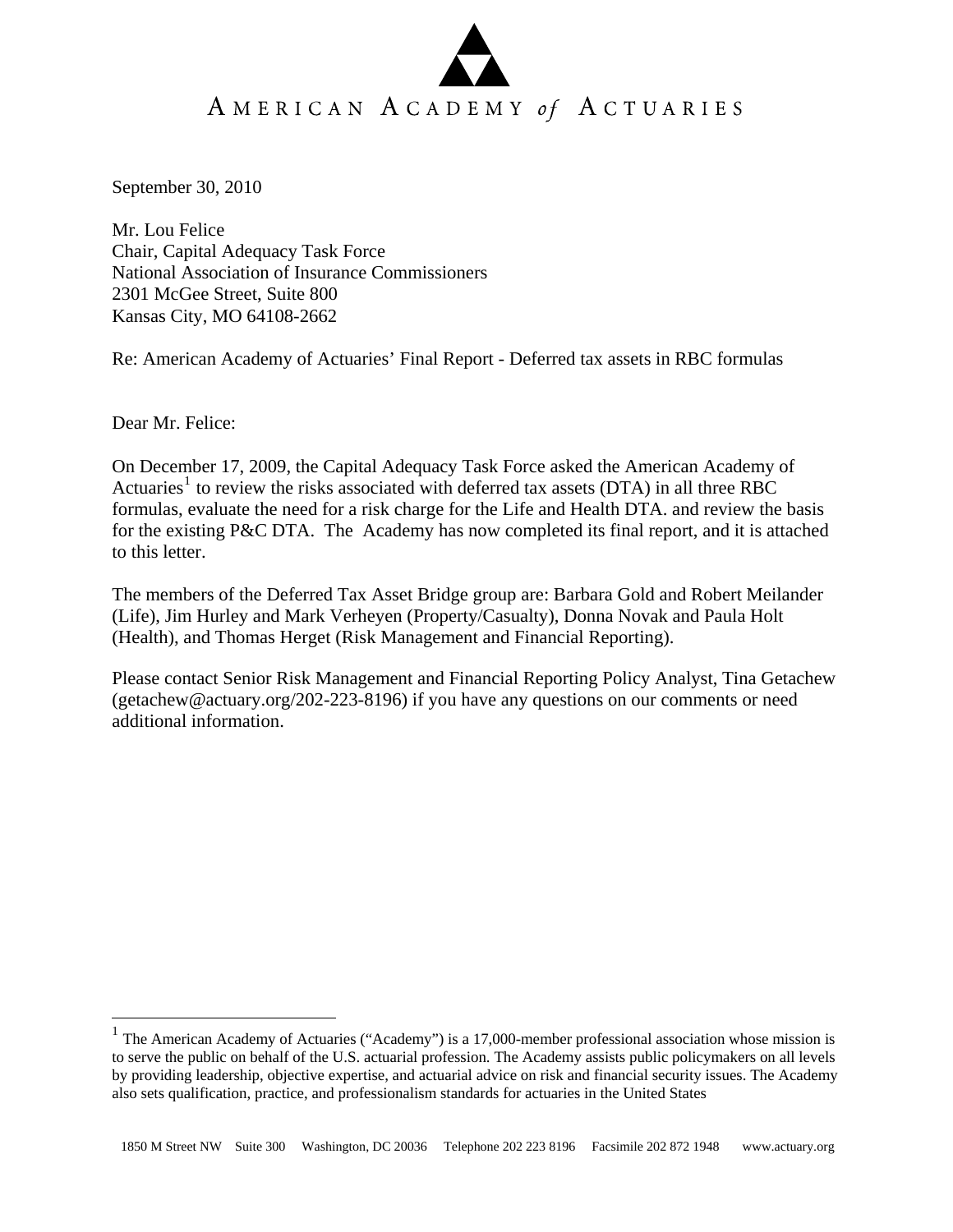Sincerely,

Barbara R. Gole Robert 2740

American Academy of Actuaries American Academy of Actuaries

Alex Kunt

 Alexander Krutov, ASA, MAAA, FCAS, CERA Donna Novak, ASA, MAAA, FCA Chair, Property/Casualty RBC Committee Chair, Health Solvency Work Group American Academy of Actuaries **American Academy of Actuaries** American Academy of Actuaries

R. Thomas Herget

Chair, Risk Management & Solvency Committee American Academy of Actuaries

Robert GMiD

Co-Chair, Deferred Tax Asset Work Group Co-Chair, Deferred Tax Asset Work Group

Donna Noral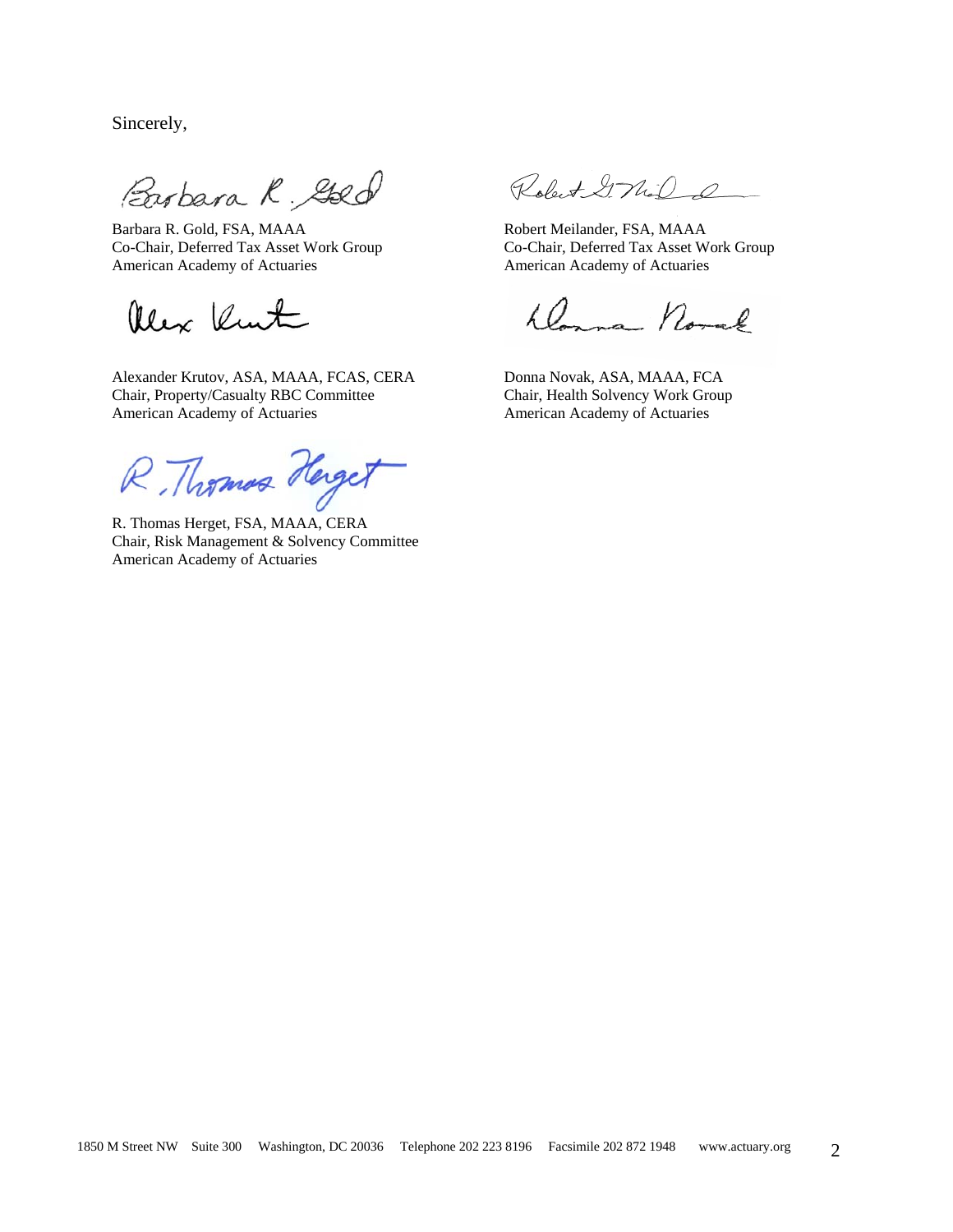### TABLE OF CONTENTS

- I. Executive Summary
- II. Introduction
	- A. Summary of Issue
	- B. Project History
- III. Reasons for Deferred Income Taxes
- IV. Description of Calculation of Deferred Income Taxes
- V. Admissibility of Deferred Income Tax Assets (DTA)
- VI. Impact of Statutory Caps on DTA
- VII. Risk Analysis
	- A. Risk associated with DTAs
	- B. DTA impact on surplus
	- C. Property and Casualty Insurance Companies
	- D. Life Insurance Companies
	- E. Health Insurance Companies
- VIII. Special Considerations
	- A. Tax Sharing Agreements
	- B. Relationship of RBC Tax Adjustment and RBC on DTA
	- C. Value of the DTA in a Sale
	- D. Fraternal Considerations
- IX. Recommendations
	- A. Placement of the Charge
	- B. RBC charge should reflect a company's level of capitalization
	- C. The minimum RBC charge should be applied to the amount of the DTA that is supported by future taxable income (covered DTA amount)
	- D. Factor Development
	- E. Charge when limits are present
	- F. Additional Considerations Regarding DTABG Proposal
	- G. Alternative Approaches
- Appendix 1 Sample DTA calculation
- Appendix 2 Impact of admissibility limits
- Appendix 3 Analysis of Statutory Data for Property / Casualty Insurance Companies
- Appendix 4 Analysis of Statutory Data for Life Insurance Companies
- Appendix 5 Analysis of Statutory Data for Health Insurance Companies

Appendix 6 – Responses to Issues Raised by NAIC Members and Interested Parties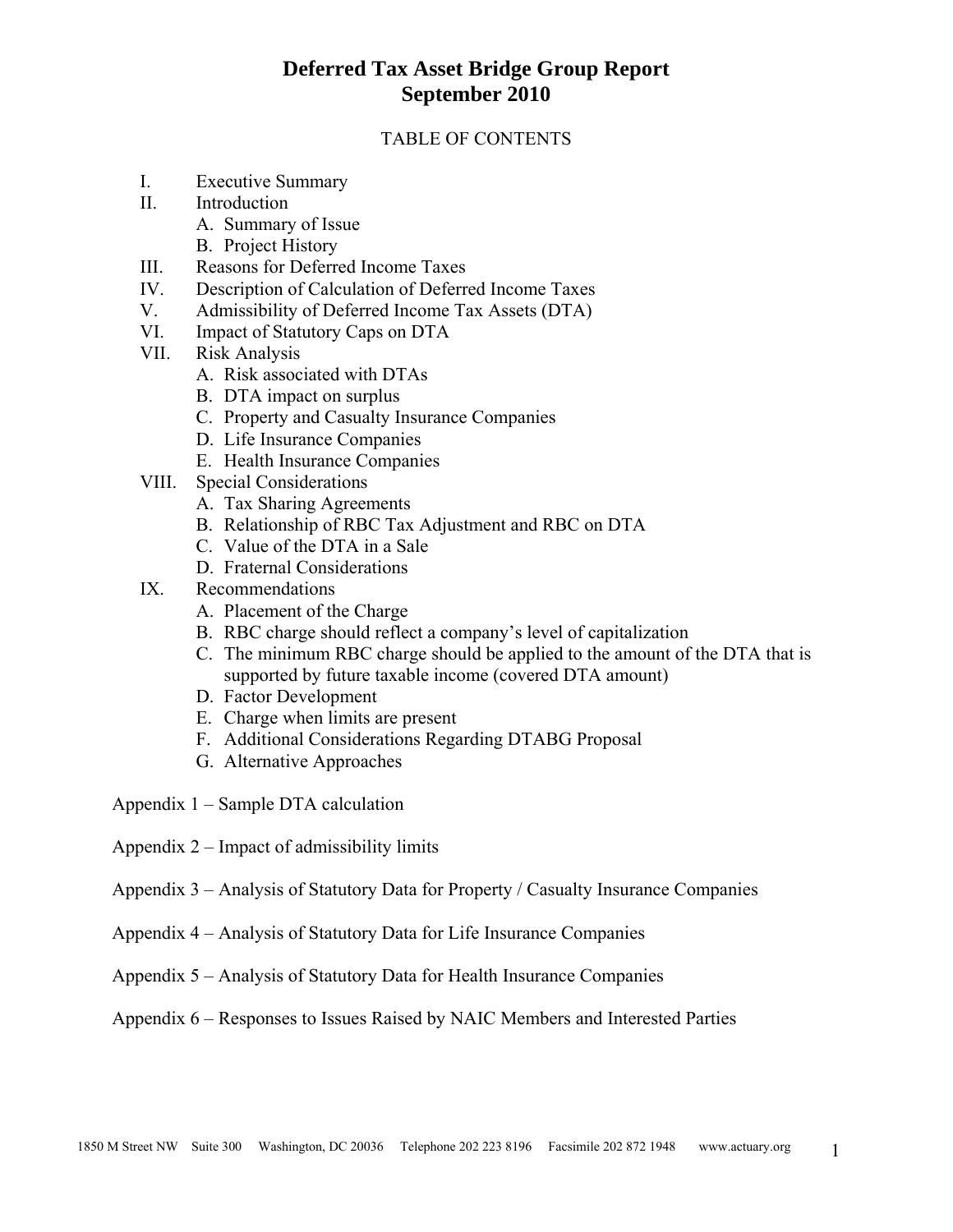### **I. Executive Summary**

At the request of the Capital Adequacy Task Force of the National Association of Insurance Commissioners, the American Academy of Actuaries (Academy) undertook a project to consider the appropriate treatment of the Deferred Tax Asset (DTA) in the Risk-Based Capital (RBC) formulas for Life, Property / Casualty (P&C), and Health and formed the Deferred Tax Asset Bridge Group (DTABG) to complete this work. In accordance with the NAIC's request, the DTABG also considered the situation both with and without regard to admissibility as an asset under statutory accounting.

The DTABG has completed its analysis and has concluded:

- The primary risk to realizing the DTA is inability to earn the needed taxable income to realize the DTA;
- This risk is a function of company viability (financial strength);
- the risk associated with that portion of the DTA supported by previous taxes paid is de minimus;
- Current statutory accounting rules recognize this risk by adjusting or capping the amount of DTA admitted as an asset:
	- o Valuation Allowance reduces gross DTA to the amount "more likely than not" to be realized
	- o Realizability Limitation limits admitted DTA to the expected amount to be realized within one year (temporarily increased to within three years through 12/31/2010 for companies with sufficient capital)
	- o Surplus Limitation limits admitted DTA in excess of that recoverable from past taxes to 10% of surplus (with some adjustments) (temporarily increased to 15% through 12/31/2010 for companies with sufficient capital)
	- o Deferred Tax Liabilities (DTLs) to the extent not admitted through the above rules, DTAs can be admitted to the extent they can offset DTLs
- These realizability and surplus limitations operate as implicit 'RBC charges' and increase volatility in statutory surplus relative to what would be observed if caps were not applied.

Given these conclusions, the DTABG recommends the NAIC consider the following approach to the RBC charge for the DTA:

- The RBC charge should reflect the company's level of capitalization, as measured by the RBC ratio calculated without the Admitted DTA in Adjusted Capital (with certain other adjustments) (Ex DTA RBC);
- The RBC charge should be placed in a portion of the RBC formula that is outside the covariance adjustment (C-0 for life, R-0 for P&C, and H-0 for health). It is important to note that by placing the RBC charge outside of the covariance adjustment it has a greater impact on the RBC result than if it were subject to the covariance adjustment;
- The amount of the RBC charge should eliminate the benefit of DTAs in calculating an RBC ratio for companies with an Ex-DTA RBC ratio less than 200% of ACL and should be floored at 0% or 1%, depending on the admissibility limits placed on the DTA, of the amount of DTA not supported by past taxes paid for companies with an Ex DTA RBC Ratio over 500%: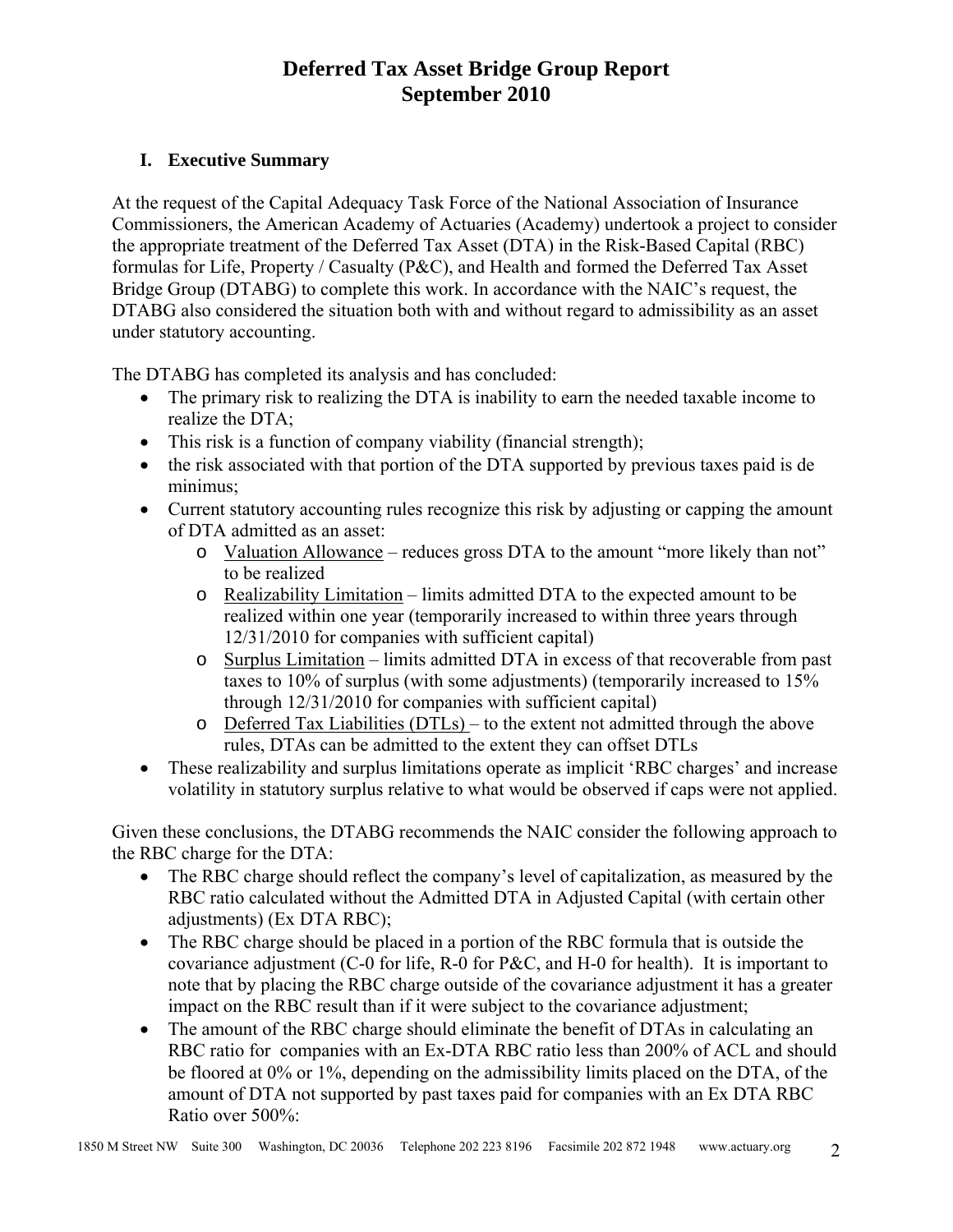- o If the full DTA less any valuation allowance (adjusted gross DTA) is admitted, the floor should be 1%.
- o If current (or similar) capping procedures are maintained, the floor should be 0% given the resulting implicit 'RBC charge' of the capping procedures.

The DTABG recognizes that its recommendations may spur debate within the NAIC and among various interested parties. More specifically, two principal concerns have been identified:

- 1. The primary purpose of the RBC model has been to identify weakly capitalized and atrisk companies and not to measure relative company strength among the companies. This proposal could be viewed as potentially expanding the role of the model beyond the original stated intent.
- 2. Increasing the charge as a company's capitalization deteriorates will accelerate declines in a company's RBC ratio.

These are reasonable issues to raise and have been discussed by the DTABG. The DTABG concluded, after considering these issues, that the approach proposed in this document is reasonable given the unique nature of the DTA.

This document presents an overview of the issues, steps taken in reviewing the issues, recommendations and the rationale behind the recommendations.

### **II. Introduction**

 $\overline{a}$ 

### *A. Summary of Issue*

On December 7, 2009, at the NAIC Executive / Plenary meeting in San Francisco, the NAIC adopted a temporary accounting change which affects how insurance companies recognize deferred tax assets.

Accompanying the adoption of the temporary provision, a 5% post-tax post-covariance RBC charge was applied to the incremental DTA amount for Life companies. For P&C companies, the existing 5% pre-covariance DTA risk charge, applicable to the entire admitted DTA amount, was retained. Post-covariance, this becomes less than [1](#page-4-0)%.<sup>1</sup> For Health Insurance companies, currently there is no RBC charge associated with the DTA.

For a more thorough analysis of the risks associated with DTAs, the NAIC's Capital Adequacy Task Force (CADTF) made the following request of the Academy:

The American Academy of Actuaries (Academy) will review the risks associated with deferred tax assets (DTA) in all three RBC formulas, evaluate the need for a risk charge for the Life and Health DTA and review the basis for the existing P&C DTA charge. The Academy will also determine the appropriate placement of the charge in each RBC

<sup>&</sup>lt;sup>1</sup> The December 17, 2009 Meeting Summary Report of the Capital Adequacy Task Force references an analysis which concluded that the P&C RBC charge of 5% within covariance is equivalent to a 0.6% effective charge outside of covariance for the P&C industry at year-end 2008.

<span id="page-4-0"></span><sup>1850</sup> M Street NW Suite 300 Washington, DC 20036 Telephone 202 223 8196 Facsimile 202 872 1948 www.actuary.org 3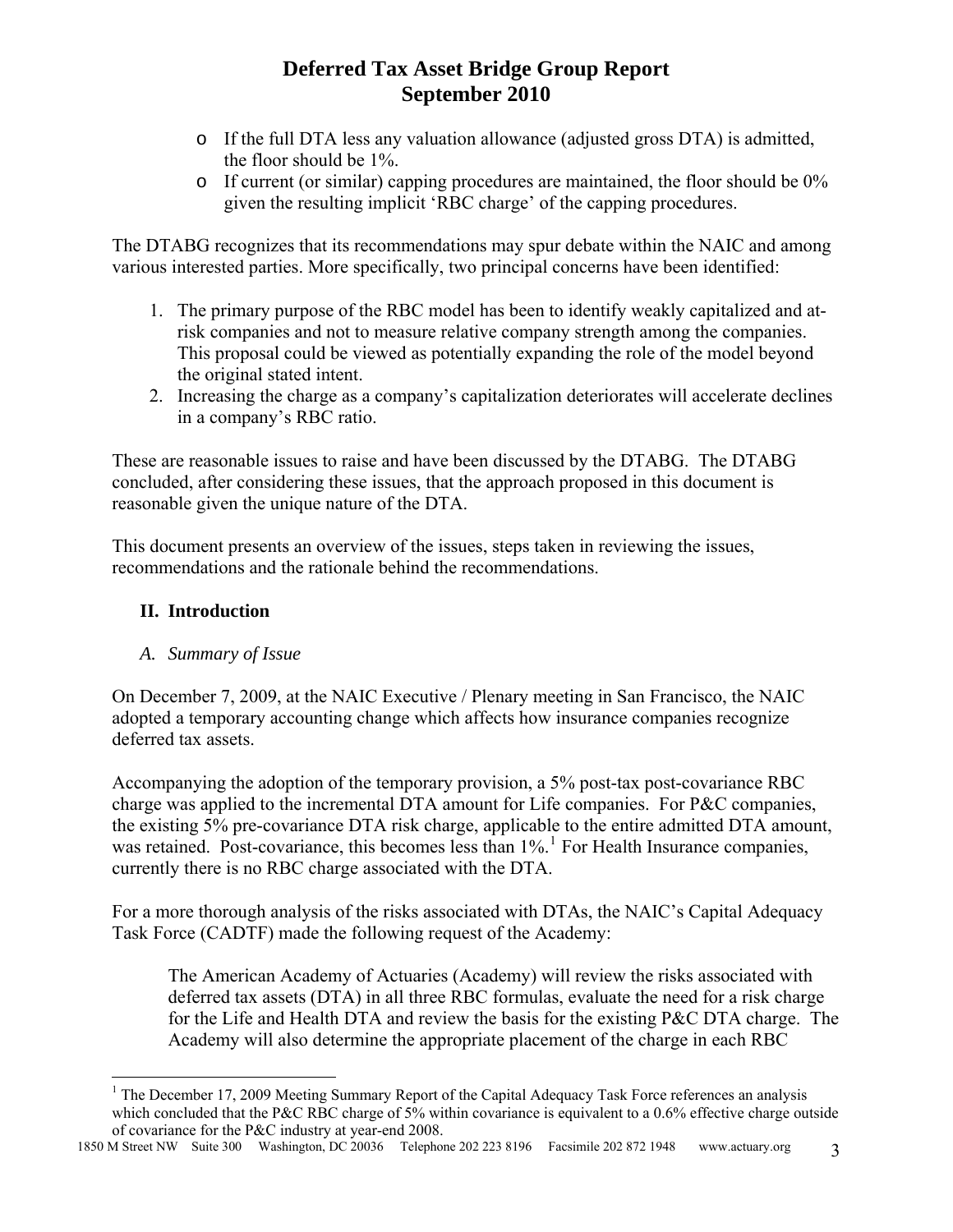formula. The review should encompass the continuum of risks associated with the DTA as defined by Statutory Accounting Principles, before and after any statutory adjustments to the admitted value of the DTA. Included in this continuum of risks is consideration of the impact of tax allocation agreements on the DTA amounts held at insurance entities.

A preliminary report of the review is due June 1 and the target completion date is September 15, 2010. The results of the Academy review will be considered for implementation in the RBC formulas for year end 2011 or later; the review will not address the temporary change to statutory DTA for 2009 and 2010 contained in SSAP 10R.

### *B. Project History*

DTAs and DTLs were added to the statutory balance sheet as a part of the codification of statutory accounting that was implemented on January 1, 2001. Prior to that time deferred tax amounts did not exist in statutory accounting (although they did exist in Generally Accepted Accounting Principles (GAAP) accounting). As described later, inclusion of deferred income taxes is necessary to properly reflect the after-tax impact of economic events for which the tax accounting and statutory accounting differ.

When DTAs were added as part of statutory accounting, the amount that could be admitted in the statutory statement was limited. The limits put in place at that time were a function of a combination of past taxes paid, when differences between statutory accounting and tax accounting reversed, the company's surplus, and the company's deferred tax liabilities. More specifically, codification allowed for gross DTAs to be admitted in an amount equal to the sum of:

- 1. Federal income taxes paid in prior years that can be recovered through loss carry backs for existing temporary differences that reverse by the end of the subsequent calendar year;
- 2. The lesser of:
	- i. The amount of gross DTAs, after the application of paragraph 1, expected to be realized within **one year** of the balance sheet date; or
	- ii. **Ten percent** of statutory capital and surplus in the most recently filed statement, adjusted to eliminate the DTA, EDP equipment and operating systems software and any net positive goodwill; and
- 3. The amount of gross DTAs, after application of paragraphs 1 and 2 that can be offset against existing gross DTLs.

When DTAs were first included as statutorily admitted assets, their presence was reflected in the RBC amount for P&C companies but not for life and health companies. In the P&C formula, a charge of 5% was attached to the DTA in the R3 (credit risk) part of the formula. This charge is reduced through the working of the covariance adjustment to less than 1% for the P&C industry in the aggregate. There was no comparable charge in the life and health RBC formula for the DTA. At the time DTAs were implemented, it was the opinion of various life RBC groups that an RBC charge was not necessary given the conservatism provided by the DTA limits.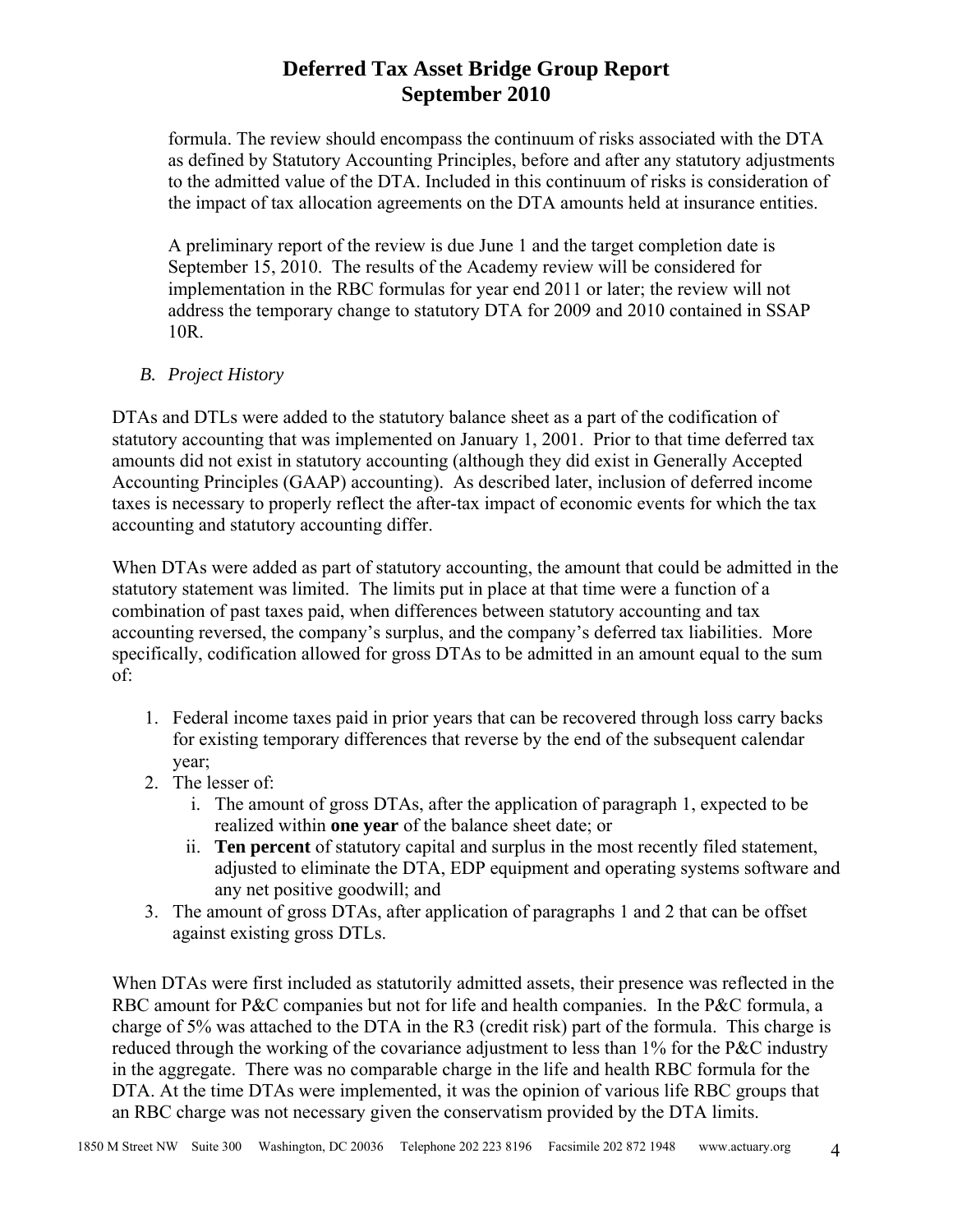It is our understanding that discussions on expanding the admissibility of DTAs in statutory accounting began in November 2008. At that time, the NAIC declined to adopt expanded admissibility of the DTA on an accelerated basis, wanting to spend more time, during 2009, thoroughly analyzing the issues and their impacts on statutory financials. However, some states allowed such greater recognition of the DTA through a permitted practice in 2008, creating diverging practices in the industry.

On December 7, 2009 a temporary accounting change, a revision of Statement of Statutory Accounting Principles (SSAP) Number 10, was adopted by the NAIC. SSAP 10R permits eligible companies<sup>[2](#page-6-0)</sup> to elect to replace the '1 year and  $10\%$ ' rule with a '3 years and  $15\%$ ' rule, with an effective date of 12/31/2009 and a sunset after 12/31/2010. The temporary nature of the accounting change reflected the NAIC's desire to further study DTA accounting. In addition, the new SSAP makes explicit a "more likely than not" test in determining "adjusted" gross DTA. Since the adoption of the new limits, companies can admit adjusted gross DTAs in an amount equal to the sum of:

- 1. Federal income taxes paid in prior years that can be recovered through loss carry backs for existing temporary differences that reverse by the end of the corresponding IRS carry back period (life companies, 3 years; all others, 2 years);
- 2. The lesser of:
	- a. The amount of adjusted gross DTAs, after the application of paragraph 1, expected to be realized within **three years** of the balance sheet date; or
	- b. **Fifteen percent** of statutory capital and surplus in the most recently filed statement, adjusted to eliminate the DTA, EDP equipment and operating systems software and any net positive goodwill; and
- 3. The amount of adjusted gross DTAs, after application of paragraphs 1 and 2, which can be offset against existing gross DTLs.

As part of the temporary change, regulators included the establishment of a DTA risk charge for life companies to be incorporated in the life RBC formula so that the underlying risks of the nonrecoverability of the DTA would be taken into consideration in the RBC formula development. The CADTF recommended that a charge of 1% of the additional DTA amount be established within C-0. The 1% charge was conservative but in line with the effective P&C charge. The life formula's placement in C-0 meant that it would not be affected by the covariance adjustment.

During a CADTF call to consider adoption of the initial proposal for the life formula, after considering various alternative charge levels, CADTF approved a 5% charge against the excess of the new DTA amount over the old DTA amount, placed in C-0.

As the work of the DTABG progressed, it was concluded that a reasonable and practical approach to establishing charges need not vary by product type (life, casualty and health insurance), as many of the considerations are the same for all product types and the accounting is similar. This led to a single recommended approach. This approach has been thoroughly

<span id="page-6-0"></span> $\overline{a}$  $2^2$  At the time these changes were made the NAIC also established "guardrails" that provide that if a company's RBC ratio without the additional admitted DTA is less than 250% of Authorized Control Level (ACL) for life companies and 300% for P&C companies, the company can't admit the additional amount.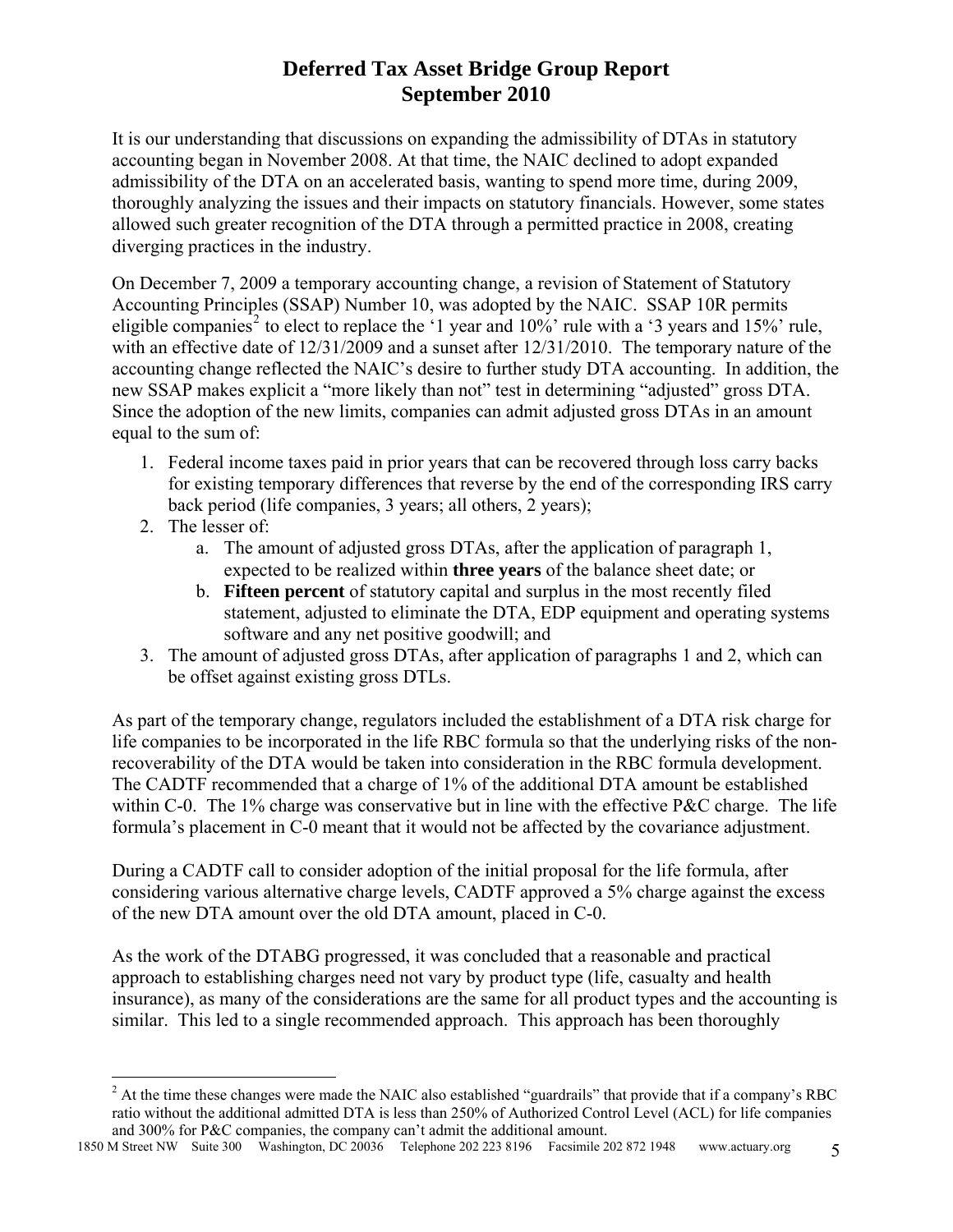reviewed by the following Academy groups: the Life Capital Adequacy Subcommittee, the P&C RBC Committee, the Health Solvency Task Force, and the DTABG.<sup>[3](#page-7-0)</sup>

### **III.Reasons for Deferred Income Taxes**

DTAs and DTLs arise because tax accounting and statutory accounting rules differ in their recognition and measurement standards. Reflecting deferred taxes on the balance sheet is a means of accounting for future taxable income/expense whose incidence is expected to differ from future statutory income/expense and is a means of assuring appropriate comparisons between companies.

The recognition of DTAs and DTLs results in a matching of the tax amounts with the statutory income (loss) that gave rise to them. If DTAs or DTLs were not recognized then a company's statutory balance sheet would not appropriately reflect all assets and/or liabilities as a result of the statutory income (loss) generated.

This can be shown by a hypothetical example. Consider a 1-year policy, issued in the middle of calendar year 1. While many other factors, such as premiums and expenses, would affect the income statement, this example will focus on the impact of reserves and taxes.

| Balance Sheet Liabilities for December 31 |          |        |
|-------------------------------------------|----------|--------|
|                                           | Year 1   | Year 2 |
| Statutory reserve                         | \$100.00 |        |
| Tax reserve                               | 90.00    |        |

This balance sheet example causes a reserve build up and runoff resulting in \$100 of statutory loss in year 1 and \$100 income in year 2. However, the comparable amounts in the tax return are only \$90. The \$10 difference is referred to as a "temporary difference."

At a 35% marginal tax rate, the \$10 temporary difference would result in a \$3.50 DTA established at the end of year 1. Establishing a DTA will result in the following income with respect to the reserve:

|                                                | Year 1     | Year 2   |
|------------------------------------------------|------------|----------|
| (1) Statutory Income/(deduction)               | \$(100.00) | \$100.00 |
| (2) Taxable Income/(deduction)                 | (90.00)    | 90.00    |
| $(3)$ Tax (at 35% of 90.00)                    | (31.50)    | 31.50    |
| (4) DTA increase/(decrease)                    | 3.50       | (3.50)   |
| (5) Total Tax Expense $[(3)-(4)]$              | (35.00)    | 35.00    |
| (6) Effective Tax Rate $[(5)/(1)]$ on reserves | 35%        | 35%      |

As shown, this adjustment to tax expense is needed to make the effective tax rate equal to the marginal tax rate. If this adjustment is not made, then there is a distortion with respect to the statutory income statement as well as to economic tax expense. Thus, comparisons of balance sheets between companies would not be valid.

1

<span id="page-7-0"></span><sup>1850</sup> M Street NW Suite 300 Washington, DC 20036 Telephone 202 223 8196 Facsimile 202 872 1948 www.actuary.org 6 <sup>3</sup> The DTABG acknowledges tax accounting guidance provided by Marty Chotiner, Vice President, Prudential.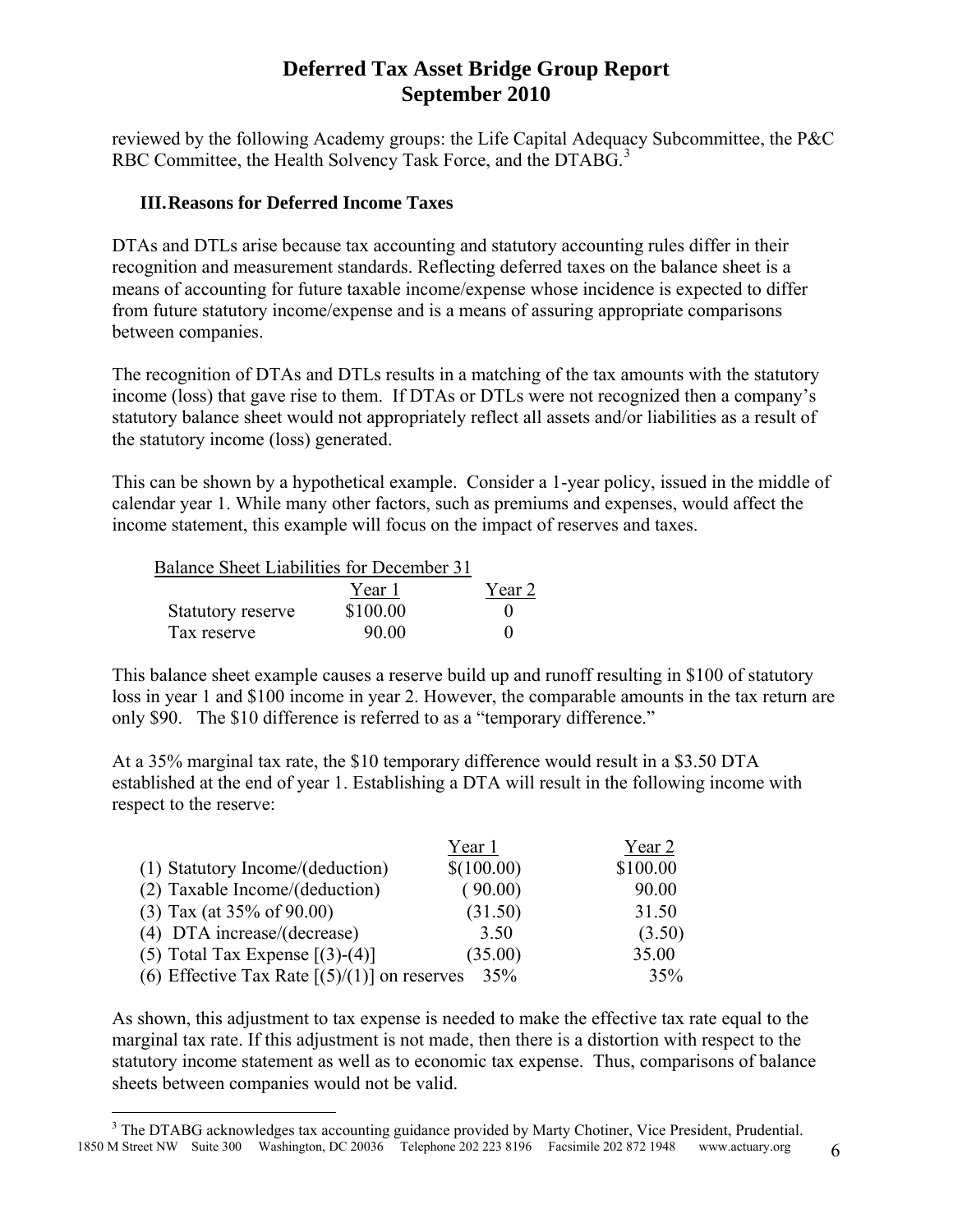DTAs and DTLs can arise from many different sources. The DTABG reviewed a sampling of Note 9C disclosures for P&C companies; it indicates that the major sources of DTAs tend to fall into a few principal categories.<sup>[4](#page-8-0)</sup> We were not able to do such a review of the Life Annual Statements. However, SMART Business Advisory, LLC performed a survey on year end 2008 statutory deferred taxes, receiving close to 50 responses, and they shared the principal categories with us. Based on these two analyses, it appears that the principal categories of DTAs are:

- Reserves and associated premium-related items, such as loss reserve discounting and unearned premium reserves
- Tax Deferred Acquisition Cost (DAC) balances
- Tax related items, such as carry forwards (capital and operating) and foreign tax credits
- Investment related items, such as unrealized losses; non-admitted assets; affiliate investments and impaired investment write downs
- Employment benefit related liabilities
- Policyholder dividends

 $\overline{a}$ 

• Other liabilities, such as litigation reserves

### **IV.Description of Calculation of Deferred Income Taxes**

The calculation of DTAs and DTLs is defined in paragraphs 5 through 7 of SSAP 10. Additional guidance is also provided in questions 2, 3 and 8 of the implementation questions and answers.

In general, DTAs and DTLs are created based on differences between the tax basis and statutory basis of assets and liabilities that will result in taxable or deductible amounts in some future year(s). The four most common differences between statutory and tax treatment are:

- a) Revenues or gains that are taxable after they are recognized in statutory income.
- b) Expenses or losses that are deductible after they are recognized in statutory income.
- c) Revenues or gains that are taxable before they are recognized in statutory income.
- d) Expense or losses that are deductible before they are recognized in statutory income.

Temporary differences in income or expense recognition typically create differences in the basis of the corresponding asset or liability. Temporary differences include unrealized capital gains and losses and non-admitted assets but do not include asset valuation reserve (AVR), interest maintenance reserve (IMR), and Schedule F penalties.

<span id="page-8-0"></span><sup>&</sup>lt;sup>4</sup> Note 9C category definitions and disclosures are not standardized, so disclosures vary by company. Additionally, within the NAIC's database, the Notes to the Annual Statement are not captured as numeric fields, making a detailed review of the individual components impractical at this time.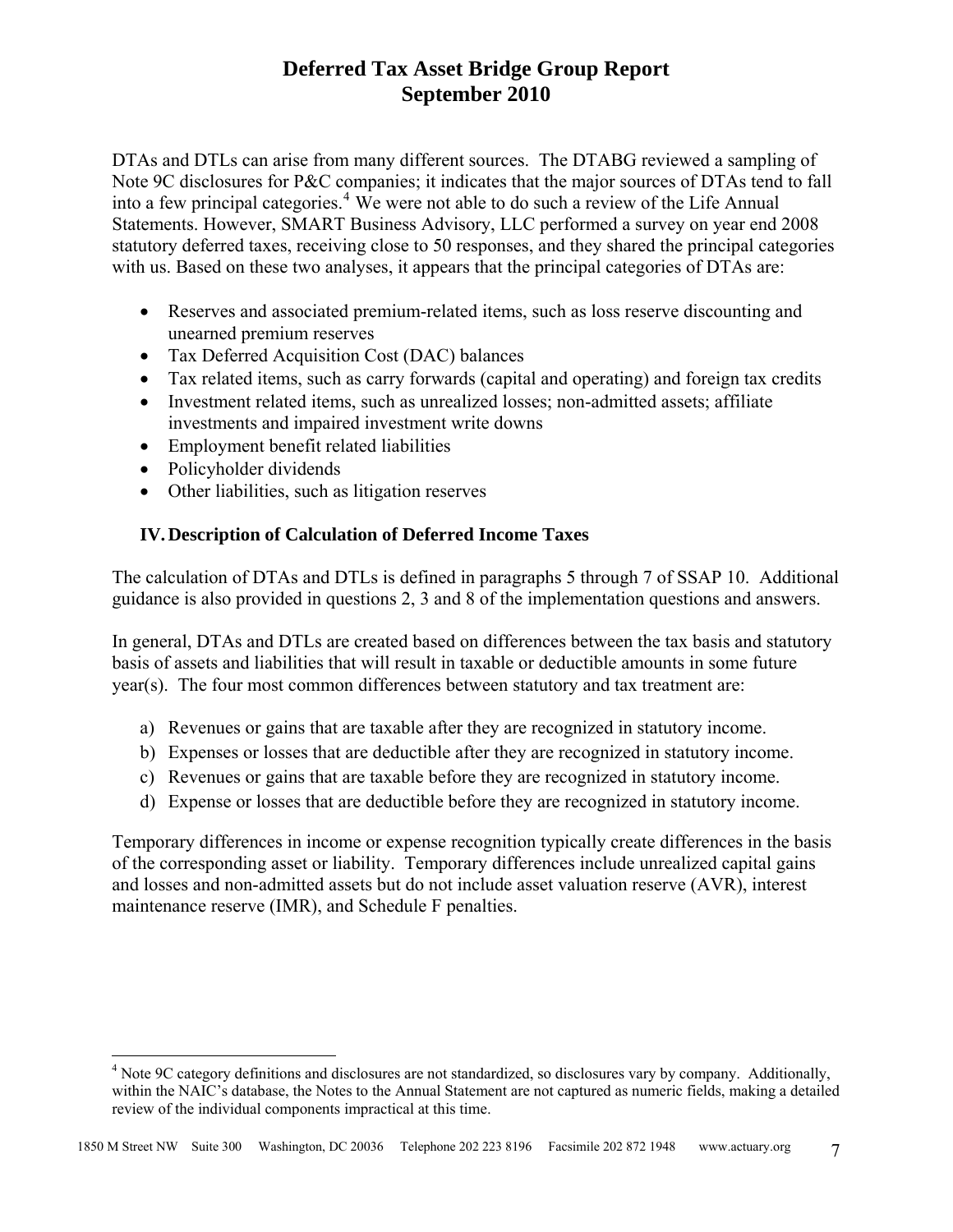DTAs and DTLs are determined by multiplying the temporary differences by the enacted<sup>[5](#page-9-0)</sup> tax rate. Tax laws may apply different tax rates to ordinary income and capital gains. At the Federal level, these rates have been the same for many years.

DTLs are not recognized for income that is permanently reinvested in a foreign country because this is not viewed as becoming taxable in some future year. DTAs are reduced by a valuation allowance if, based on the weight of available evidence, it is more likely than not (a likelihood of more than 50 percent) that some portion or all of the gross DTAs will not be realized. The DTA after valuation allowance is referred to as the "adjusted gross DTA."

When we refer to the DTA in our recommendations, we are referring to the adjusted gross DTA unless otherwise specified. It is the adjusted gross DTA that is subject to the admissibility limits.

### **V. Admissibility of Deferred Income Tax Assets (DTA)**

Once the DTAs and DTLs have been determined, SSAP 10R requires calculations in paragraphs 10 and 11 to determine the portion of such DTAs that will be admitted. Additional guidance is also provided in questions 4, 5a, 5b, 6, 7, 8, 11 and 13 of the implementation questions and answers.

In general, adjusted DTAs are admitted to the extent of:

- 1. federal income taxes paid in prior years that can be recovered through loss carry backs for existing temporary differences that reverse within three years<sup>[6](#page-9-1)</sup> plus
- 2. the portion of the remaining adjusted DTA expected to be realized in the subsequent three years subject to a limit of 15% of Statutory surplus as adjusted<sup>[7](#page-9-2)</sup> plus
- 3. the amount of DTAs that can offset DTLs, to the extent not already admitted in 1 and 2 above.

Items 2 and 3 are determined on a standalone legal entity basis.

 $\overline{a}$ 

See Appendix 1 for an example illustrating the admissibility test of paragraph 10.

The term "taxes paid" means the total tax (both regular and alternative minimum tax (AMT)) that was or will be reported on the reporting entity's federal income tax returns for the periods included in the carry back period including any amounts related to contingent taxes. Taxes paid should reflect the impact of any amended return or settlement with the IRS as well as the impact of any Tax Sharing Agreement.

The particular year in which temporary differences reverse, resulting in taxable or deductible amounts, generally is determined by the timing of the recovery of the related asset or settlement

<span id="page-9-0"></span> $5$  Q&A 3.2 states the following: "(The) SSAP ... requires that deferred tax assets and liabilities be measured using the enacted tax rate that is expected to apply to taxable income in the periods in which the DTA or DTL is expected to be settled or realized.

<sup>&</sup>lt;sup>6</sup> Subject to the limits of SSAP 10R. SSAP 10R increased the reversal of temporary differences period from 1 year to the time period consistent with IRS carry back provisions, not to exceed 3 years for 2009 and 2010.

<span id="page-9-2"></span><span id="page-9-1"></span><sup>&</sup>lt;sup>7</sup> Subject to the limits of SSAP 10R. SSAP 10R increased the subsequent years to consider from 1 to 3 years and increased the limit from 10 to 15% of surplus for 2009 and 2010.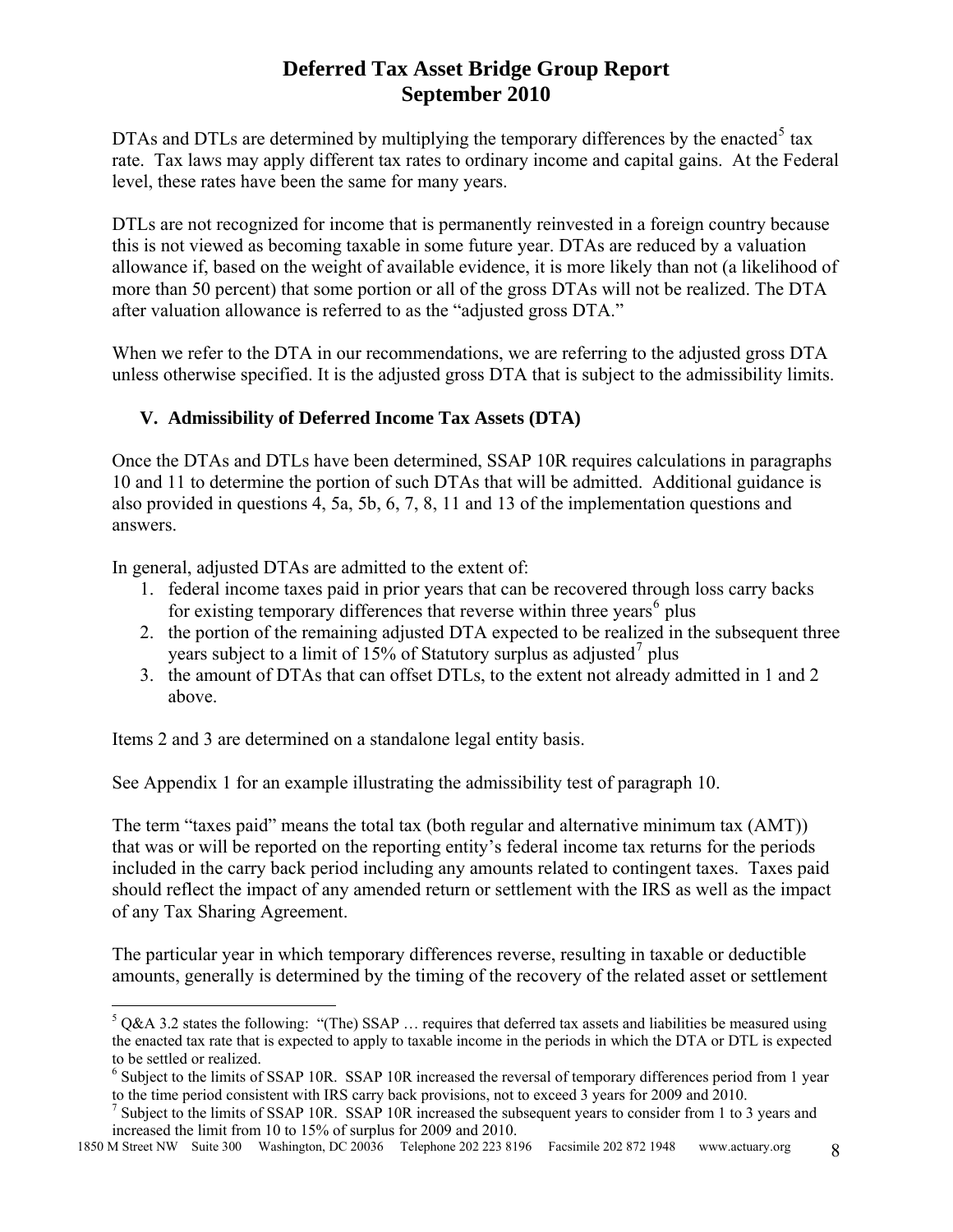of the related liability. When scheduling the reversal of temporary differences, the method employed needs to be systematic, logical and consistently applied.

Differences between statutory and tax accounting which are projected to originate in the future and their subsequent reversals, are considered in assessing the existence of future taxable income. However, they should not impact the scheduling of existing temporary difference reversals.

In determining the amount of taxes that can be recovered through loss carry backs, the amount and character (i.e., ordinary versus capital) of the loss carry back should be considered. The impact of the AMT should also be considered. For companies that are part of a consolidated income tax return, "taxes paid" means the amount paid or expected to be paid to the parent and the amount of carry back that may be considered is the amount that the company can reasonably expect to have refunded by its parent. The amount reasonably expected to be refunded by its parent is limited to the amount paid by the company.

In determining the amount of DTAs that can offset DTLs, the character (i.e., ordinary versus capital) of the DTAs and DTLs must be taken into consideration. A gross DTA related to unrealized capital losses cannot be offset against an ordinary income DTL. However, a DTA associated with an ordinary loss can be offset against a DTL associated with an unrealized capital gain.

### **VI.Impact of Statutory Caps on DTA**

The DTABG believes it is important when assessing the risks associated with the DTA to understand the ramifications of the accounting conventions affecting the amount of the DTA that can be admitted.

Current statutory accounting guidance (SSAP10 or SSAP10R, as applicable) provides for a valuation allowance that adjusts the amount of gross DTA downward and further limits the admissibility of the adjusted gross DTA to a capped percentage of surplus (10%, with a temporary cap of 15% permissible under SSAP10R for companies with qualifying RBC ratios), as well as a finite period of expected realization (limited to DTAs expected to be realized within one year, with a longer period of 3 years allowed under SSAP10R for companies with qualifying RBC ratios).

It is important to note that DTAs are reduced by a valuation allowance if, based on the available evidence, it is more likely than not (a likelihood of more than 50 percent) that some portion or all of the gross DTAs will not be realized. Note that the amount of total DTA that is available in the annual statement blank is before the valuation allowance. The amount of the valuation allowance is included in the non-admitted DTA. As a result, we are not able to estimate how much the valuation allowance contributes to the non-admitted DTA.

1850 M Street NW Suite 300 Washington, DC 20036 Telephone 202 223 8196 Facsimile 202 872 1948 www.actuary.org 9 The caps provided in SSAP 10 and SSAP 10R provide conservatism. These caps serve to limit the amount of DTA a company can count as an admitted asset. The remainder of the DTA is referred to as the non-admitted DTA. The portion of the total DTA that is non-admitted is typically substantial. In 2009, the first year that the expanded limits were fully available, 59% of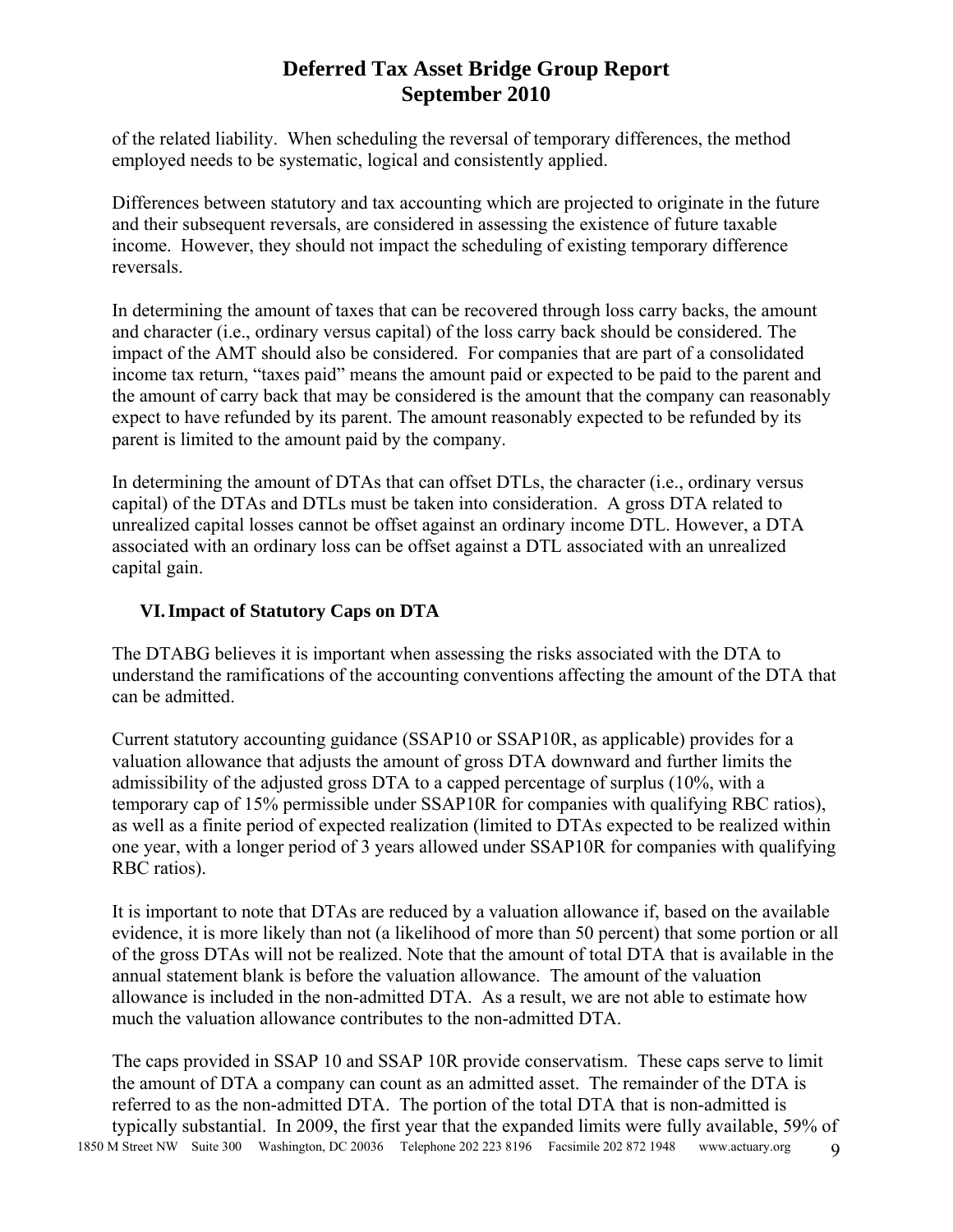the total DTA within the life industry was non-admitted. The comparable number for P/C companies was 49%; for health insurers, 74%. In 2007, the last year when the new limits were not available to any company, the non-admitted portion for the life industry was almost 70%. The comparable number for P/C companies was 57%; for health insurers, 78% (see Appendices 3 through 5).

From a risk to capital and liquidity perspective, capping the admitted portion of the DTA as currently codified essentially serves the same function as would a capital charge in the RBC calculation. While a capital charge in the RBC calculation increases the Authorized Control Level (ACL) Risk-Based Capital (the denominator in the RBC calculation), the capping of admissibility reduces the Adjusted Capital (the numerator in the RBC calculation). Either approach serves to reduce the RBC ratio for companies with DTAs.

By looking at the aggregate industry numbers as of December 31, 2009, we can estimate the RBC charge that would be required to duplicate the effect of the current cap as shown in Appendix 2. For the life insurance industry, the RBC charge that would be required to duplicate the effect of the current cap is about 14%, outside of any covariance.<sup>[8](#page-11-0)</sup> However, when the RBC ratio is higher, it takes more capital to cover a smaller amount of RBC, making the implied charge lower. If the Life RBC ratio was 200% of ACL, for example, the equivalent charge is around 50%. For the P&C industry, the RBC charge that would be required to duplicate the effect of the current cap is about 13%, outside of any covariance. For the health insurance industry, the RBC charge that would be required to duplicate the effect of the current cap is about 24%, outside of any covariance.

The presence of the surplus caps also creates volatility in statutory surplus for companies that have DTAs in excess of the surplus cap. This volatility is not due to any risk to the insurer, but rather it is due to the application of statutory accounting rules. Thus, we do not think it appropriate to include consideration of this volatility in developing an RBC charge.

The following hypothetical example illustrates the impact of capping by assuming a static balance sheet with the exception of unrealized gains and losses. Consider what happens with unrealized losses on an investment. These represent a source of DTAs for insurance companies as the tax rules do not recognize the loss until realized either through a sale or if the security is determined to be worthless. On the other hand, statutory accounting recognizes the impact on surplus of the decline in value without such events occurring.

 $\overline{a}$ 

<sup>&</sup>lt;sup>8</sup> Note that this is understated as we did not have the ability to remove the current RBC charge for the admitted DTA from the data with respect to the Authorized Control Level capital requirement available to us.

<span id="page-11-0"></span><sup>1850</sup> M Street NW Suite 300 Washington, DC 20036 Telephone 202 223 8196 Facsimile 202 872 1948 www.actuary.org 10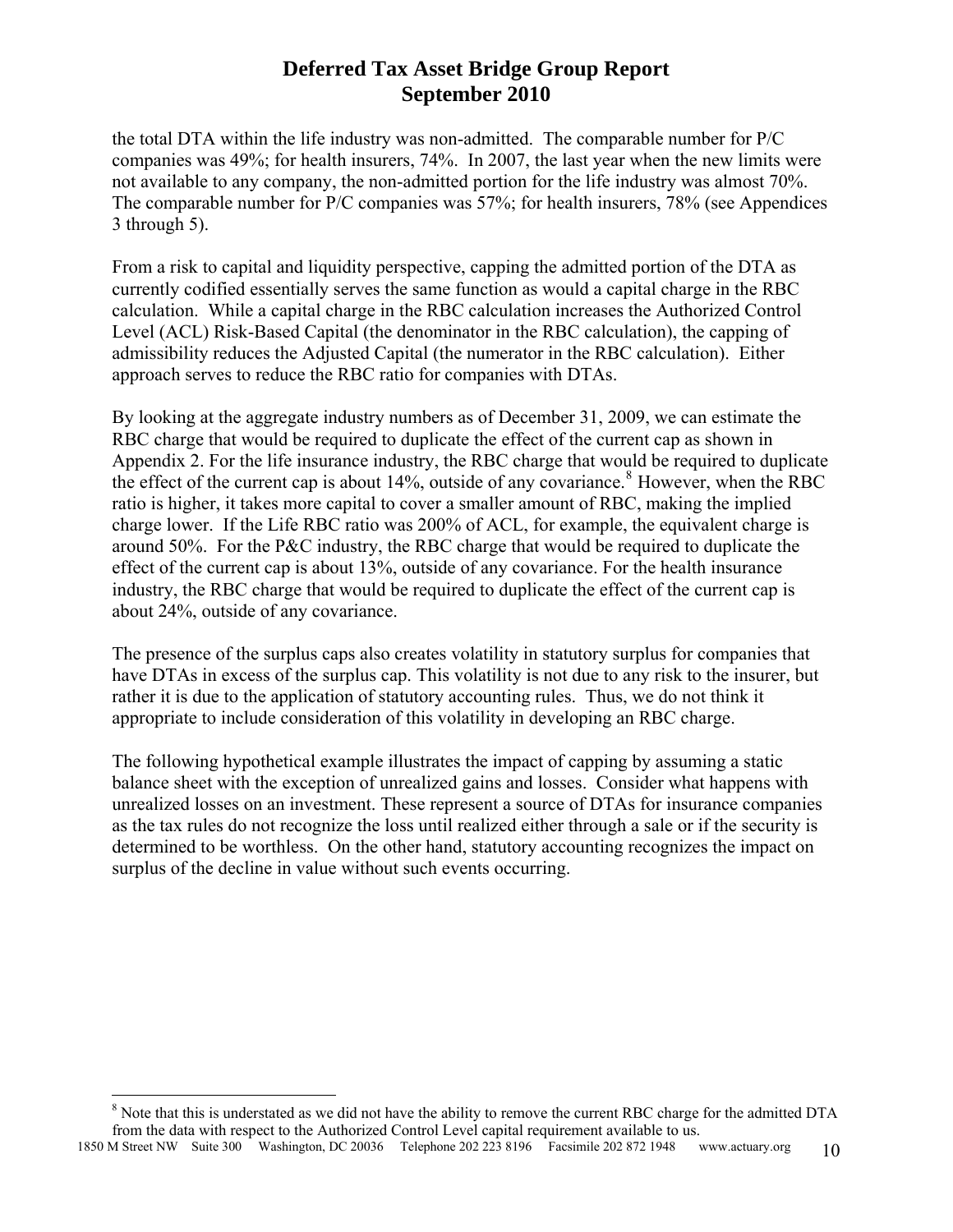|                                  |            | 12/31/2010          |                        |
|----------------------------------|------------|---------------------|------------------------|
|                                  | 12/31/2009 | <b>With Capping</b> | <b>Without Capping</b> |
| <b>Assets</b>                    |            |                     |                        |
| <b>Invested Assets</b>           | 1,000      | 980                 | 980                    |
| <b>DTA</b>                       | 20         | 27                  | 27                     |
| Admitted                         | 20         | $18*$               | 27                     |
| Non-Admitted                     |            | 9                   |                        |
| <b>Total Admitted Assets</b>     | 1,020      | 998                 | 1,007                  |
| <b>Liabilities</b>               |            |                     |                        |
| Policyholder Reserves            | 800        | 800                 | 800                    |
| Surplus Ex DTA                   | 200        | 180                 | 180                    |
| Surplus                          | 220        | 198                 | 207                    |
| Change in Surplus During 2010    |            | (22)                | (13)                   |
| Change in Unrealized During 2010 |            | (20)                | (20)                   |

\* The cap is based on surplus as of the prior statement period. For simplicity we have shown the results as though the unrealized loss occurred in an interim period, such as 9/30/2010

In the example, the opening balance sheet at 12/31/2009 has invested assets of \$1,000, loss reserves of \$800, a DTA of \$20, and surplus of \$220. For the purposes of this example, we are assuming a 10% cap on the admissibility of the DTA. As the cap is based on surplus excluding the DTA, the effective cap would be \$20, which is the value of the total DTA. As such, at 12/31/09 there is no impact of capping.

We then assume that the only change during 2010 is a loss of \$20 flowing through surplus. The total DTA then increases to 27 (the opening position of \$20 plus 35% of the \$20 unrealized loss), assuming there are no character issues (capital or ordinary) with respect to the DTA.

The balance sheet at 12/31/10, assuming a 10% cap on DTA would show an admitted DTA of \$18 (10% of \$180, the surplus excluding the DTA<sup>[9](#page-12-0)</sup>), with the remaining \$9 of DTA being nonadmitted.

Under this scenario, statutory surplus decreases by \$22, 10% more than the actual pre-tax change in unrealized losses. If the DTA were uncapped and the full \$27 admitted, statutory surplus would drop by \$13 (the \$20 change in unrealized losses adjusted for a 35% tax rate). Because of the capping, the volatility in surplus is magnified.

An additional result of the current statutory caps is that the capping impacts companies differently depending on the characteristics of the business they write. This occurs because temporary differences between statutory and tax earnings vary by product. In general, this difference is greater for long tailed liabilities than for short tailed liabilities.

 $\overline{a}$ 

 $9<sup>9</sup>$  The statutory cap on the DTA applies to the surplus as of the prior reporting period. To simplify this example, we have applied the cap based on surplus as of year-end 2010. If the unrealized loss had occurred during Q3 2010, reducing surplus as of 9/30/2010, year-end surplus and DTA capping would appear as noted in this example.

<span id="page-12-0"></span><sup>1850</sup> M Street NW Suite 300 Washington, DC 20036 Telephone 202 223 8196 Facsimile 202 872 1948 www.actuary.org 11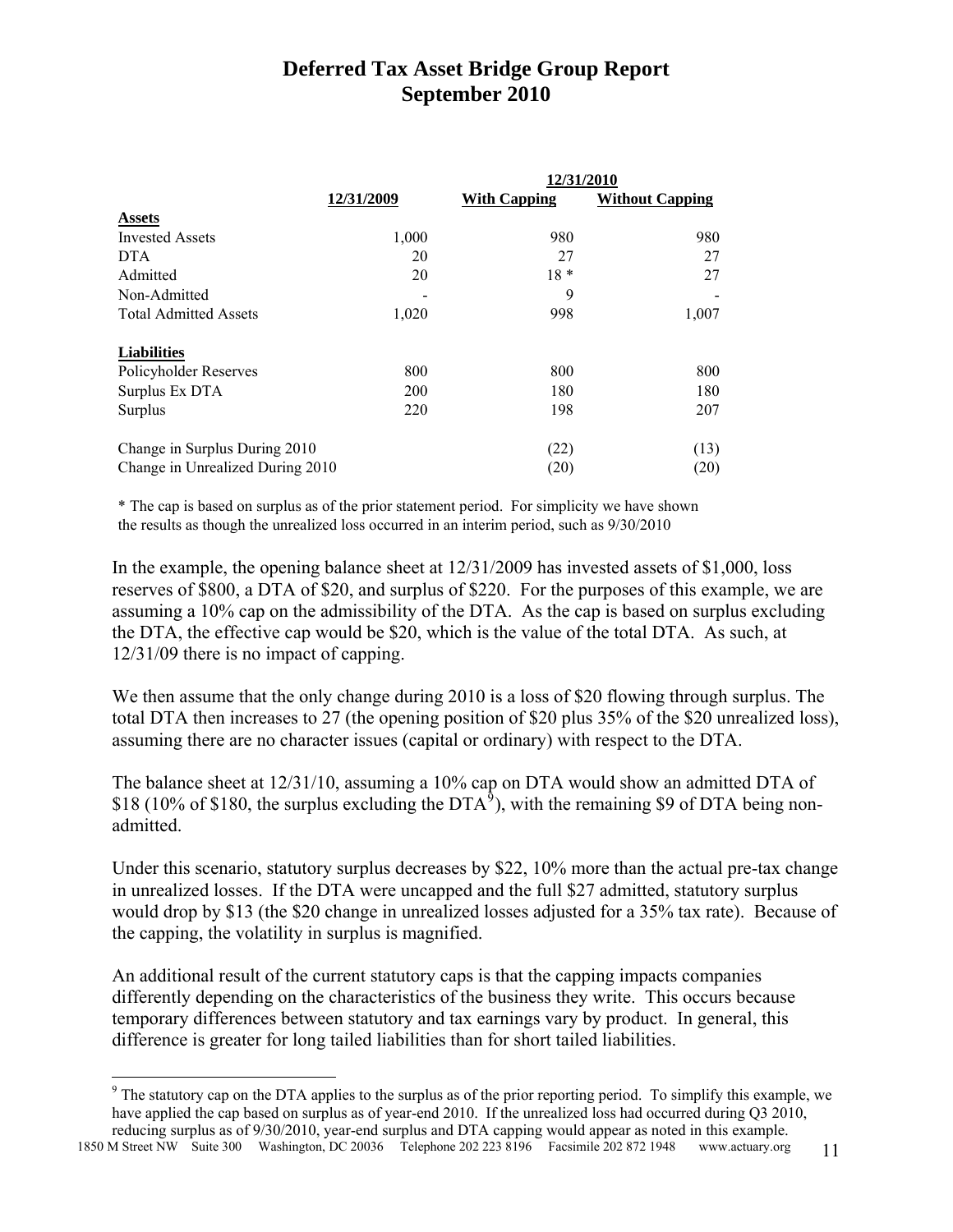Because DTAs arising from these temporary differences use up a portion of the statutory cap, those companies with the greatest amount of temporary differences will have the smallest amount of remaining cap after consideration of reserves. As a result, these companies are, in effect, penalized relative to companies less impacted by temporary differences.

When this effect is combined with the volatility introduced by the statutory caps, those companies writing lines that generate greater DTAs may see increased surplus volatility. Once again, this volatility is introduced not due to the risk to the insurer, but rather due to the accounting rules. Thus, we do not think it would be appropriate to include consideration of this volatility in developing an RBC charge.

### **VII. Risk Analysis**

Risk-Based Capital captures asset risks based on factors developed for various asset types. As such, an analysis of whether admitted DTAs, as an asset, should have risk factors assigned is appropriate. Risk factors for assets are based on such concepts as historical probability of loss and volatility. The DTA is not volatile in isolation; the volatility of the DTA is a function of the volatility of the underlying assets and liabilities.

### *A. Risks associated with DTAs*

The DTABG examined a number of different risks to DTAs but found that all of those risks can be summarized by the following three categories:

- 1. Inability to generate taxable income of the right character to realize the DTA;
- 2. Extension risk, i.e., the inability to generate taxable income soon enough to realize the DTA; and
- 3. The risks that federal legislative or regulatory tax changes could impact the value of the DTAs before they are realized.

We believe that the first of these risks is the only one of major significance. While extension risk is a consideration, the period of time allowable for taking tax benefits related to DTAs is quite long (up to 15 years for ordinary loss carry forwards for life insurers; up to 20 years for ordinary loss carry forwards for non life insurers and 5 years for capital loss carry forwards for both). In addition, the valuation allowance will adjust the gross DTA to reflect any concerns with the ability to realize DTAs within these periods. As a result, we believe that a healthy company operating as a going concern ought to be able to generate enough taxable income over those time periods to realize its adjusted gross DTAs.

There are federal legislative and regulatory tax changes that could impact the value of the DTAs before they are realized. For example, federal tax rates may change or the calculation of the tax base could be changed. However, federal marginal corporate tax rates have changed only once since 1986, from 34% to 35%, in 1993. If tax rates decrease, then the value of the DTA will decrease, all else equal. Conversely, if tax rates increase, then the value of the DTA will increase. Further, accounting guidance requires tax rate changes to be incorporated into financial accounting on enactment date, not the effective date, thus providing users of the financials adequate time to understand the impact. At the current time, it seems that if corporate rates were reduced, such a reduction would likely be accompanied by a broadening of the tax base;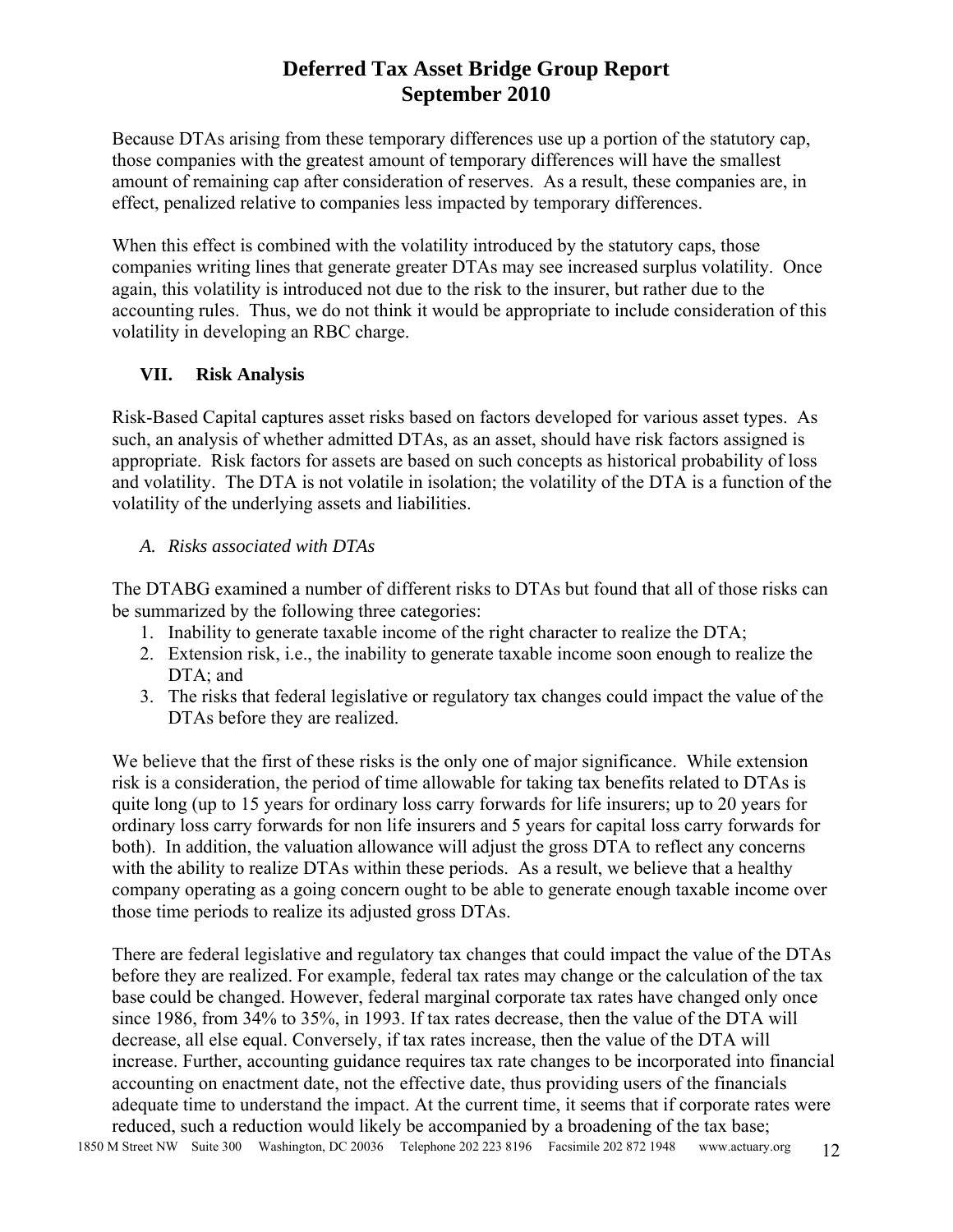therefore, the impact on the DTA would depend on the base-broadening measures that were enacted. These are risks that should be considered in determining any RBC charge, but, given historical and current circumstances, the likelihood of not realizing the DTA due to lower tax rates seems low.

As a result, we concluded that the main risk to the value of DTAs is the inability to generate taxable income of the right character to realize the DTA. We further note that this is primarily a problem when the company is economically very weak. For the most part, stronger companies with a pattern and history of generating economic income should be able to earn sufficient taxable income over time to fully realize their DTAs. It is much less clear how much value the DTA has for weaker companies; it is possible the DTAs may have value to a successor company.

The materiality of the risks to the DTA will be a function of the extent to which statutory rules allow for their admission. We note that the current constraints on admissibility severely limit the risks. In particular, the more-likely-than-not requirement underlying the valuation allowance reduces the risk associated with realizing the admitted DTA. Additionally, the 1 and 3 year limits on turnarounds further reduce this uncertainty. The 10% and 15% of surplus limitations will often reduce admitted DTAs below a threshold where risk to realizability is material. Statutory "guardrails" that limit the use of DTAs in certain situations further reduce the risk.

While we acknowledge that the principal risk associated with DTA is the inability to generate taxable income of the right character to realize the DTA, it should be noted that some of the DTA is supported by taxes already paid. The company can take future losses against past taxes paid, even in the absence of current taxable income. As a result, we believe the risk associated with DTAs backed by taxes already paid is de minimus.

For the remaining DTAs, the principal risk is the ability to generate taxable income. For insurers, the ability to earn sufficient taxable income in the future is highly correlated to their ability to continue to operate in the future. As such, the risk to realization is inherently greater for weaker companies than it is for stronger companies.<sup>[10](#page-14-0)</sup>

With respect to weaker companies and their ability to monetize the DTA in a sale of the company, there are numerous guidelines and limitations in the Internal Revenue Tax Code related to certain DTAs. These limitations vary depending on the type of DTA (e.g., deduction, credit, net operating loss) and the structure and terms of the transaction. That said, those limitations (some of which are a function of the purchase price) will generally be more strict for transactions involving distressed entities than they would be for healthy entities. This further justifies the DTABG's view that any Risk-Based Capital charge applied to the DTA should take into account the relative strength or weakness of the reporting company.

The level of capitalization of a company can be measured using some form of RBC ratio. In this case, an RBC ratio calculated before consideration of the DTA leads to a measure of

 $\overline{a}$ 

<span id="page-14-0"></span> $10$  We recognize that the ability to generate future taxable income is also a function of future statutory book profits. The DTABG discussed the possibility of using various ways to estimate the present value of future profits. However, at this point in time, the practical considerations and complexities of implementing such an additional criterion for all companies necessitate that this approach not be undertaken.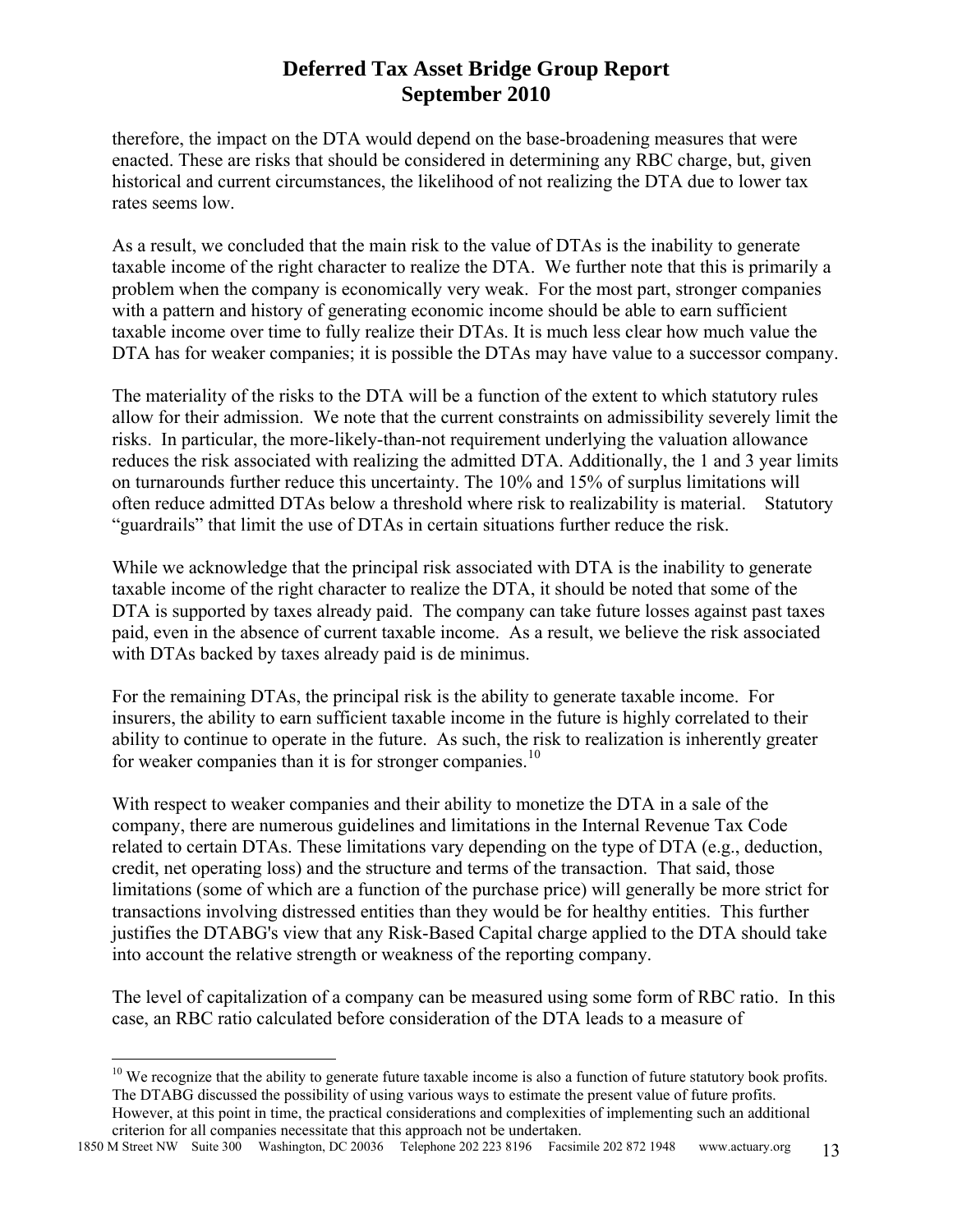capitalization that can be used to determine an appropriate charge to be applied to the DTA for the company. There is such a measure already in use that can be used for this purpose. Throughout the remainder of the report, we will refer to this ratio as the "Ex DTA RBC ratio."

### *B. DTA Impact on Surplus*

If a company experiences operating or capital losses to such a magnitude as to render it insolvent, it is likely that a significant portion of the DTA would be unrealizable. The nature of the DTA is such that this is an escalating risk as losses increase – operating and capital losses generate increasing DTAs, making the DTA an even larger portion of a weakened company's balance sheet, before considering the impact of the admissibility rules.

The DTA, without safeguards, could continue increasing in value as a company's performance worsens up until the point the company's situation makes the asset unrealizable; forcing a writeoff of what has become an ever more significant portion of the company's surplus and assets. However, under statutory accounting principles, the reporting company must make a determination at every reporting date as to the realizability of the DTA through the valuation allowance determination, that is, is the DTA more likely than not to be realized.

To illustrate the impact of the DTA on a company's balance sheet relative to its financial strength, we aggregated data for companies from the statutory annual statements filed with the NAIC and grouped individual companies (e.g., looking at individual NAIC companies, not group level results) based on their ratios of Total Adjusted Capital to Risk-Based Capital. The reported gross DTA in the annual statement is *before* the valuation allowance.

We grouped companies into four categories:

- *Below 100% of ACL* Companies whose Total Adjusted Capital is less than their Authorized Control Level Risk-Based Capital
- *Between 100% And 200% of ACL* Companies whose Total Adjusted Capital is less than their Company Action Level but above their Authorized Control Level Risk-Based Capital
- *Between 200% and 300% of ACL* Companies whose Total Adjusted Capital is less than 150% of the Company Action Level (300% of the Authorized Control Level) but above their Company Action Level
- *Above 300% of ACL* Companies whose Total Adjusted Capital is greater than 150% of the Company Action Level (300% of the Authorized Control Level)

The 300% level was selected to correspond with the level noted in the NAIC P&C Trend Test for RBC.

### *C. Property and Casualty Insurance Companies*

This table shows the average of the DTA as a percentage of surplus, treating all P&C companies equally regardless of size for each level of capitalization noted above. Note that only the admitted portion of the DTA is included in surplus. Note also that companies with negative surplus are excluded here as the averages as calculated would be distorted.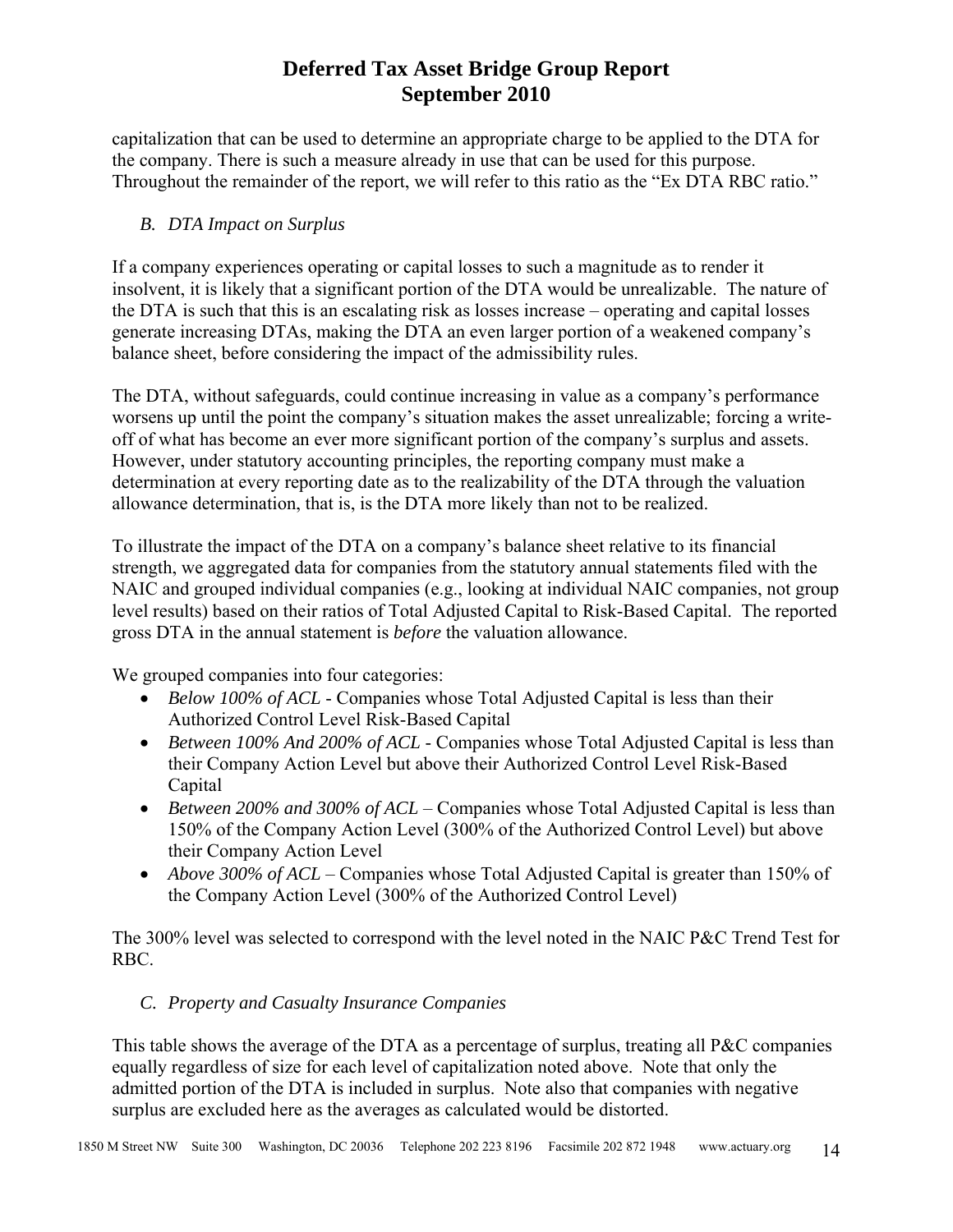#### **2009 Average DTA as % of Surplus (P&C Companies)**

| Capitalization (as a $%$ of ACL)      | # $Cos$ | <b>Admitted</b> | Non-<br><b>Admitted</b> | <b>Total DTA</b> |
|---------------------------------------|---------|-----------------|-------------------------|------------------|
| Below $100\%$                         | 34      | $2.4\%$         | 137.8%                  | 140.1%           |
| $100\%$ to $200\%$                    | 29      | $7.1\%$         | $12.4\%$                | 19.5%            |
| $200\%$ to $300\%$                    | 100     | $5.3\%$         | $14.7\%$                | $20.0\%$         |
| Over $300\%$<br>Source: SNL Financial | 2385    | 3.7%            | $5.0\%$                 | 8.7%             |

The table shows that the weaker capitalized P&C companies have significantly higher total DTAs relative to surplus. It also shows that through the combination of valuation allowances and the capping of DTA admissibility, there is a significant component of the DTA that is excluded from statutory surplus. More than 98% of the total DTA is non-admitted for companies below the Authorized Control Level. For those companies whose capitalization exceeds the RBC threshold in the NAIC's trend test (300% of ACL), 57% of the DTA is non-admitted.

With regard to the admitted portion of the DTA, because there is no straightforward way to extract the valuation allowance out of the non-admitted DTA, it is difficult to say how much of the low admitted percentage for those companies below the ACL is due to the statutory caps under SSAP10R as opposed to how much is due to a valuation allowance. An NAIC data call would be expected to allow for a more detailed analysis of this issue.

As another gauge of reliance on DTAs, we attempted to reduce any potential impact of small P&C companies with large DTAs. To that end, we also looked at the data by summing up the total DTA (admitted and non-admitted) for those companies in the given category of capitalization and divided that sum by the total surplus for those same companies. This approach gives more weight to larger companies. Note that companies with negative surplus are excluded here as the figures as calculated would be distorted.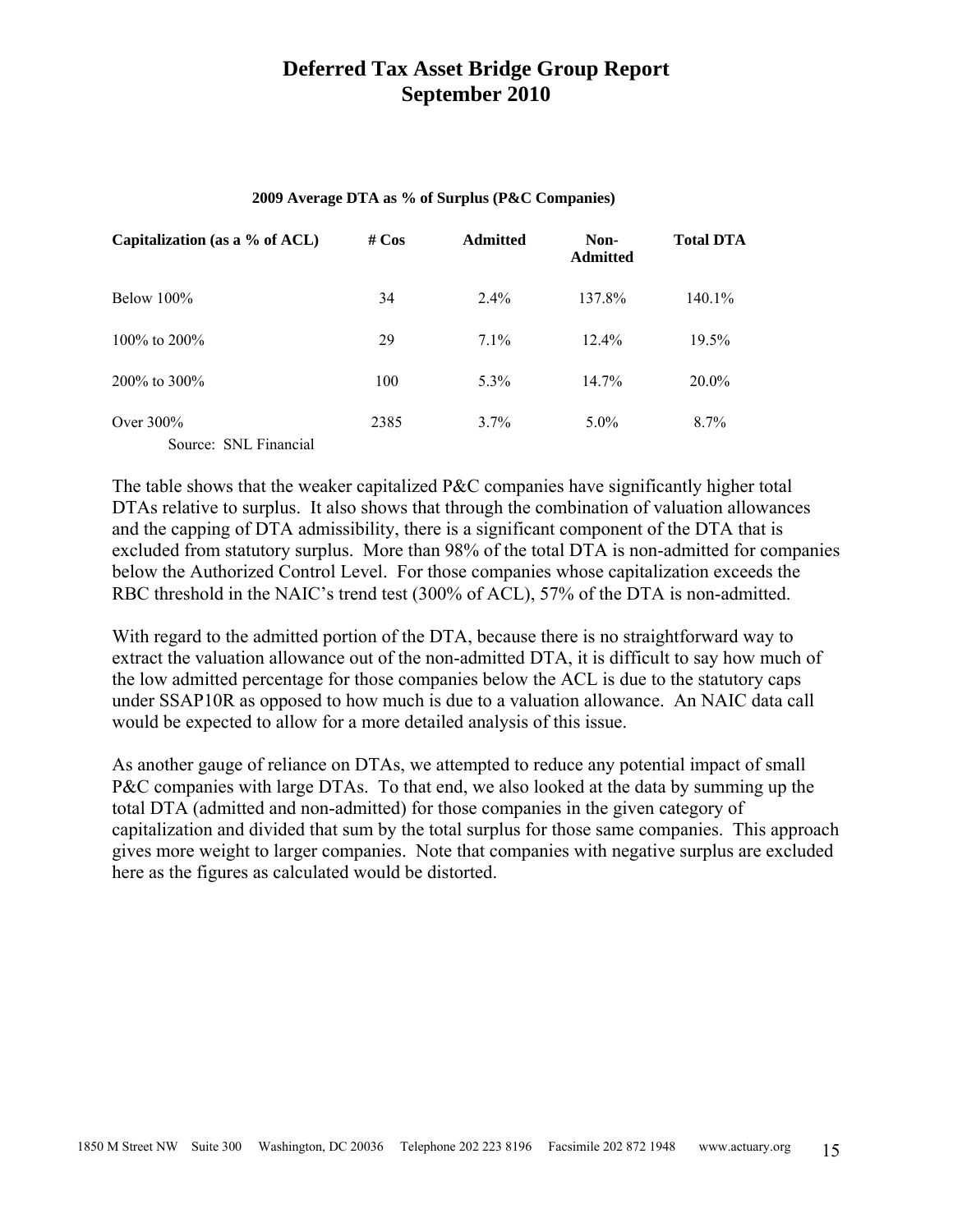| Capitalization (as a % of ACL)        | # $Cos$ | <b>Admitted</b> | Non-<br><b>Admitted</b> | <b>Total DTA</b> |
|---------------------------------------|---------|-----------------|-------------------------|------------------|
| Below $100\%$                         | 34      | $0.8\%$         | 166.5%                  | $167.2\%$        |
| $100\%$ to $200\%$                    | 29      | $3.9\%$         | 25.9%                   | 29.9%            |
| $200\%$ to 300\%                      | 100     | $3.0\%$         | 23.7%                   | 26.6%            |
| Over $300\%$<br>Source: SNL Financial | 2385    | $4.5\%$         | $2.7\%$                 | $7.2\%$          |

#### **2009 Total DTA / Total Surplus (P&C Companies)**

While the figures are somewhat different, the general conclusions are the same. It would appear that weaker P&C companies have significantly higher DTAs than stronger companies. Again, as noted above, it is not possible to tell whether the relatively low percentage of admitted DTAs is due to the valuation allowance or the statutory caps.

This would appear to confirm that P&C companies with weaker capital positions, perhaps because of operating or capital losses generating DTAs, would have a more material reliance on the DTA if it were fully admitted.

See Appendix 3 for additional P&C data.

### *D. Life Insurance Companies*

The following table shows the average DTA, calculated without regard to size of company, as a percentage of surplus. Values are shown for admitted, non-admitted and total DTA. Note that the Total DTA amount is before any valuation allowance.

| 2009 Average DTA as a % of Surplus (Life Companies) |                 |                         |                            |                               |  |  |  |  |
|-----------------------------------------------------|-----------------|-------------------------|----------------------------|-------------------------------|--|--|--|--|
| Capitalization<br>(as a $%$ of ACL)                 | <b>Admitted</b> | Non-<br><b>Admitted</b> | <b>Total</b><br><b>DTA</b> | Number of<br><b>Companies</b> |  |  |  |  |
| Below $100\%$                                       | $0.4\%$         | $105.2\%$               | $105.5\%$                  |                               |  |  |  |  |
| 100\% to 200\%                                      | $10.1\%$        | 151.8%                  | $161.9\%$                  | 5                             |  |  |  |  |
| 200% to 300%                                        | $4.0\%$         | 80.5%                   | 84.6%                      | 16                            |  |  |  |  |
| Over 300%                                           | 5.8%            | 16.8%                   | 22.6%                      | 793                           |  |  |  |  |

#### Source: SNL Financial

This table shows that the total DTA, in general, rises as the company becomes weaker but the pattern is less clear than it is for P&C companies. The main reason for this difference is likely the relatively small universe of weaker life companies. Due to the small number of companies in the weaker categories it is difficult to draw meaningful conclusions.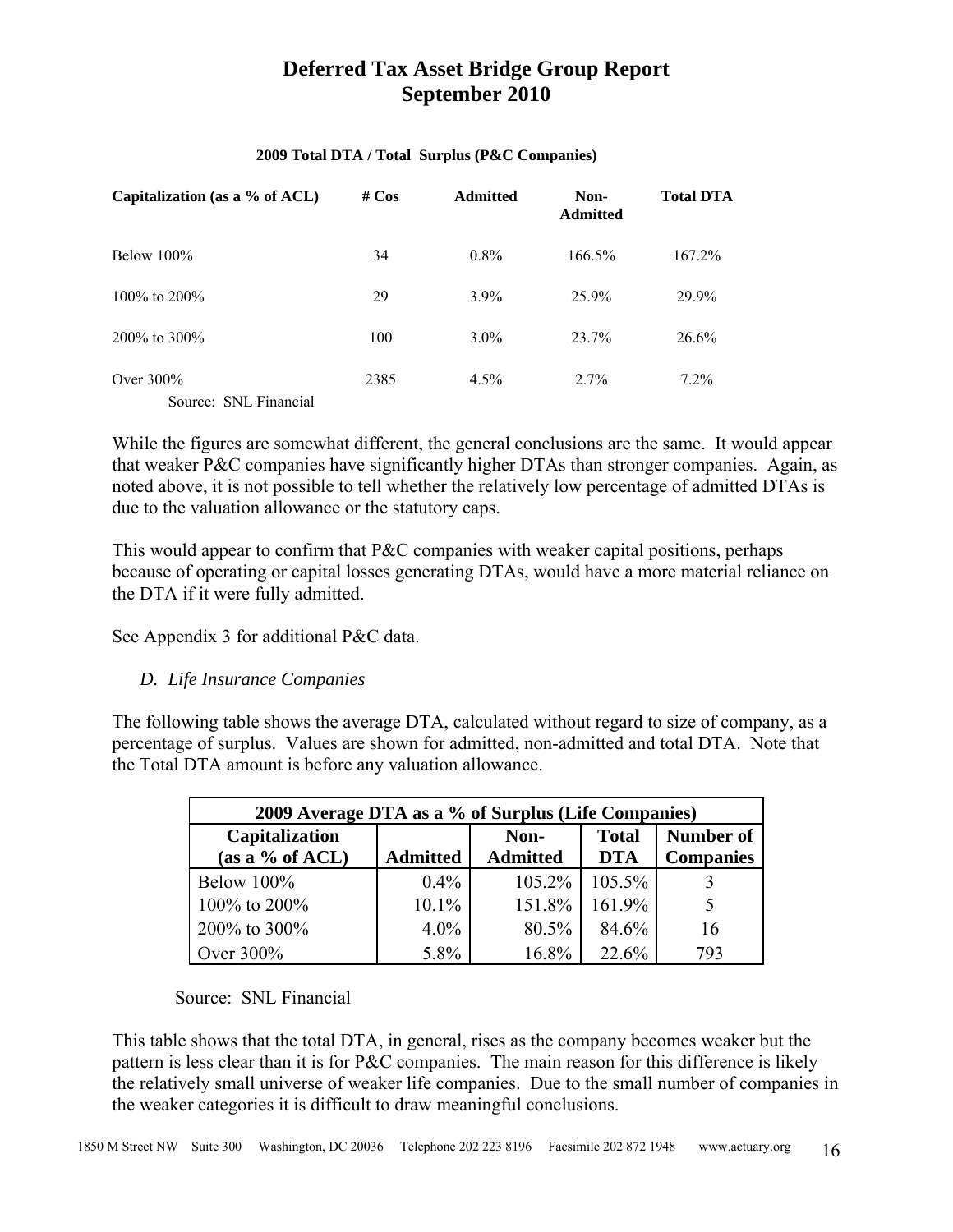See Appendix 4 for additional life company data.

### *E. Health Insurance Companies*

This table shows the average DTA as a percentage of surplus, treating all health companies equally regardless of size. The data is extracted from NAIC filings and therefore, counts each subsidiary as one company.

It is clear from the table below that the weaker capitalized health companies have significantly higher total DTAs relative to surplus. It is also clear that the overall admissibility limits result in a significant component of the DTA being excluded from statutory surplus for the weaker health companies. For those companies below the Authorized Control Level, 100% of the DTA is nonadmitted. For those companies whose capitalization exceeds 300% of ACL, 70% of the DTA is non-admitted.

| 2009 Average DTA as % of Surplus (Health Companies) |          |                 |                 |              |  |  |  |  |  |
|-----------------------------------------------------|----------|-----------------|-----------------|--------------|--|--|--|--|--|
| Capitalization                                      | # $\cos$ | <b>Admitted</b> | Non-            | <b>Total</b> |  |  |  |  |  |
| (as a % of $ACL$ )                                  |          |                 | <b>Admitted</b> | <b>DTA</b>   |  |  |  |  |  |
| <b>Below 100%</b>                                   | 7        | $0.0\%$         | 62.7%           | $62.7\%$     |  |  |  |  |  |
| 100% to 200%                                        | 29       | 3.3%            | $10.4\%$        | 13.7%        |  |  |  |  |  |
| 200% to 300%                                        | 76       | $2.0\%$         | 11.6%           | 13.7%        |  |  |  |  |  |
| Over 300%                                           | 648      | $2.0\%$         | $5.2\%$         | $7.2\%$      |  |  |  |  |  |

See Appendix 5 for additional health insurance data.

### **VIII. Special Considerations**

This section covers four topics of special interest: Tax Sharing Agreements, Relationship of RBC Tax Adjustment and RBC on DTA, Value of the DTA in a Sale and Fraternal Considerations.

### *A. Tax Sharing Agreements*

Statutory accounting (STAT) follows GAAP concepts with respect to members of a group that file a consolidated tax return. GAAP, and therefore STAT, provides that the consolidated amount of current and deferred tax expense for a group that files a consolidated tax return shall be allocated among the members of the group when those members issue separate financial statements. The method adopted shall be systematic, rational, and consistently applied.

SAP departs from GAAP with respect to the admittance of deferred taxes. In calculating the portion of DTAs that are admitted, an insurance company considers the impact of consolidation only with respect to carrybacks. DTAs admitted related to subsequent year taxes are admitted based upon stand alone principles.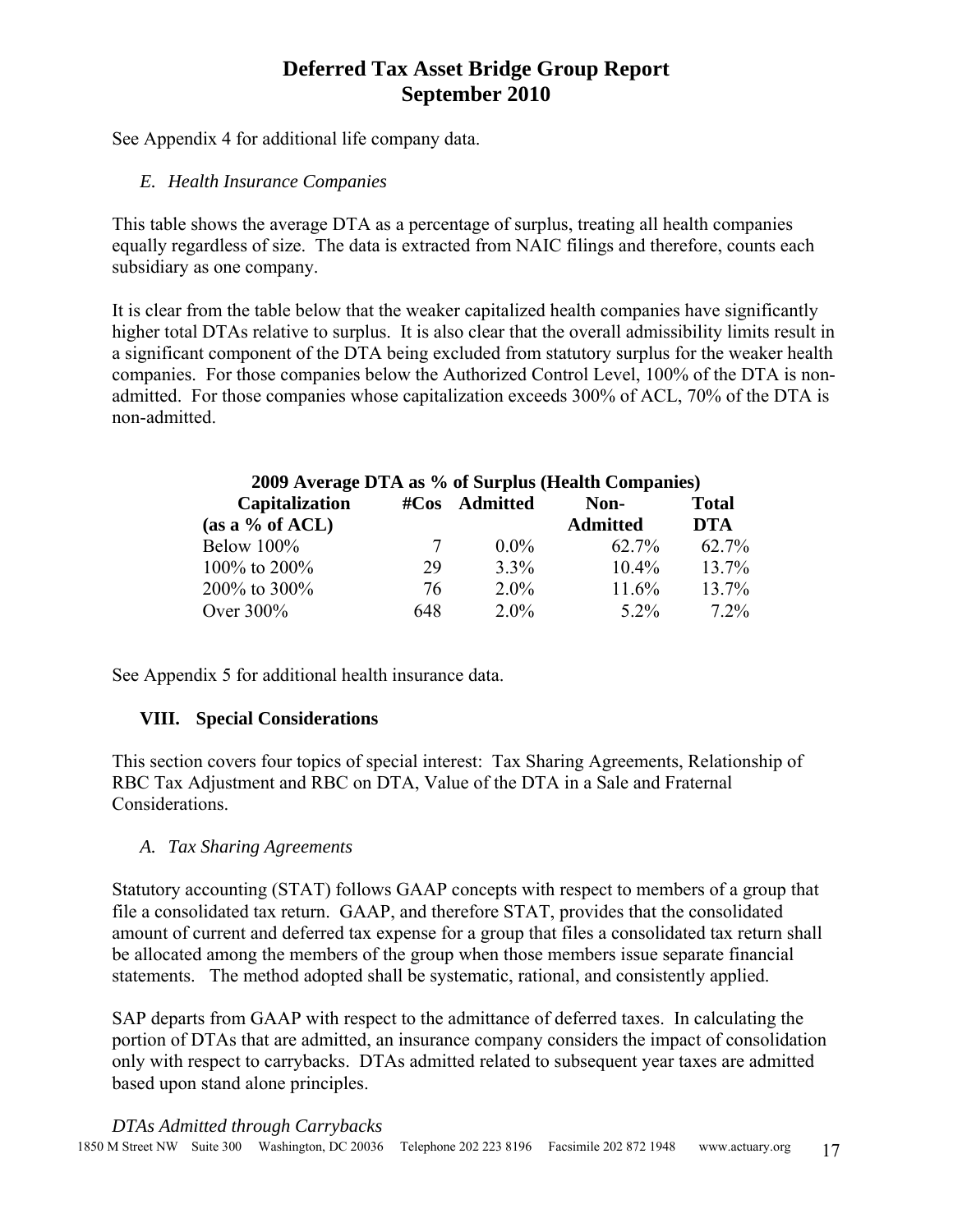Once the amounts of current and deferred taxes are determined in accordance with the tax sharing agreement, the amount of DTAs that can be admitted is determined. SSAP 10(R) paragraph 11c places limits on the amount of carryback potential that may be considered in calculating the gross DTAs of an insurance company that files a consolidated income tax return with one or more affiliates. In this case, the gross DTA may not exceed the amount that the insurance company could reasonably expect to have refunded by its parent.

The guidance on determining the admissible portion of the DTA in this situation is further clarified in Question 8.2 of the Questions and Answers associated with SSAP 10(R). Question 8.2 makes it clear that the amount that can be admitted can be no greater than the amount of taxes paid by the insurance company in the prior years. This provides a level of conservatism in the amount of taxes that can be admitted. Even though an insurance company might reasonably expect to have refunded an amount greater than the taxes it previously paid, the amount that can be admitted is limited to the amount of taxes it previously paid.

Furthermore, the company must consider the recoverability of taxes paid through a parent. In doing so, an insurance company must first consider whether it has received payment from its parent in accordance with the tax sharing agreement. Any payments owed to the insurance company, with respect to the tax sharing agreement, that are outstanding 90 days after the written agreement due date shall be nonadmitted in accordance with paragraph 13 of SSAP 10(R). If an insurance company has to nonadmit its current tax receivable it would also have to nonadmit its deferred tax asset related to a carryback since it would not be able to meet the reasonably expected to recover guideline.

#### *Subsequent year(s) taxes*

Tax sharing agreements do not impact the calculation of this portion of the admitted DTAs. Question 8.3 of the Questions and Answers provides that these calculations are to be done on a separate company basis. Question 8.3 further provides that an insurance company that projects a tax loss in the following year (3 years for SSAP 10(R)) cannot admit a DTA related to the loss, even if the loss could offset taxable income of other members in the consolidated group and the insurance company could expect to be paid by its parent for the tax benefit pursuant to the tax sharing agreement.

This provision is also conservative since the company will record the asset as a current tax receivable in the next year in accordance with the tax sharing agreement. With this conservatism it provides additional protection that the DTA will be realized and available to meet liquidity needs.

#### *Other Safeguards*

There are additional safeguards in the admittance of DTAs for insurance companies that are members of a consolidated group that assure that a conservative approach is taken. These safeguards are as follows:

• Tax sharing agreements must be systematic, rational, and consistently applied.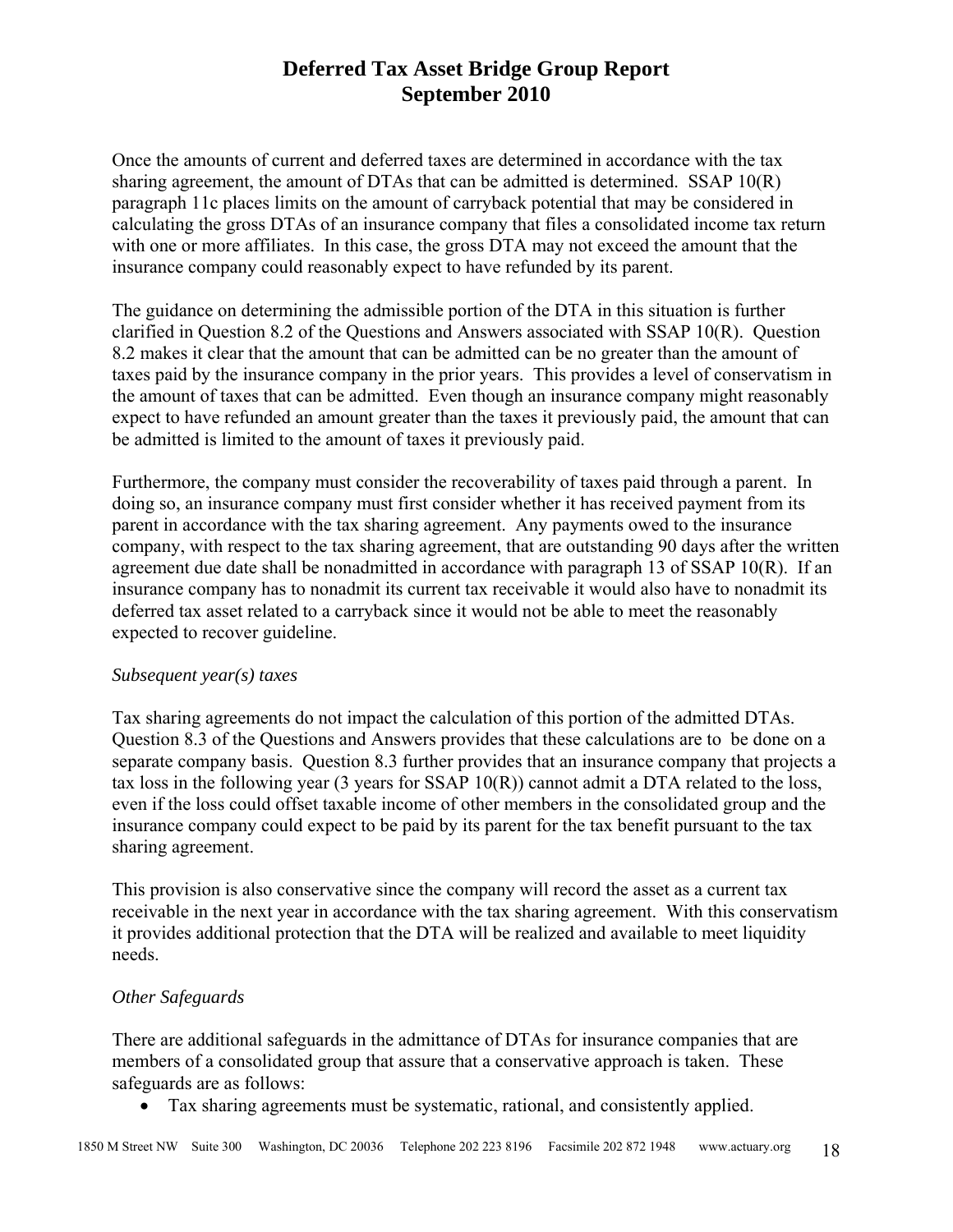• If the parent is unable to meet its obligations under the tax sharing agreement or has no intention to comply with the tax sharing agreement, the portion of the gross DTA that is dependent upon the parent's payment would no longer be considered a good asset and would be treated as a reduction from stockholders equity. This has the same effect on equity as a valuation allowance against the DTA.

#### *Summary*

In summary, insurance companies that are members of a consolidated group admit DTAs based on:

- The amount reasonably expected to be refunded by its parent in accordance with the tax sharing agreement but no greater than the amount they previously paid. This is conservative since the insurance company could reasonably expect to have refunded an amount greater than what they previously paid in certain situations.
- The amount expected to be realized within one year (three years under SSAP 10R) based on a separate company analysis. This is also conservative since the insurance company could reasonably expect to realize additional amounts from its parent in accordance with the tax sharing agreement in certain situations.

Minimal risk is added by tax sharing agreements. As documented above, DTAs would not be admitted if the parent was not complying with the terms of the tax sharing agreement. Current tax receivables and DTAs admitted in accordance with the tax sharing agreement are intercompany receivables. The NAIC recognizes the lack of risk in intercompany receivables by not requiring any risk-based capital charge for receivables from parents, subsidiaries and affiliates. Therefore, special considerations for tax sharing agreements are not needed in the determination of an RBC amount for DTAs.

### *B. Relationship of RBC Tax Adjustment and RBC on DTA*

There exists a regulatory concern that has been expressed as follows:

*"Since the purpose of the RBC formula is to trigger action for a weakly capitalized company, the RBC formula should be appropriate for a weakly capitalized company (e.g., trigger the action of developing a capital plan when the capital level relative to risk is weak). If a company at this level often cannot make use of tax credits, then tax credits should be minimal in the RBC formula."* 

For purposes of this statement, the term, "tax credits" is assumed to mean the explicit tax offset factors in the current life insurance company RBC formula.

This concern is related to the major risk associated with the admitted DTAs, i.e., that there may not be sufficient future taxable income in the insurance company to take advantage of the tax deductions inherent in those reported DTAs.

However, this issue differs in concept and application from the subject of the charge to our group, i.e., the recommended impact of DTAs on the RBC formula. The tax offset factors in the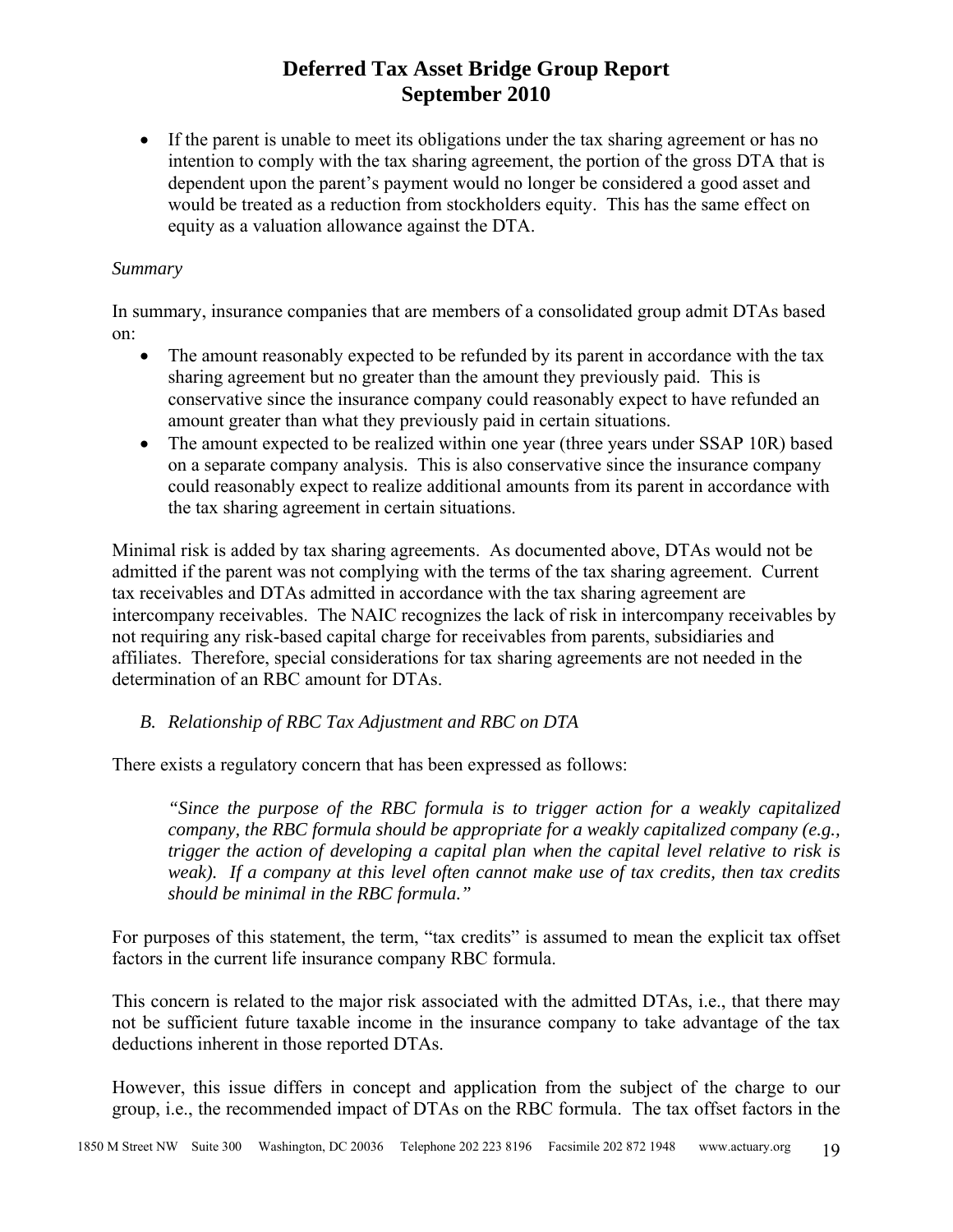RBC formulas generally attach to *future* cash flow items. On the other hand, the DTA values generally arise from sources which *exist at the time the statement is constructed.*

Furthermore, the tax offset factors in the RBC formula vary by company type (Life, P&C and Health). This means that this issue could not in any event be addressed through a single DTA "RBC-dependent" factor that is the same in all three formulas. A more global approach, covering all three formulas, would be needed and the RBC formula itself would have to change in ways that are not related to DTAs.

As a result of these considerations, this issue is not within our scope, given the CADTF charge to the DTABG. Our understanding is that the SMI subgroup of the Capital Adequacy Task Force is considering ways to modernize the RBC formula. That would appear to be where this regulatory concern can be explored.

*C. Value of the DTA in a Sale* 

 $\overline{a}$ 

Tax regulations regarding an acquiring company's ability to monetize the target company's DTA are specific to the situation of the acquisition, the nature of the DTAs on the target company's books, the price paid for the target company, and the resulting impact on the acquiring company's DTA.

Per "Tax Management Portfolios – Net Operating Losses and Computations"<sup>[11](#page-21-0)</sup>:

*Because a net operating loss is deductible only by the taxpayer sustaining the loss, it is generally not possible to transfer the tax benefit of a net operating loss deduction from one taxpayer to another. Corporate reorganizations, however, provide a potential opportunity for abuse of the net operating loss deduction. Absent restrictions, the scenario would entail a profitable corporation acquiring an unprofitable corporation with unused net operating loss carryovers. If the acquiring corporation succeeds to the net operating loss carryovers of the acquired corporation, those carryovers can be used to offset future taxable income of the acquiring corporation. Sections 381, 382, and 269 are designed to curb the potential abuses associated with such "trafficking in loss corporations"* 

Generally speaking, IRS rules are established to hinder "trafficking" in DTAs by limiting the acquiring company's ability to monetize DTAs associated with net operating losses to a function of the purchase price times the long-term tax-exempt rate. In essence, this limits the additional deductions the acquiring company can monetize to what they would be able to achieve if they were simply investing the purchase price in tax-exempt securities. IRC Section 383 has similar restrictions associated with the ability to monetize capital loss carry forwards.

The valuation allowance should recognize a company's ability to recognize any ordinary or capital loss carry forward in light of IRS limitations. As such, in the situation where a company is distressed (whether the situation is caused by net operating losses or capital losses) the value of the admitted DTA should reflect any such limitation on the ability to monetize the DTA.

<span id="page-21-0"></span><sup>&</sup>lt;sup>11</sup> "Net Operating Losses – Concepts and Computations"; Tax Management Portfolios 539,  $2<sup>nd</sup>$  Edition; Freitag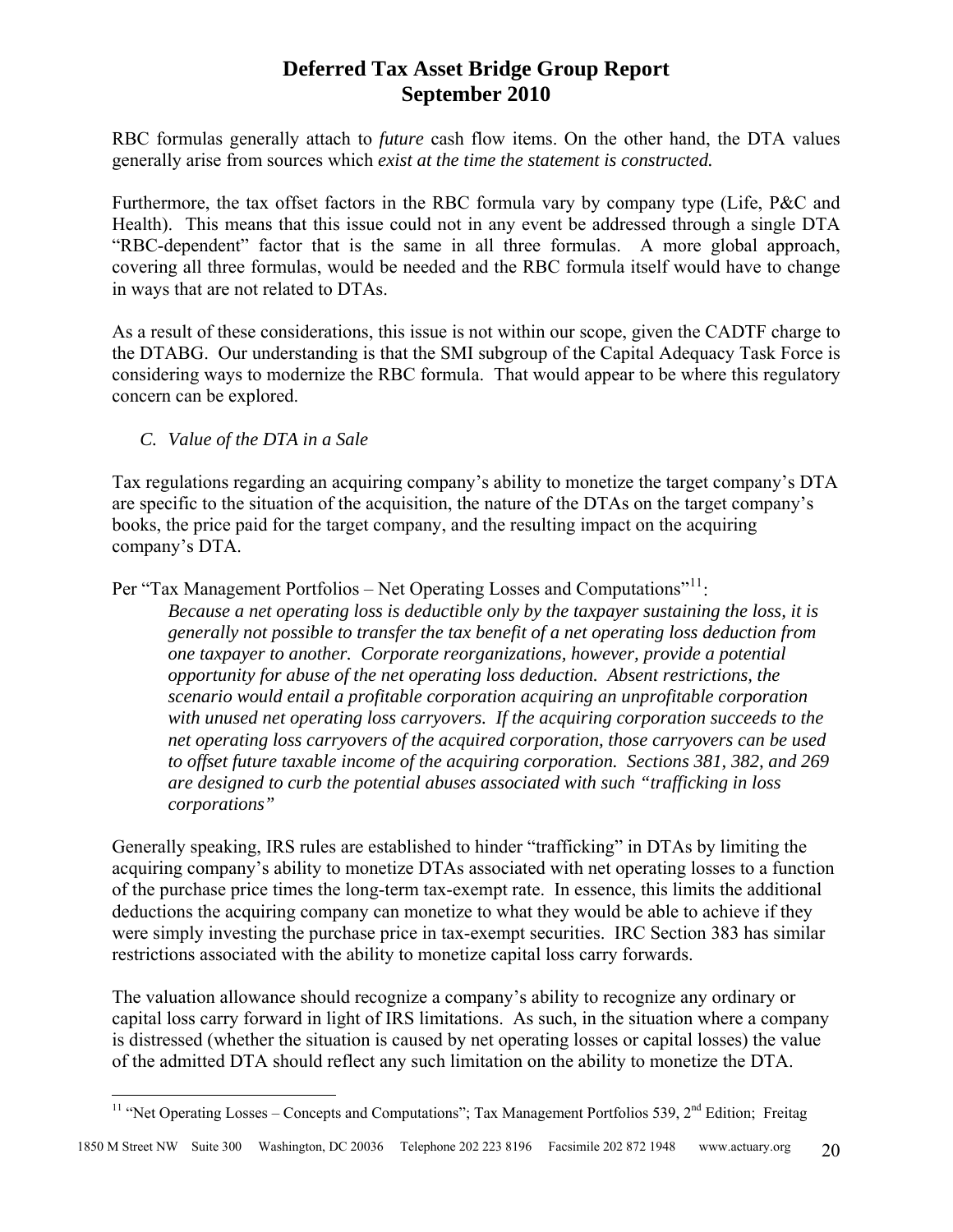Similarly, should a healthy insurer be acquired, the ability or inability on the part of the acquired company to realize the value of its DTA should be explicitly recognized in the calculation of the company's valuation allowance.

DTAs existing due to temporary differences such as loss reserve discounting would continue to persist post-acquisition, as these are the result of anticipated future deductions to taxable income, but would be subject to existing statutory caps as detailed in SSAP 10 / 10R.

Ideally, our analysis would include the post-acquisition impact on DTAs. However, the data is not publicly available and not practical to obtain. To obtain such data would have required interviews with acquiring companies who would have been willing to share proprietary information, such as their tax planning strategies.

Thus, since IRS rules limit the ability of an acquiring company to monetize an acquisition's carry forwards, we do not believe the approach to calculating an RBC charge for DTAs we have proposed here should be modified to reflect potential realization of these assets in a sale.

### *D. Fraternal Considerations*

Because the tax situation is different for fraternal insurance companies, we gave special consideration to fraternals in our work, at regulator request.

We understand the interest of regulators to be sure that the special situation of fraternals is considered, given the situation when taxes became part of the life formula in 2001. At that time, the life RBC factors were grossed up and tax factors incorporated to return the RBC calculation to roughly the same place for most companies. However, since RBC factors for fraternals followed the life formula, and the fraternals had no tax offset, the grossed up factors for life resulted in a significant increase in RBC for fraternals. Subsequently, through the Life RBC Working Group, adjustment factors were inserted in the fraternal formula, based on the fact that fraternals must distribute a percentage of their "pre-tax" gain to maintain their fraternal status. This restored the fraternal RBC calculation to an amount that was comparable to the pre-2001 level.

As noted above, fraternal companies do not pay federal income tax. As a result, there is no basis for a deferred tax asset, and, in fact, there are no DTAs on fraternal company statements. Furthermore, we note that there is no provision for a "fraternal contributions" counterpart to a DTA. As a result, there is no need for an RBC charge in the fraternal formula for DTA or DTAlike assets.

### **IX.Recommendations**

As a result of these analyses, the DTABG recommends that:

- The amount of the RBC charge reflect a company's capitalization, as measured by the RBC ratio before any adjustment for DTAs (with certain other adjustments);
- The RBC charge be placed in a portion of the RBC formula that is outside the covariance formula (C-0 for life, R-0 for P&C, and H-0 for health);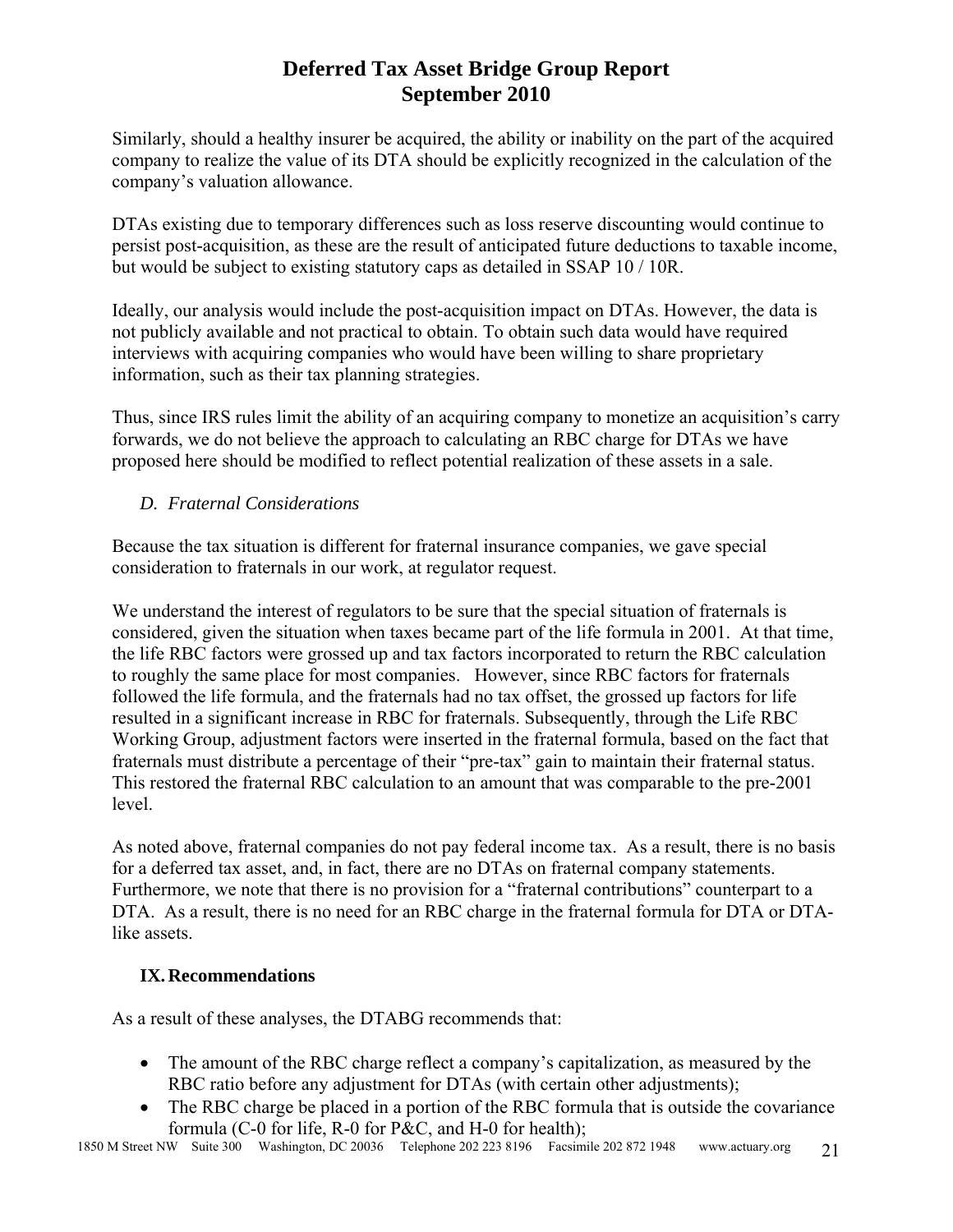• The effect of the charge should eliminate the benefit of DTAs (including the portion supported by past taxes paid) in calculating an RBC ratio for companies with an Ex DTA RBC ratio of less than 200% of ACL and should provide for a minimum RBC charge of 0% or 1% of the DTA supported by future taxes for companies with an Ex DTA RBC ratio over 500%, depending on the admissibility limits placed on the DTA.

### *A. Placement of the charge*

This charge should be placed in a part of the RBC formula that is outside of the covariance adjustment. This is because any one of the risks in the RBC formula also represents a risk to the ability to realize the DTA. For this reason, it seems appropriate for the DTA risk charge to be a direct addition to the otherwise indicated RBC amount. For life this would place it in C-0; for P&C in R-0; and, for health in H-0.

### *B. RBC charge should reflect a company's level of capitalization*

Because the principal concern underlying the rationale for the statutory caps is an over-reliance on the DTA for companies in or near an RBC action level, the DTABG believes an appropriate approach would be a variable risk charge applied to the DTA with those charges increasing as the capitalization of the company decreases.

While the valuation allowance itself should implicitly consider a company's ability to realize the DTA, a tiered charge resulting in a 100% (or more) charge against the DTA for companies in a more hazardous position would essentially remove any benefit from the DTA regardless of realization estimates for those companies.

The size of the risk charge will be based on the calculation of an Ex DTA RBC ratio. For the purpose of these calculations we suggest that this ratio be calculated the same way that a ratio is calculated for purposes of determining the limits on admitted DTA today, as defined in SSAP10R. In other words, "Adjusted Capital" (in the numerator of the ratio) would be reduced by the sum of the amount of admitted DTA, the amount of EDP / Operating System Software, and the amount of net positive Goodwill. The denominator would be the ACL RBC amount prior to any adjustment for DTAs; that is, excluding any amount associated with the DTA.

### *C. The minimum RBC charge should be applied to the amount of the DTA that is supported by future taxable income (covered DTA amount)*

The DTABG also recommends no risk charge for that portion of the DTA arising from temporary taxable differences supported by taxable income in prior carry back years for companies with Ex DTA RBC ratios over 500% of ACL. For these companies, the realization of that component of the DTA entails little risk. We think the portion of the DTAs supported by carry backs are of comparable risk to the credit risk on a US Treasury note (i.e., no risk charge), as the risk is a matter of timing, not of realization or counter-party credit risk. In the remainder of this report, we refer to the amount of DTA backed by future taxes as the "covered DTA amount."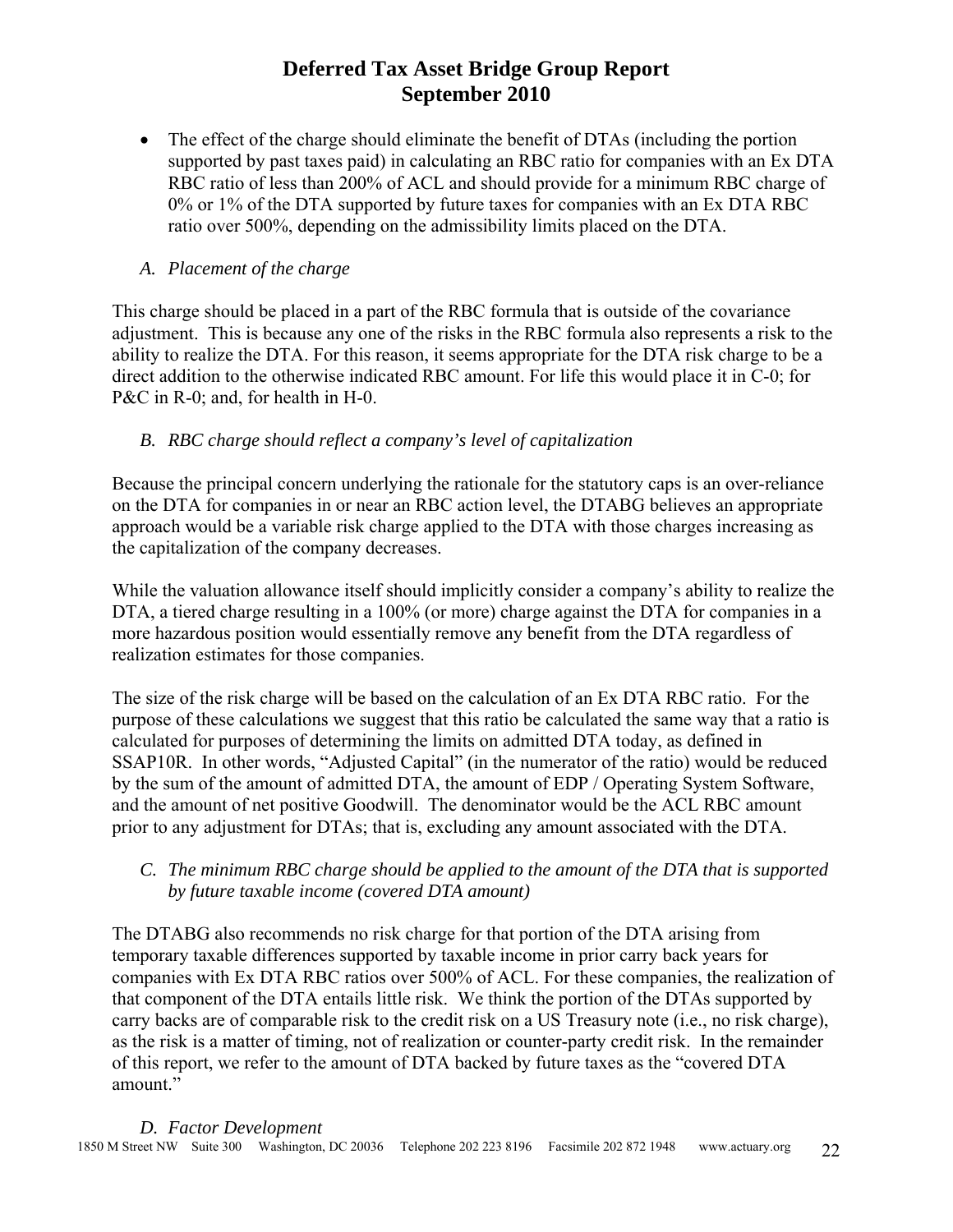In developing a factor to be applied to the DTA amount we began by considering the situation in the absence of limits on DTAs. Our approach was to develop two anchor points, starting with the determination of an appropriate factor for companies with Ex DTA RBC ratios over 500% of ACL.

As noted above, the key risk to DTAs is the possibility of default of the company, thereby rendering the DTAs worthless. This risk is similar to the risk posed by a bond issued by the same company. As a result, it was decided that, for companies with Ex DTA RBC ratios over 500% of ACL, the factor for asset class 1 bonds, 0.4%, was a good place to start. Asset class 1 includes class A, AA, and AAA rated bonds and a 500% of ACL RBC ratio is not inconsistent with this class. Recognizing that certain risks were not considered and to add some conservatism, we increased this amount to 1%. This 1% assumption is moderately conservative relative to the estimated current effective rate in the P/C RBC formula. Note that this amount is only applied to the covered DTA amount and assumes full admissibility of the adjusted gross DTA; i.e., SSAP10 and 10R capping procedures are eliminated. If current (or similar) capping procedures are maintained, it is recommended there should be no charge in the RBC formula for these companies (see item F, following).

Next we considered an appropriate factor for companies with Ex DTA RBC ratios of 200% of ACL or less. At this point, it was decided that the company should get no credit for any DTAs in the RBC formula. This means that Total Adjusted Capital should be reduced for the amount of any admitted DTA. Likewise, the company would not add anything to the calculated RBC amount in the denominator.

A third reference point was established for companies with Ex DTA RBC ratios of 300% of ACL. This level is the top end of the trend test level for P&C companies. The asset class 1 bond factor seemed too low for these companies as they are likely riskier than those companies with Ex DTA RBC ratios of 500% of ACL. As a result, we based the factor for a company at this level on the asset class 3 bond factor of 4.6%. To reflect risks not directly considered, we raised this factor to 5%

Between these three levels we decided that a pattern of charges should be established that moves smoothly from one level to the other. We determined that the best way to do this was with the combination of a varying charge and a floor amount. The floor amount is 1% of the Covered DTA amount (assuming the caps on DTAs are eliminated). To grade smoothly in between the two endpoints we linearly interpolated from the 50% factor required to eliminate the effect of the DTA when the Ex DTA RBC ratio is 200% of ACL and the 5% factor for companies with an Ex DTA RBC of 300% of ACL. For Companies with Ex DTA ratios between 300% and 500% of ACL the charge is interpolated from 5% at the low end to 0% at the high end (noting that this amount is floored at 1% of the Covered DTA Amount assuming capping procedures are eliminated). This results in the following formula description, based on the Ex DTA RBC ratio:

Calculate the Ex DTA RBC ratio as noted above.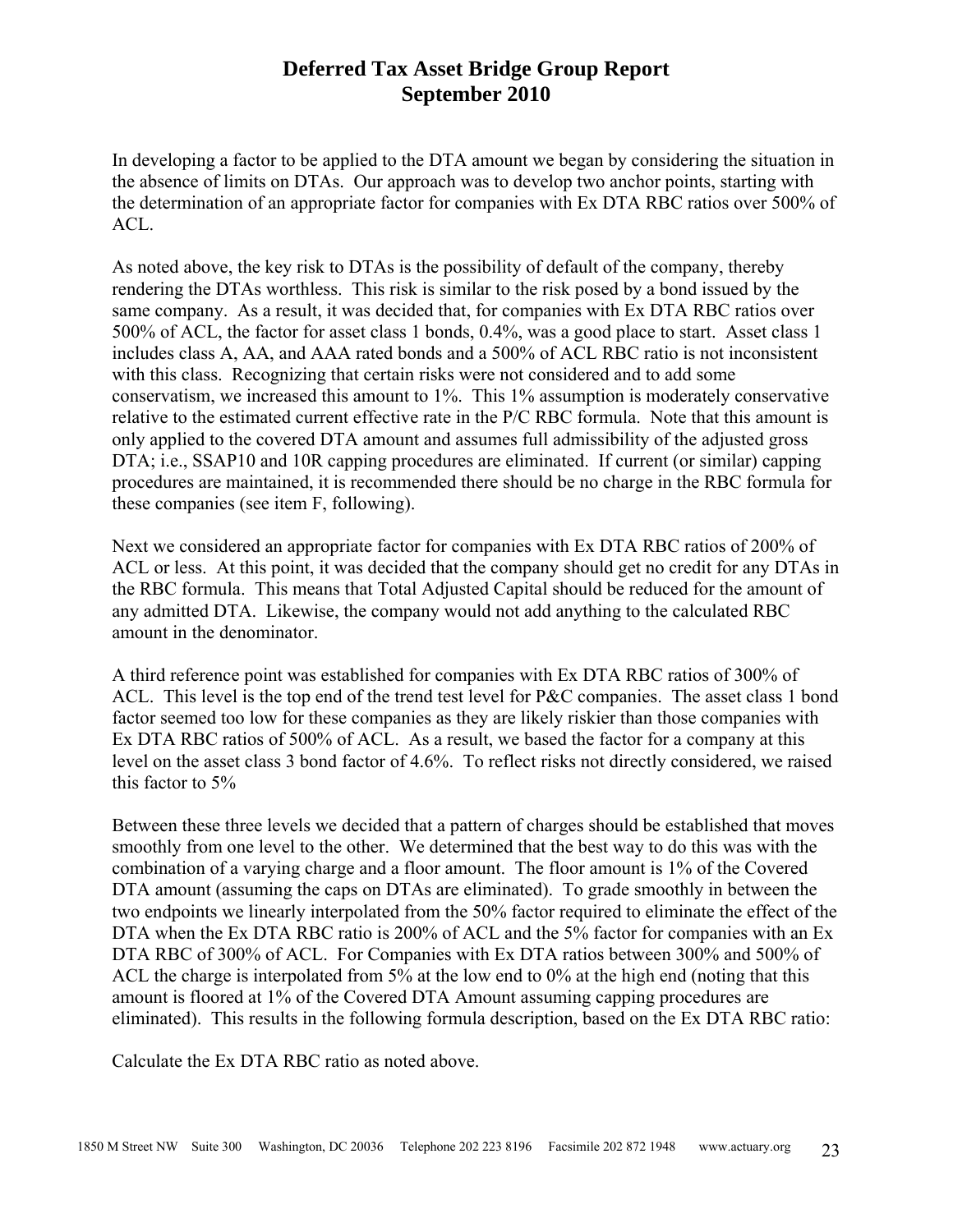- If the Ex DTA RBC ratio is  $\leq 200\%$  of ACL, then the amount of the admitted DTA is subtracted from TAC and no additional RBC amount is added to the RBC amount. This means that the RBC ratio  $\approx$  the Ex DTA RBC ratio.
- If the Ex DTA RBC ratio is > 200% of ACL but less than 300% of ACL, the RBC charge for DTA is:

$$
RBCF^{DTA} = (50\% \times (300\% - RBCR^{ExDTA}) + 5\% \times (RBCR^{ExDTA} - 200\%))
$$

If the Ex DTA RBC ratio is  $> 300\%$  of ACL but less than 500% of ACL, the RBC charge for DTA is:

> $RBCF^{DTA} = (5\% \times (500\% - RBCR^{ExDTA}))$ /2 but not less than 1% of the Covered DTA Amount.

Under this approach, companies with an Ex DTA RBC ratio of 200% of ACL or less would derive no benefit from DTAs. Companies with an Ex DTA RBC ratio over 500% would have an RBC charge of 1% of the Covered DTA Amount (assuming elimination of current capping procedures) and companies in between those two levels would have a charge that grades uniformly from one extreme to the other, depending on the Ex DTA RBC ratio.

#### *E. Charge when Limits are Present*

As noted earlier, the DTABG does not believe an RBC charge is necessary for companies with an Ex DTA ratio of 500% or more when there are admissibility limits imposed on the adjusted gross DTA As a result given the limits in the current calculation of DTAs, we believe that the floor of 1% in the formula given no limits should be 0% if limits are retained. This will retain the concept of diminishing benefit for DTA as a company becomes weaker but avoids the double counting presented by both a limit and an RBC charge for stronger companies.

As described earlier and illustrated in Appendix 2, the 2009 admissibility limits on the DTA are in effect an RBC charge against the entire DTA. For life insurance companies, the equivalent RBC charge is 14%, outside of any covariance. For P&C companies, the equivalent RBC charge is 13%, outside of any covariance adjustment. For health insurance companies, the equivalent RBC charge is 24%, outside of any covariance adjustment. Also, the current admissibility limits result in a large percent of the total DTA being non-admitted. As stated earlier, in 2009, the first year that the expanded limits were fully available, 60% of the total DTA within the life industry was non-admitted. The comparable number for P/C companies was 49%; for health insurers, 74%. In 2007, the last year when the new limits were not available to any company, the nonadmitted portion for the life industry was almost 70%. The comparable number for P/C companies was 57%; for health insurers, 78%.

Some members of the DTABG expressed a strong preference for an explicit risk charge as opposed to an implicit risk charge embedded within the statutory caps. From the perspective of a clearer and reasonable RBC approach, some members of the group believe that removing the implicit risk charge in statutory accounting and replacing it with an explicit RBC risk charge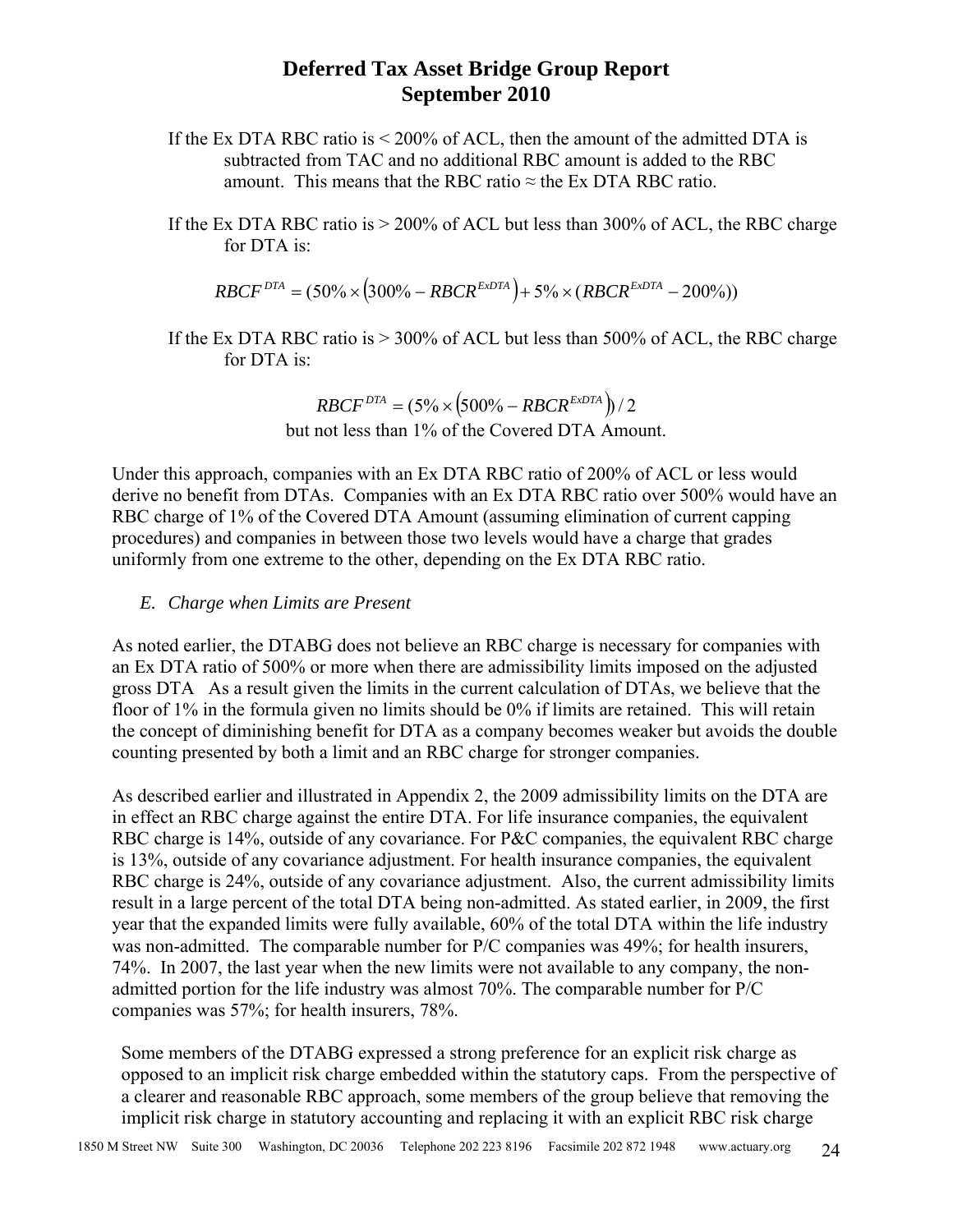would have benefits. The rationale is that this would be consistent across companies, reasonably recognize the risk, and provide a more transparent view of the risk charge applicable to DTA. The DTABG recognizes that changes in statutory accounting may have broader ramifications than simply their use in the RBC calculation but has not researched any such impacts.

### *F. Additional Considerations Regarding DTABG Proposal*

The DTABG noted and discussed issues likely to be raised regarding these recommendations. The DTABG encourages the NAIC to fully debate these issues and any others raised. However, after considering these issues, the DTABG adhered to its view that the proposed approach is reasonable and practical given the unique nature of the DTA. Alternatives discussed by the DTABG were considered to have arguably greater problems.

In particular, two issues are discussed here:

1. *Use of the RBC model as a means of identifying weaker companies and as a measure of relative company strength among them, potentially expanding the role of the model beyond the original stated intent.* 

As noted previously, the principal risk associated with the realization of the DTA is the ability to earn enough taxable income of the right character to be able to recognize the value of the DTA. The DTABG feels this is a function of the company's viability as an ongoing concern, which in turn is a function of its capitalization.

Given this, the DTABG discussed alternative approaches to measuring capitalization, such as agency ratings, bond spreads for the company's debt and credit default swaps (CDS) pricing. Agency ratings were considered insufficient for this purpose as many companies are not rated, and those that are rated may have inconsistent ratings from different rating agencies, leading to the problem of determining criteria for use of rating agency indications. It was observed that bond spreads and CDS pricing are volatile and frequently shift for reasons other than companyspecific issues, and as such were felt to be inappropriate for this purpose. Additionally, not all insurers have publicly traded debt or available CDS pricing.

As such, the DTABG felt the RBC calculation itself, while not originally intended to be a relative measure of company strength, would be an effective means of identifying differences in the ability to realize DTAs among companies. Likewise, for this limited purpose internal to the RBC calculation, this measure will serve as the best method of assessing relative capitalization in determining a final DTA-related RBC charge for these already identified vulnerable companies. We do not suggest that RBC be used, or is useful, as a relative measure of capitalization for other purposes. The DTABG does, however, believe the RBC model is an effective basis for the purpose at hand.

2. *Increasing the charge as a company's capitalization deteriorates will accelerate declines in a company's RBC ratio.*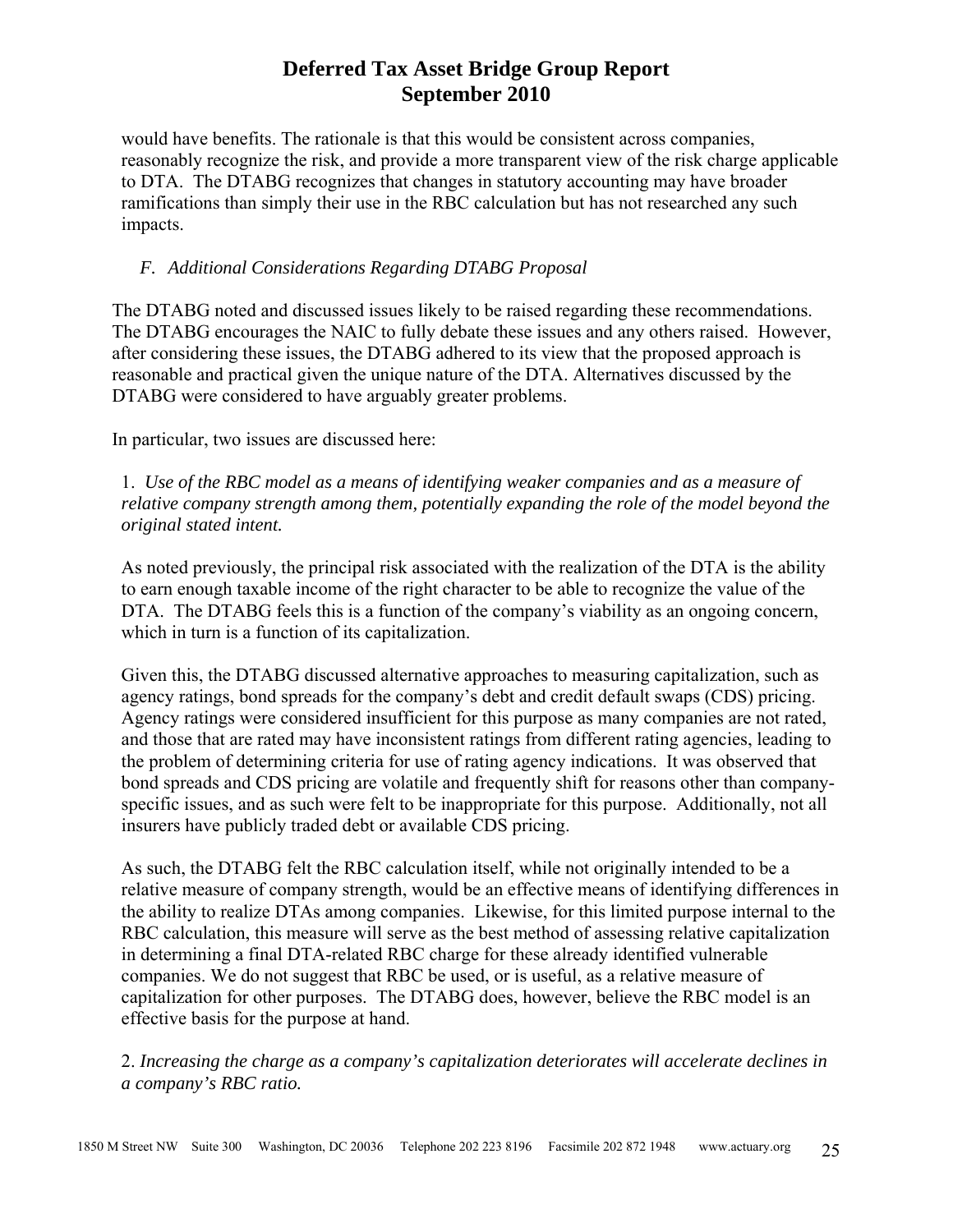This was discussed by the DTABG and its related committees and is a valid concern regarding the recommendations in this report. Decreasing the RBC ratio due to increasing the DTArelated RBC charge as the company's capitalization decreases is sometimes referred to as procyclicality (although this relates to the circumstances of particular companies, not the insurance cycle, per se).

However, if it is agreed that the risk of a company's viability increases as the RBC ratio decreases and that the realizability of the DTA is dependent on company viability, then it is reasonable to conclude the charge should increase under these circumstances. The DTA is unlike any other asset on the company's balance sheet in that the DTA's value is highly contingent on the company's viability going forward. As such, the nature of an appropriate charge within the RBC framework should exhibit the characteristic proposed here (although other approaches might be used to achieve similar results).

Additionally, this concern should be viewed in light of the current statutory accounting framework. Both the capping of the DTA as a percent of surplus and the limitation based on either 1 or 3 year realizability have similar impacts, likewise resulting in a decreasing RBC ratio under emerging adverse financial experience circumstances.

Should a company suffer operating or capital losses, the Gross DTA would typically increase. The Adjusted Gross DTA may not increase as much as the Gross DTA if an increased valuation allowance is deemed appropriate. However, a further reduction in the admitted value of the DTA takes place as the loss decreases surplus, potentially resulting in a reduced admitted DTA and lower surplus under current statutory accounting rules as a result of capping the DTA at a percent of surplus. Additionally, if the source of the losses is expected to inhibit future earnings (e.g., management forecasting higher claims costs as a result of adverse experience), it is likely surplus is further reduced due to the 1 year / 3 year realizability cap.

This results in downward pressure on the RBC ratio, not through an increase in the Authorized Control Level or Company Action Level, but rather through a decrease in both surplus and Adjusted Capital.

This issue can be further exacerbated by the Alternative Minimum Tax. Should a company find itself in a situation where it is expected to be subject to the AMT for the realizibility period, it would generally calculate its admitted DTA using the lower AMT rate as opposed to the higher corporate rate. This would result in a reduction in the admitted DTA under current rules, producing a lower Adjusted Capital in the RBC calculation.

While the DTABG recognizes the concern raised about the leveraging impact of the proposed risk charge, particularly in conjunction with statutory capping rules, the proposal is based on the conclusion that the DTA risk increases as capitalization declines, consistent with the rationale of current accounting procedures.

### *G. Alternative Approaches*

There are alternatives that we evaluated but rejected as not being as comprehensive as our recommendation. These included: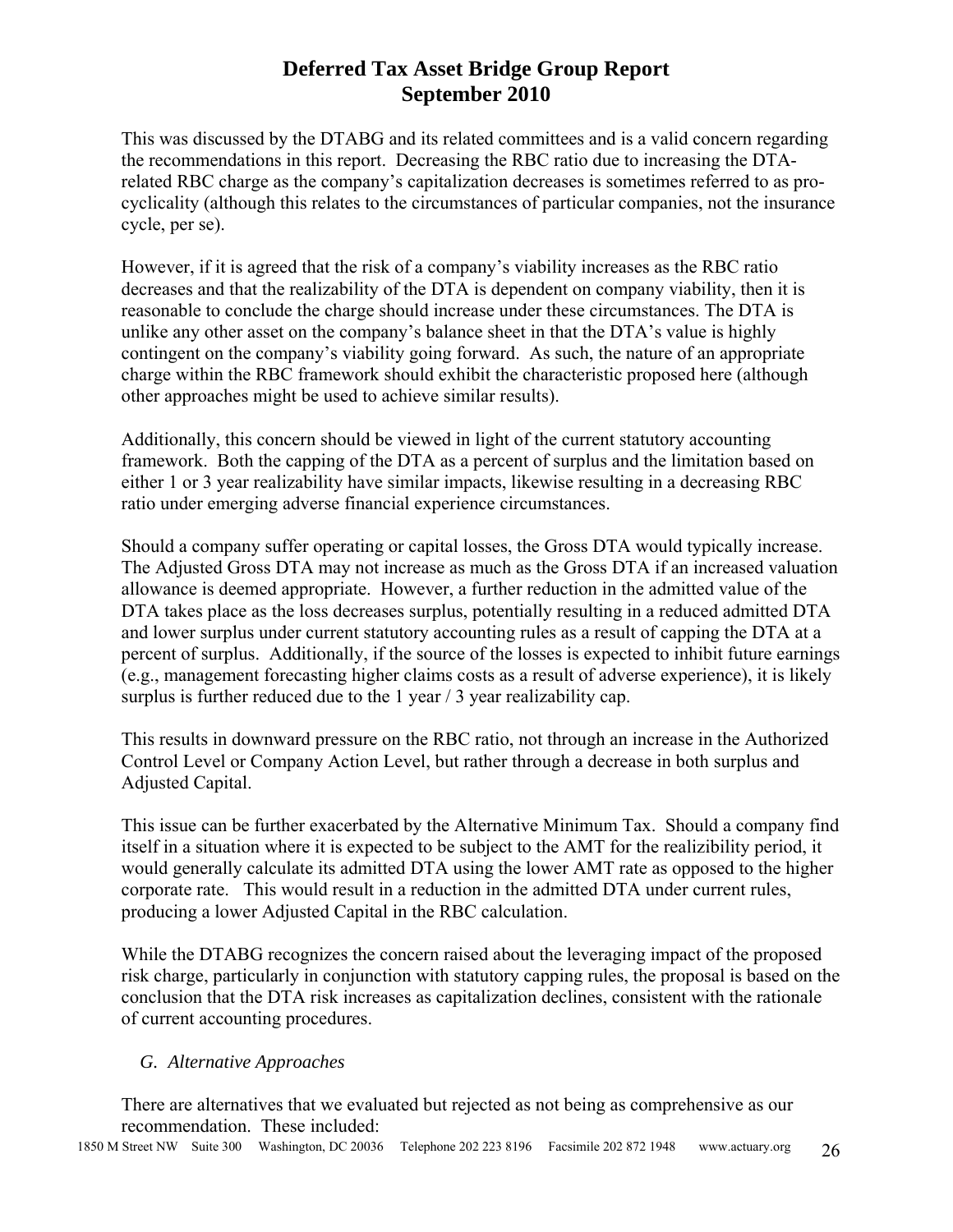- A differential charge for certain "persisting" differences between statutory income and taxable income (such as differences in reserve discounting and DAC), and a higher charge for those components of the DTA that are highly dependent on the company's ability to earn a profit in the future (such as capital or operating loss carryforwards).
- A differential charge based on timing of reversals to reflect increased uncertainty in future projection periods.
- An approach similar to that proposed in the December 2009 Basel Committee on Banking Supervision Consultative Document, "Strengthening the resilience of the banking sector" for the banking industry. This approach excludes those components of the DTA that are highly dependent on a company's ability to earn a profit in the future (such as capital or operating loss carryforwards) from Adjusted Capital, and applies a risk charge based on sovereign default risk to those temporary differences that could be considered prepayment of taxes (loss discounting, DAC).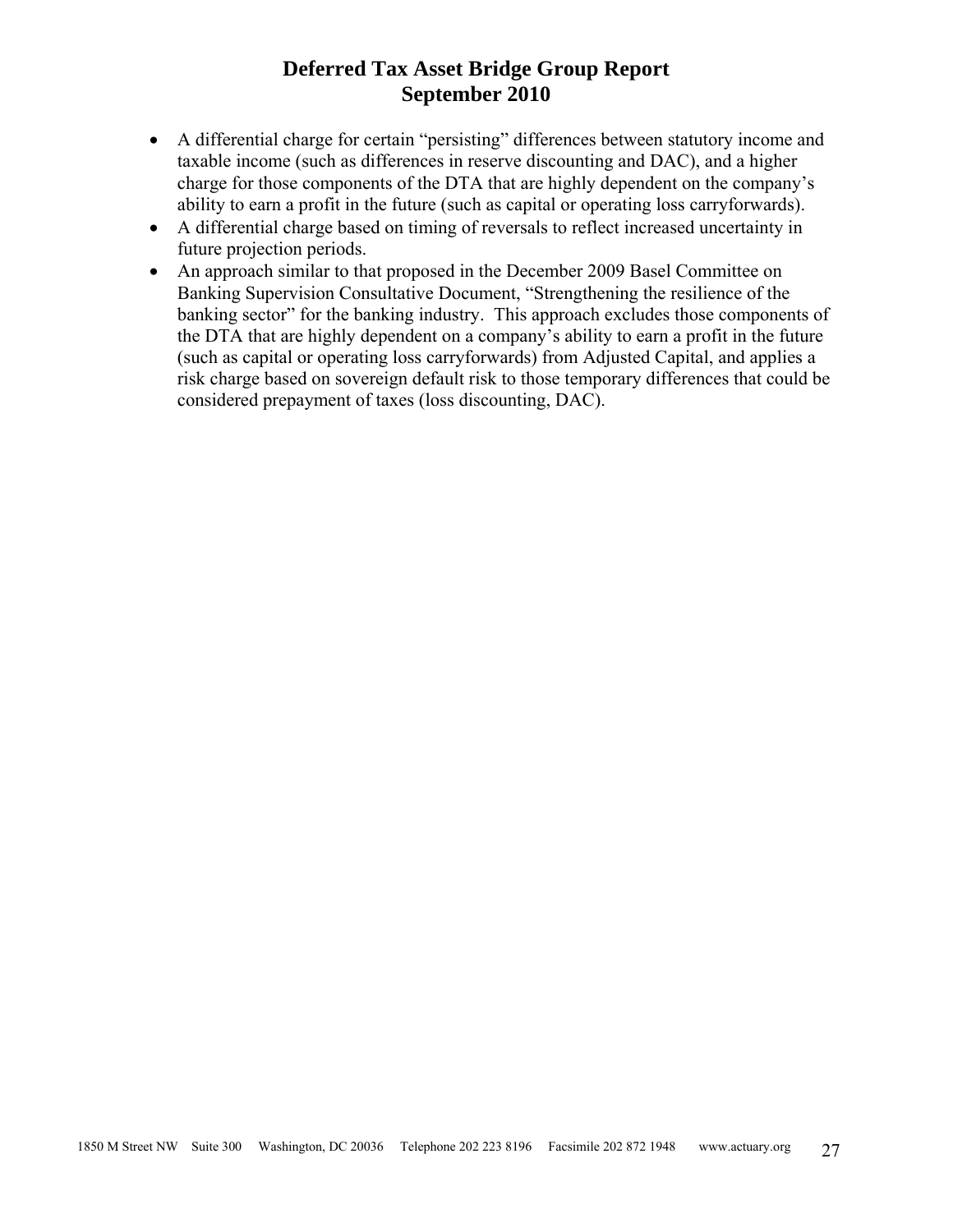#### **Appendix 1 Sample DTA Calculation**

| <b>Total Gross DTA</b>                  |                                           | 300                | $\sim$ ample $\sim$ 111 $\sim$ anchements |                    |                    |                    |                    |
|-----------------------------------------|-------------------------------------------|--------------------|-------------------------------------------|--------------------|--------------------|--------------------|--------------------|
|                                         |                                           |                    |                                           |                    |                    |                    |                    |
| Valuation                               |                                           | 20                 |                                           |                    |                    |                    |                    |
| Adjustment<br><b>Adjusted Gross DTA</b> |                                           | 280                |                                           |                    |                    |                    |                    |
|                                         |                                           |                    |                                           |                    |                    |                    |                    |
| Limit Calculation                       |                                           | This Year          |                                           | Prior Year         |                    | Two years          |                    |
|                                         |                                           |                    |                                           |                    |                    | ago                |                    |
| 10ei                                    | Taxes Paid                                | 20                 |                                           | 10                 |                    | 10                 |                    |
|                                         |                                           |                    |                                           |                    |                    |                    |                    |
|                                         |                                           | Next Year          |                                           | In 2 Years         |                    | In 3 Years         |                    |
|                                         | Tax on Differences                        | 63                 |                                           | 56                 |                    | 42                 |                    |
|                                         | Reversing<br><b>Total Taxes Paid</b>      | $\overline{40}$    |                                           |                    |                    |                    |                    |
|                                         |                                           |                    |                                           |                    |                    |                    |                    |
|                                         | Total Tax on Differences                  | 161                |                                           |                    |                    |                    |                    |
|                                         | Reversing<br>Total 10ei amount (lesser of | 40                 |                                           |                    |                    |                    |                    |
|                                         | the two)                                  |                    |                                           |                    |                    |                    |                    |
|                                         |                                           |                    |                                           |                    |                    |                    |                    |
| 10eii                                   |                                           | Without            | With                                      | Without            | With               | Without            | With               |
|                                         |                                           | Reversing          | Reversing                                 | Reversing          | Reversing          | Reversing          | Reversing          |
|                                         | Projected Taxable Income                  | Differences<br>300 | Differences<br>300                        | Differences<br>100 | Differences<br>100 | Differences<br>100 | Differences<br>100 |
|                                         | w/reversing differences                   |                    |                                           |                    |                    |                    |                    |
|                                         | Reversing differences                     | 180                |                                           | 160                |                    | 120                |                    |
|                                         | Projected Taxable Income                  | 480                | 300                                       | 260                | 100                | 220                | 100                |
|                                         | Tax @ 35%                                 | 168                | 105                                       | 91                 | 35                 | 77                 | 35                 |
|                                         | Difference in Tax                         |                    | 63                                        |                    | 56                 |                    | 42                 |
|                                         |                                           |                    |                                           |                    |                    |                    |                    |
| 10eii                                   | Calc                                      | 161                |                                           |                    |                    |                    |                    |
|                                         | Less amount in 10ei                       | $\overline{40}$    |                                           |                    |                    |                    |                    |
|                                         |                                           |                    |                                           |                    |                    |                    |                    |
|                                         | 10eii amount before 15%<br>limitation     | 121                |                                           |                    |                    |                    |                    |
|                                         | 15% of surplus                            | 105                |                                           |                    |                    |                    |                    |
|                                         | 10eii Amount (lesser of the               | $\overline{105}$   |                                           |                    |                    |                    |                    |
|                                         | two)                                      |                    |                                           |                    |                    |                    |                    |
|                                         |                                           |                    |                                           |                    |                    |                    |                    |
| 10eiii                                  | Total DTA                                 | 280                |                                           |                    |                    |                    |                    |
|                                         | Less (10a & 10b) / (10ei &                | 145                |                                           |                    |                    |                    |                    |
|                                         | $10$ eii)                                 |                    |                                           |                    |                    |                    |                    |
|                                         | Total DTA to offset DTL                   | 135                |                                           |                    |                    |                    |                    |
|                                         | Total DTL                                 | $\overline{70}$    |                                           |                    |                    |                    |                    |
|                                         | 10eiii amount (lesser of the<br>two)      | 70                 |                                           |                    |                    |                    |                    |
|                                         |                                           |                    |                                           |                    |                    |                    |                    |
| <b>Total Admitted DTA</b>               |                                           | 215                |                                           |                    |                    |                    |                    |
| Non Admitted DTA                        |                                           | 85                 |                                           |                    |                    |                    |                    |
| <b>Total DTA</b>                        |                                           | 300                |                                           |                    |                    |                    |                    |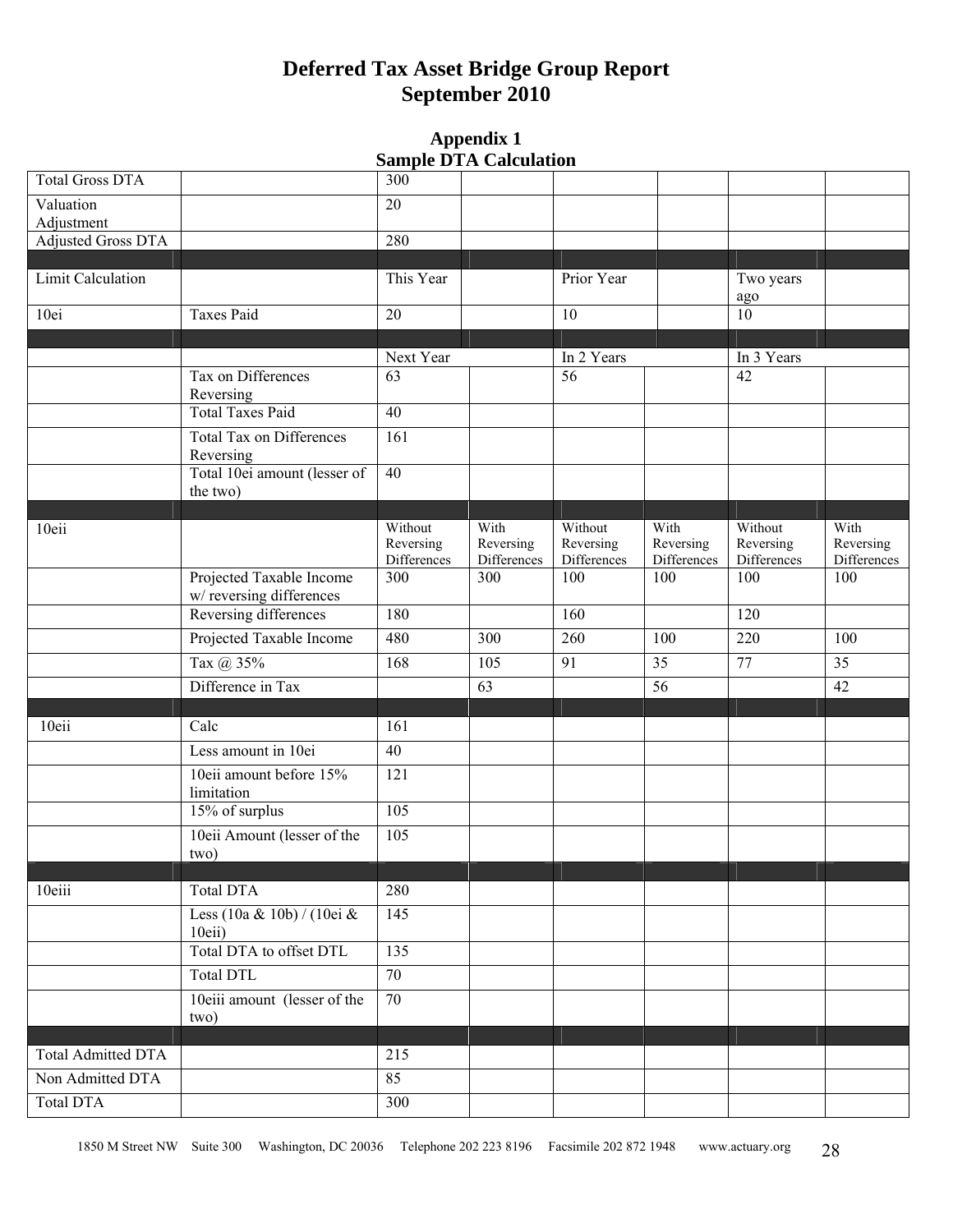#### **Appendix 2 Impact of admissibility limits RBC charge on full DTA that equates to impact of current admissibility limits Based on 2009 industry data (in \$ millions)**

|                                                                                                                                                                                                                                                            | Life    | <b>Health</b> | P&C     |
|------------------------------------------------------------------------------------------------------------------------------------------------------------------------------------------------------------------------------------------------------------|---------|---------------|---------|
| Adjusted Capital without DTA                                                                                                                                                                                                                               | 269,050 | 74,411        | 613,939 |
| <b>DTA</b>                                                                                                                                                                                                                                                 |         |               |         |
| Admitted                                                                                                                                                                                                                                                   | 33,533  | 2,157         | 27,592  |
| Not admitted                                                                                                                                                                                                                                               | 49,811  | 6,279         | 20,902  |
| Total                                                                                                                                                                                                                                                      | 83,344  | 8,436         | 48,494  |
| <b>ACL RBC*</b>                                                                                                                                                                                                                                            | 36,387  | 12,550        | 98,711  |
| RBC ratio (vs Company Action Level)                                                                                                                                                                                                                        |         |               |         |
| Without consideration of any DTA                                                                                                                                                                                                                           | 370%    | 296%          | 311%    |
| With limits on admissibility of DTA                                                                                                                                                                                                                        | 416%    | 305%          | 325%    |
| With total DTA                                                                                                                                                                                                                                             | 479%    | 330%          | 336%    |
| RBC charge against the total DTA required to equate RBC<br>ratio with current DTA admissibility limits to RBC ratio if<br>full DTA admitted                                                                                                                | 14.3%   | 24.4%         | 13.3%   |
| *This includes the current RBC charge against the admitted<br>DTA. Therefore the RBC charge against the total DTA<br>required to equate the RBC ratio with current DTA<br>admissibility limits to the RBC ratio if full DTA is<br>admitted is understated. |         |               |         |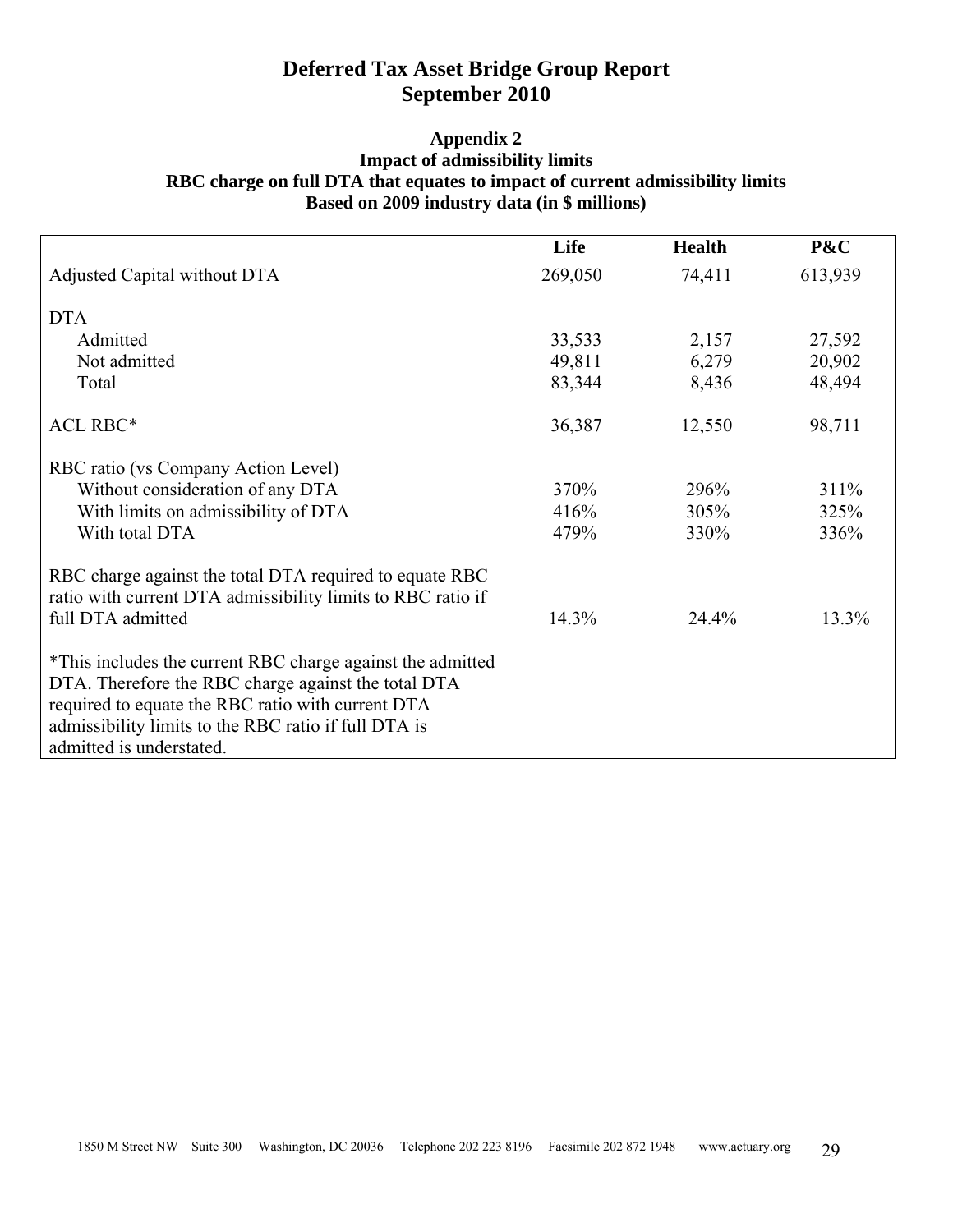#### **Appendix 3 Analysis of Statutory Data for Property / Casualty Insurance Companies**

As discussed earlier in this report, one of the major sources of DTAs is differences between statutory and tax reserves. For the P&C industry this difference results primarily from loss reserve discounting and the disallowance of a portion of the unearned premium reserves for tax purposes. For these, we can arrive at what we would view as a reasonable estimate the impact of these at an industry aggregate level.

For UPR, statutory accounting includes the change in UPR during the year as a reduction in income, while acquisition expenses are deducted from income when the policy is written. For tax accounting, 20% of the change in UPR is treated as "revenue offset"; essentially attempting to recognize acquisition costs as the policy is earned, accelerating income recognition relative to statutory accounting.

Industry aggregate UPR as of 12/31/2009 was \$199.4 billion. The revenue offset of 20% of UPR would be \$39.9b. The tax effect of this temporary difference in earnings assuming a 35% tax rate would be \$14.0b as a rough approximation to the revenue offset contribution to the DTA.

For loss reserves, tax accounting recognizes that loss reserves are not immediately payable and applies a discount (present value) factor based on the payout pattern associated with the liabilities and a 60 month rolling average of the Federal Mid-Term Rate to discount the cash flows. As with the revenue offset, this accelerates income recognition relative to statutory accounting.

If we take industry aggregate reserves by Schedule P line of business, and apply current Internal Revenue Service discount factors (per Rev. Proc. 2008-10, 2008-3 IRB 290, 12/18/2007, IRC Sec(s). 846), we estimate a blended tax discount factor of 0.907. Taken against industry aggregate net loss reserves as of 12/31/09 of \$576.8 billion would imply a tax discount of \$48.5 billion. Assuming a 35% tax rate, the gross DTA attributable to loss reserves is roughly \$17 billion.

Note that the both the Revenue Offset and Loss Discount calculations are approximations. Individual company circumstances can result in different calculations and assumptions. For loss discounting as an example, the IRS allows the use of company-specific loss payout patterns. Additionally, the Federal Midterm Rate to be used in discounting varies by accident year. However we view these approximations to be reasonable at an industry aggregate level.

The following table shows a high-level view of the industry aggregate statutory annual statements for the Property and Casualty industry since 2003. Note that 2001 was the first year that the DTA was treated as a statutory asset (prior to codification, taxes were recognized on a cash basis, not on an accrual basis).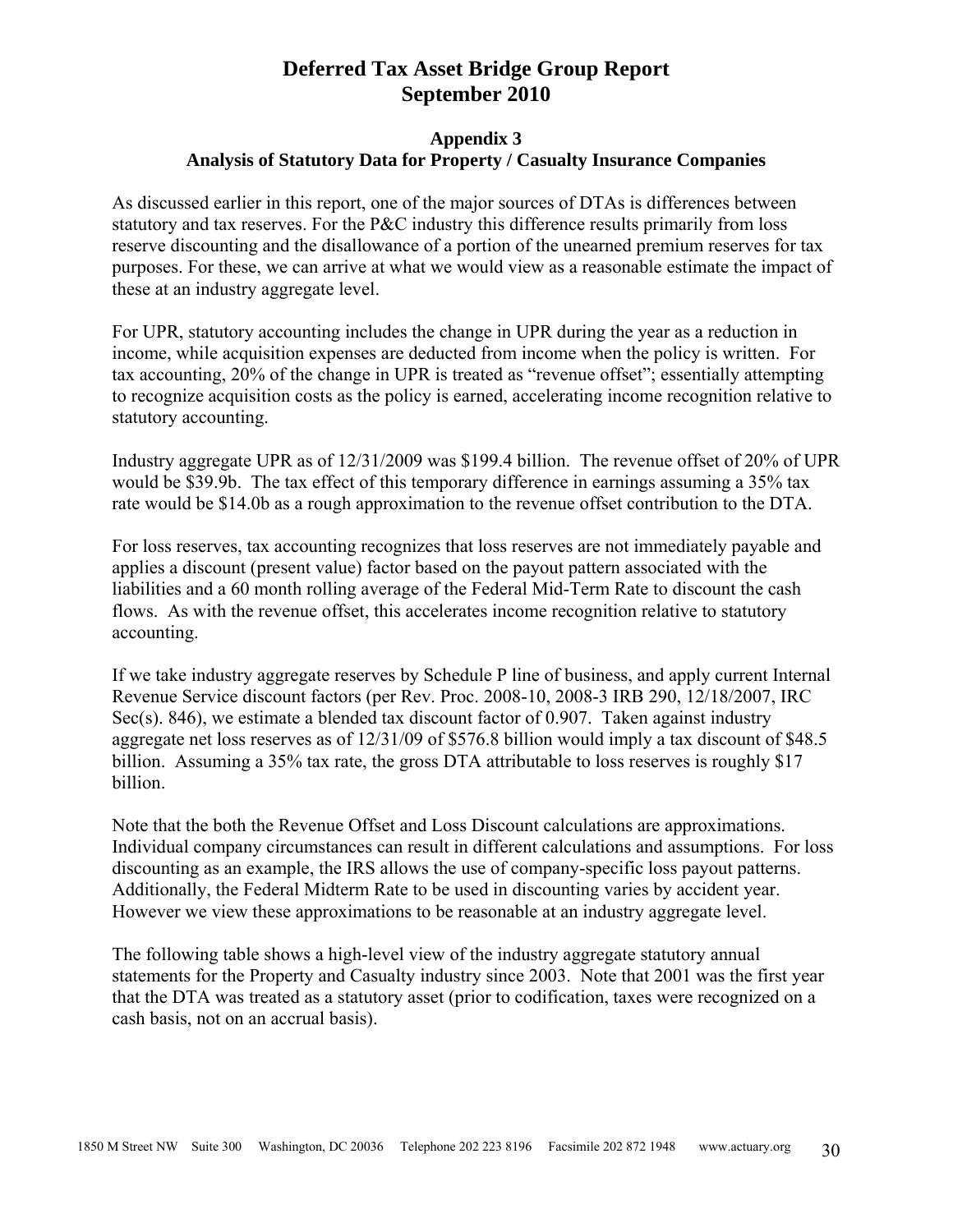| Property & Casualty Industry Aggregate Data (\$mil) |           |           |           |           |           |           |           |  |  |
|-----------------------------------------------------|-----------|-----------|-----------|-----------|-----------|-----------|-----------|--|--|
|                                                     | 2003      | 2004      | 2005      | 2006      | 2007      | 2008      | 2009      |  |  |
| (1) Admitted DTA                                    | 16,442    | 17,495    | 18,803    | 17,866    | 18,446    | 24,936    | 28,332    |  |  |
| (2) Non-Admitted DTA                                | 22,245    | 22,244    | 23,045    | 22,164    | 24,081    | 38,645    | 27,330    |  |  |
| (3) Total DTA                                       | 38,687    | 39,739    | 41,848    | 40,031    | 42,527    | 63,581    | 55,662    |  |  |
| (4) Non-Admitted DTA / Total DTA                    | 57.5%     | 56.0%     | 55.1%     | 55.4%     | 56.6%     | $60.8\%$  | 49.1%     |  |  |
| (5) Net Admitted Assets                             | 1,162,326 | 1,262,400 | 1,363,245 | 1,449,374 | 1,506,210 | 1,446,734 | 1,492,199 |  |  |
| (6) Admitted DTA / Admitted Assets                  | 1.4%      | 1.4%      | 1.4%      | 1.2%      | 1.2%      | 1.7%      | 1.9%      |  |  |
| (7) Surplus                                         | 353,108   | 395,066   | 429,059   | 494,088   | 529,044   | 460,676   | 517,551   |  |  |
| (8) Admitted DTA / Surplus                          | 4.7%      | 4.4%      | $4.4\%$   | 3.6%      | 3.5%      | 5.4%      | 5.5%      |  |  |
| (9) Non-Admitted DTA / Surplus                      | 6.3%      | 5.6%      | 5.4%      | 4.5%      | 4.6%      | 8.4%      | 5.3%      |  |  |
| (10) Total DTA / Surplus                            | 11.0%     | 10.1%     | 9.8%      | 8.1%      | 8.0%      | 13.8%     | 10.8%     |  |  |
| (11) Net Change in Unrealized (AFIT)                | 22,573    | 11,248    | (8,750)   | 21,306    | (1,910)   | (59,231)  | 23,703    |  |  |
| (12) Est Tax on Change in Unrealized                | 12,155    | 6,057     | (4,711)   | 11,472    | (1,029)   | (31,894)  | 12,763    |  |  |
| (13) Change in Total DTA                            |           | 1,052     | 2,109     | (1, 817)  | 2,497     | 21,054    | (7,919)   |  |  |

Source: SNL Financial

This leads to several high-level observations:

- Of the \$55.7b in DTA as of 12/31/09, we estimate roughly \$31b (discussed above) of the total asset is attributable to the temporary differences between statutory and tax accounting for loss discounting and the revenue offset.
- The admitted DTA makes up a relatively small portion of the P&C industry assets, with the admitted DTA averaging between 1-2% of admitted assets, and roughly 4-6% of surplus.
- Since the non-admitted component of the DTA began to be captured in the statutory annual statement in 2003 until 2008, it has remained a relatively consistent 55-60% of the total DTA (e.g. only about 40-45% of the total asset is considered admitted and included in Total Adjusted Capital for RBC purposes).
- In 2009, the non-admitted component of the DTA dropped to 49.1%, likely due to the increase in admissibility caps.
- Between 2001 and 2007, the admitted DTA for the industry in the aggregate has ranged from \$14.6 b to \$18.8 b. Between 2004 and 2007, the admitted DTA fell in an even narrower range, varying from \$17.5b to \$18.8b.
- In 2008, the DTA, both admitted and non-admitted, increased significantly over 2007, with the admitted DTA increasing \$6.4b (from \$18.5b to \$24.9b) and the non-admitted DTA increasing \$14.6b (from \$24.0b to \$38.6b), an increase in the total asset of \$21.0b.
- In 2009, the admitted DTA increased \$3.4b (from \$24.9b to \$28.3b), while the nonadmitted DTA decreased \$11.3b (from \$38.6b to \$27.3b), a decrease in the total asset of \$7.9b.

We believe the biggest driver of the 2008 increase in DTA to be the change in unrealized losses for the industry of \$60b after tax (line 11 in the table above). Because, for tax purposes, the loss cannot generally be recognized until realized, a DTA would be established to accrue for the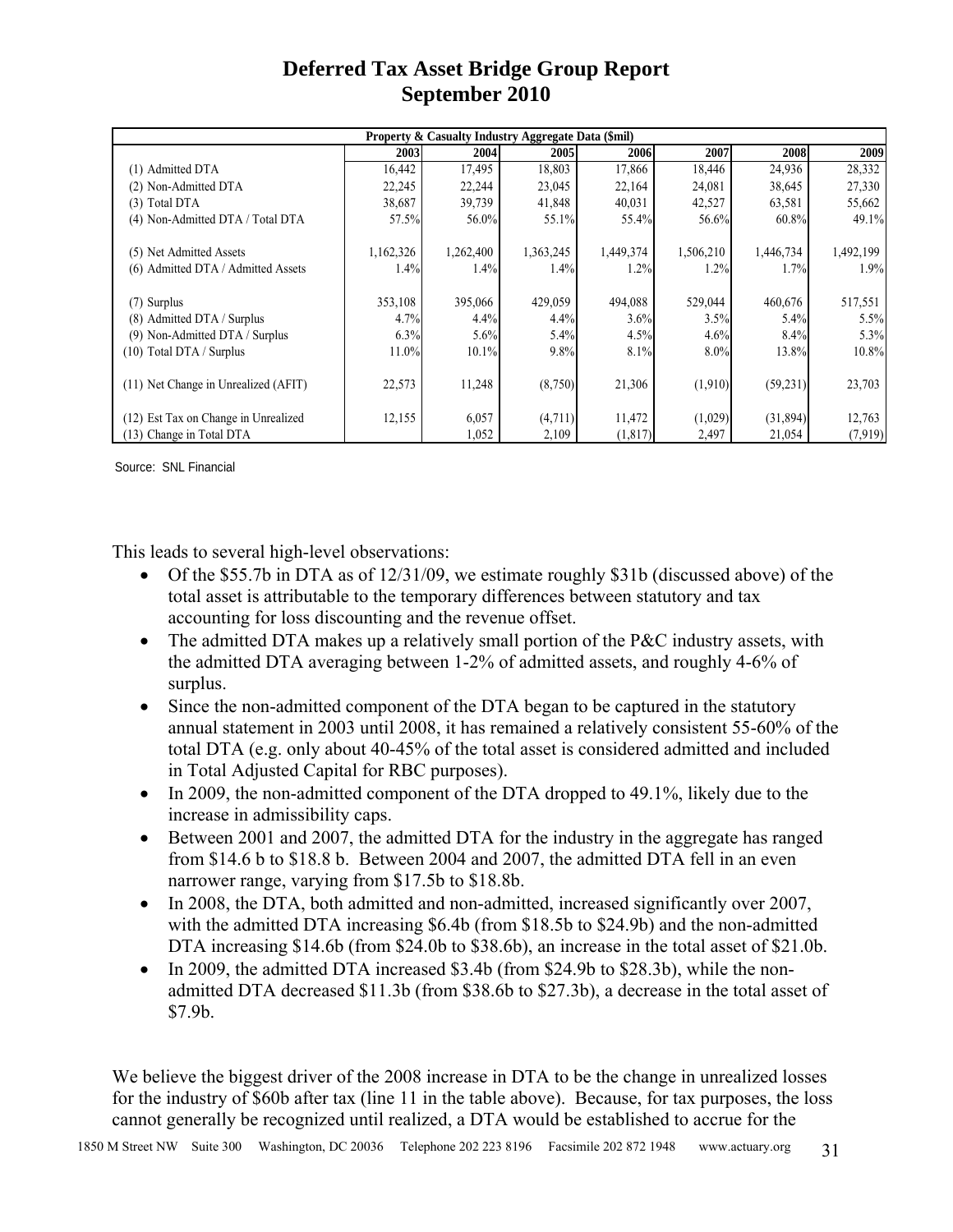reduction in tax liabilities associated with the loss. This DTA, in essence, results in the unrealized losses being tax-effected.

If we assume a tax rate of 35% for the industry the pre-tax change in unrealized for 2008 would be approximately \$91.1b (\$59.2b / (1-35%)), implying an associated tax benefit of \$31.9b (\$91.1b pre-tax less \$59.2b after-tax). Note that this tax benefit of \$31.9b is coincident with the significant increase in DTA of \$21.0b (line 12 vs. line 13).

Similarly, we believe the biggest driver of the 2009 decrease in DTA to be the change in unrealized gains of \$23.7b. Utilizing the same calculation, we estimate the implied deferred tax costs associated with the gains at \$12.8b, as compared to a change in DTA of \$7.9b.

Clearly there are other moving parts in the calculation of the DTA that complicate any full reconciliation of the sources of the DTA, but these results indicate that the volatility in the investment markets in 2008 drove the significant increase in industry DTA.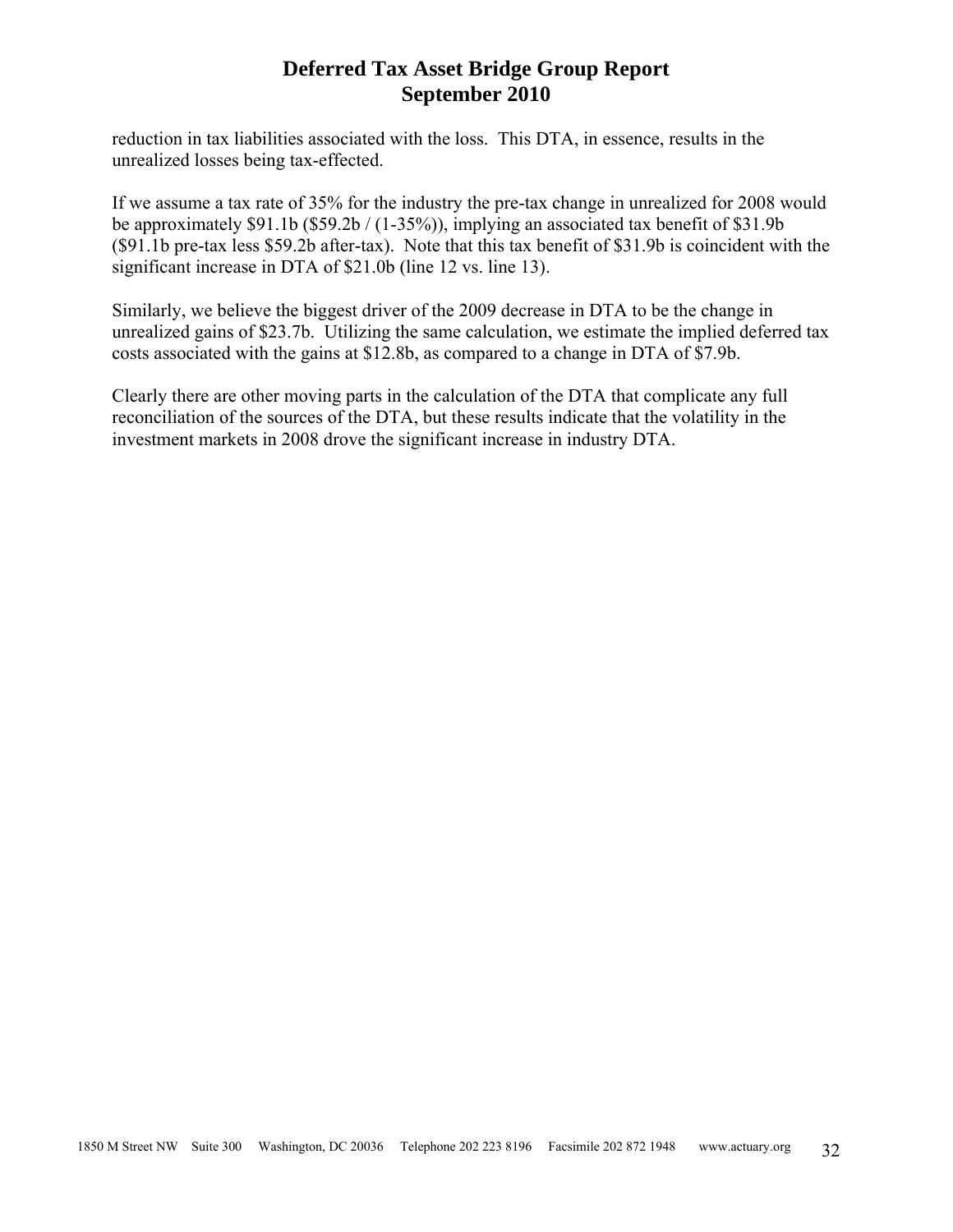### **Appendix 4 Analysis of Statutory Data for Life Insurance Companies**

The following exhibit shows some key historical results regarding the use of DTAs.

### EXHIBIT 1

|                                                 | 2003      | 2004      | 2005      | 2006      | 2007      | 2008      | 2009      |
|-------------------------------------------------|-----------|-----------|-----------|-----------|-----------|-----------|-----------|
| (1) Net Admitted DTA                            | 14,145    | 13,793    | 13,905    | 14,266    | 15,491    | 23,010    | 33,533    |
| (2) Non Admitted DTA                            | 28,988    | 32,617    | 34,451    | 35,131    | 35,147    | 67,035    | 49,811    |
| (3) Total DTA                                   | 43,133    | 46,410    | 48,356    | 49,397    | 50,638    | 90,045    | 83,344    |
| (4) Admitted DTA/Total DTA                      | 32.8%     | 29.7%     | 28.8%     | 28.9%     | 30.6%     | 25.6%     | 40.2%     |
| (5) Net Admitted Assets                         | 3,799,116 | 4,152,235 | 4,389,360 | 4,723,175 | 4,989,954 | 4,549,086 | 4,761,332 |
| (6) Admitted DTA/Adm Assets                     | 0.37%     | $0.33\%$  | 0.32%     | $0.30\%$  | 0.31%     | 0.51%     | 0.70%     |
|                                                 |           |           |           |           |           |           |           |
| (7) Surplus                                     | 224,287   | 237,275   | 247,006   | 254,217   | 269,117   | 252,459   | 285,599   |
| (8) Admitted DTA/Surplus                        | 6.3%      | 5.8%      | 5.6%      | 5.6%      | 5.8%      | 9.1%      | 11.7%     |
| (9) Non-Admitted DTA/Surplus                    | 12.9%     | 13.7%     | 13.9%     | 13.8%     | 13.1%     | 26.6%     | 17.4%     |
| (10) Total DTA/Surplus                          | 19.2%     | 19.6%     | 19.6%     | 19.4%     | 18.8%     | 35.7%     | 29.2%     |
|                                                 |           |           |           |           |           |           |           |
| (11) Net Change, Unrealized (AFIT)              | 8,613     | $-1,589$  | 1,755     | 2,750     | $-2,548$  | $-15,427$ | $-9,751$  |
| (12) Change in DTA                              |           | 3,277     | 1,946     | 1,041     | 1,241     | 39,407    | $-6,701$  |
| $(13)$ Est Tax on Line $(11)$ (a) $(0.35/0.65)$ | 4,638     | (855)     | 945       | 1,481     | (1,372)   | (8,307)   | (5,250)   |

Source: SNL Financial

### *Data Limitation*

Line 1 of Exhibit shows a rapid increase in the net admitted DTA for both year ends 2008 and 2009. The changing rules regarding the caps on admitted DTAs played a substantial role in this change. For year-end 2008, the year prior to the promulgation of SSAP 10R, eleven states nonetheless granted permitted practices to many of their domiciled life insurance companies to adopt the following liberalizations of SSAP No. 10:

- SSAP No. 10, paragraph 10a was changed to allow for 3 years of temporary difference reversals to be taken into consideration, instead of 1 year.
- SSAP No. 10, paragraph 10b was similarly changed from 1 year to 3 years; additionally, the limitation with respect to the percentage of surplus permitted was increased from 10% to 15%.

For year end 2009 this liberalization was extended to all life insurers that passed the 250% test on ACL RBC, albeit with the following offsetting items:

- A valuation allowance was made explicit, to account for situations where the availability of recovery did not pass the "more-likely-than not" test.
- The Ordinary vs. Capital character issue was to be strictly followed.
- The liberalization was elective, and not all companies elected it.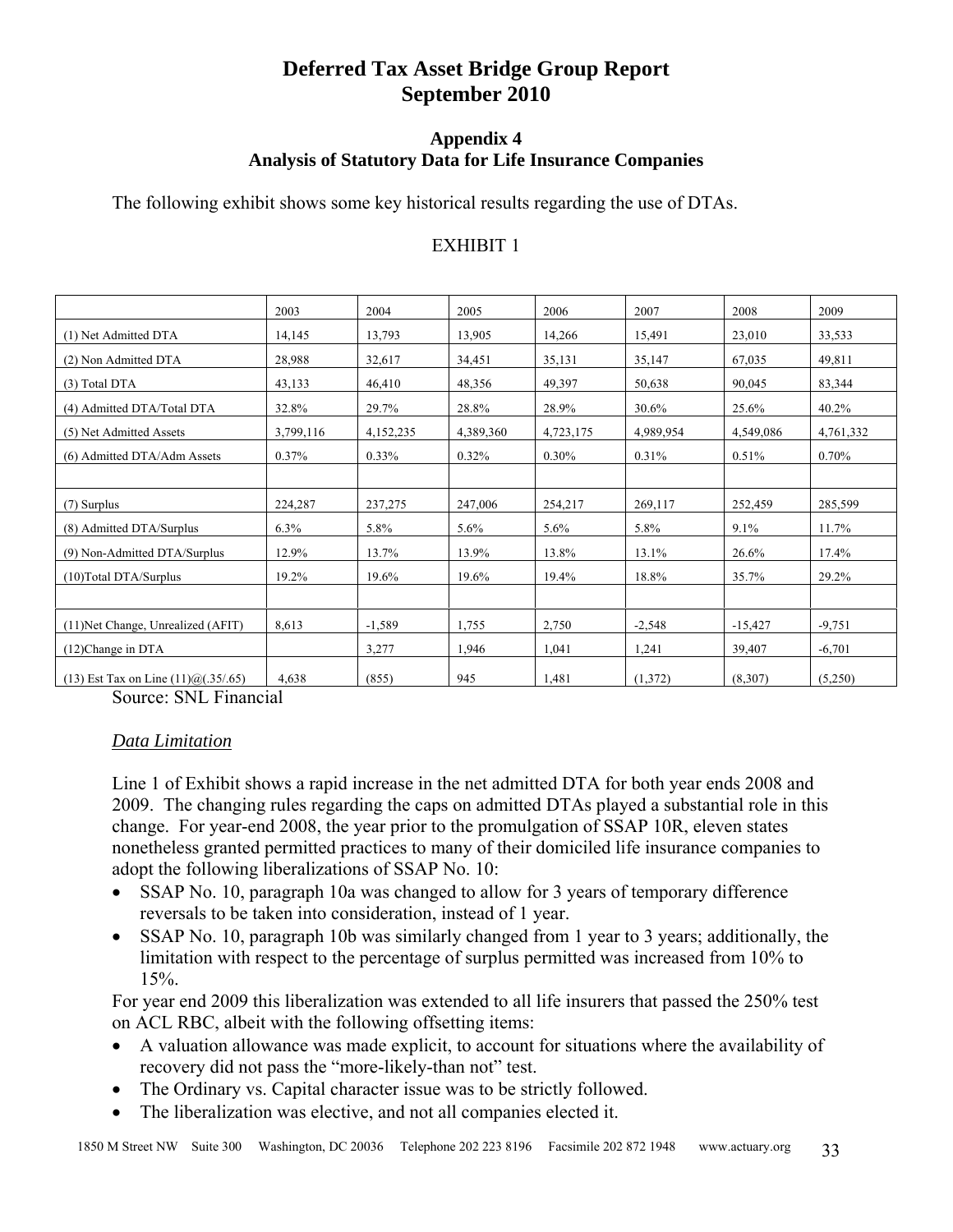Nevertheless, this amounted to a substantial net liberalization and increase in net admitted DTA on the whole for 2008 and 2009. Line 2 (Non-admitted DTA) experienced a consequent decrease. As a result of these changes, it is difficult to illustrate direct relationships between the DTA and various drivers. However, we can qualitatively note the drivers of DTA changes.

#### *Aggregate Trends*

As discussed earlier in this report, the major sources of deferred tax assets (DTAs) for life insurance companies are the following:

- (i) Excess of statutory reserves over tax reserves
- (ii) The 'Tax DAC' ("proxy" deferred acquisition expenses pursuant to Code Section 848)
- (iii) Unrealized capital losses

The excess of statutory reserves over tax reserves creates a reduction in statutory income that is not reflected in the tax returns. Reflecting the proper tax adjustment in this situation creates a DTA. This source of DTA is reasonably predictable except for those statement dates where excess asset adequacy reserves must be established. This is rarely a significant item in the aggregate except for times when the entire economy is experiencing financial distress.

The 'Tax DAC" proxy creates a tax at the issue date of a policy or contract is issued, and which is repaid over time. As a result, it creates a DTA which represents what the company will be repaid over time. This DTA amount is extremely predictable, inasmuch as the capitalization rate is a prescribed percentage of premiums and, by and large, amortizes in a straight-line fashion over 10 years.

Unrealized capital losses represent losses that have been reflected in the statutory statement but not in the tax returns. Again, proper reflection of the tax situation creates a DTA. This DTA amount is highly dependent on the state of the economy and arguably the most unpredictable of these three major sources.

As indicated above, sources (i) and (ii) are functions of reserves and premiums respectively, as illustrated historically in the table below for the life insurance industry as a whole (figures in USD billions). Ordinary Life and Ordinary annuity are the largest drivers of the Tax DAC.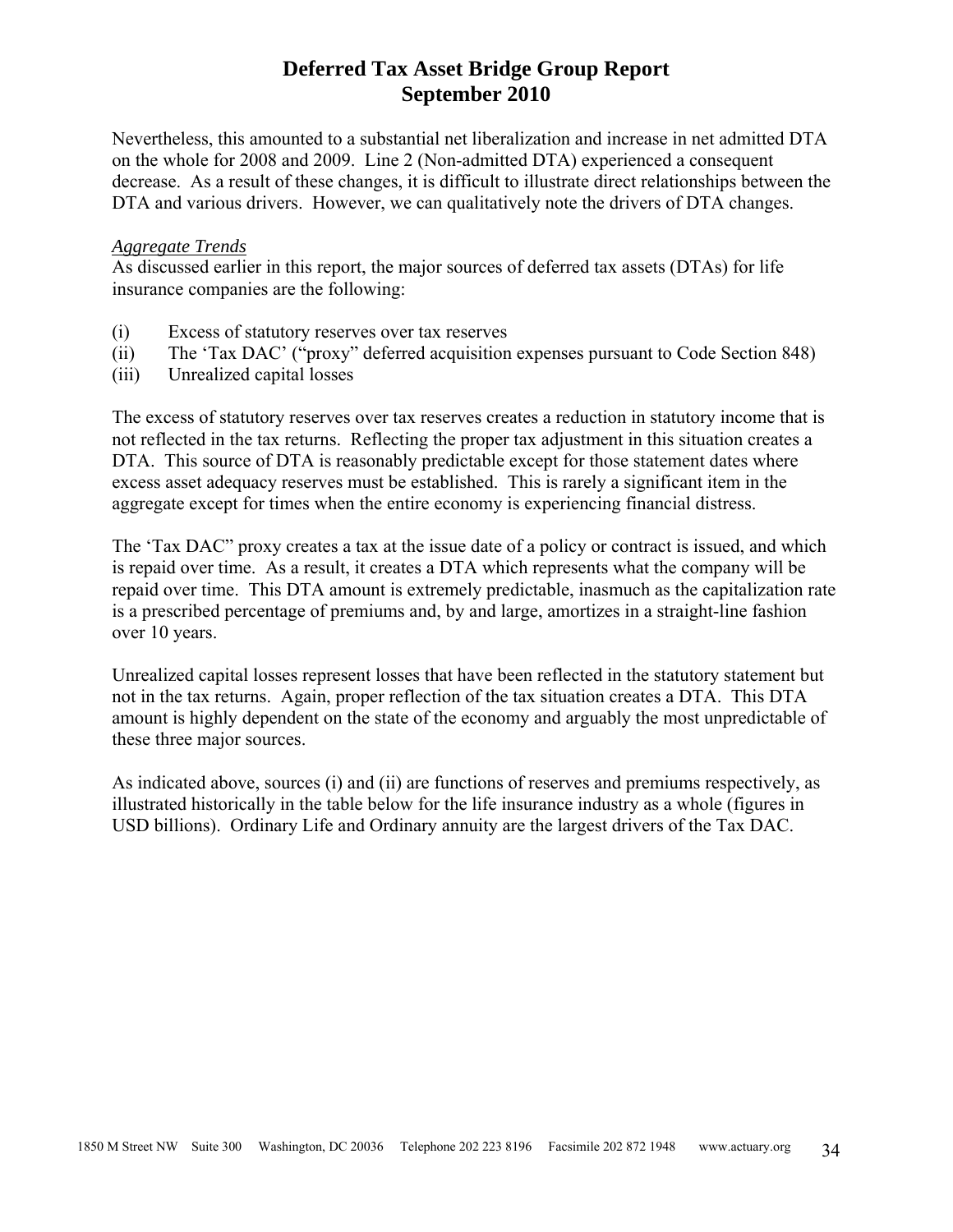### EXHIBIT 2 Life Industry Reserves and Premiums (\$billion) Source: SNL Financial

|                             | 2004  | 2005  | 2006  | 2007  | 2008  | 2009  |
|-----------------------------|-------|-------|-------|-------|-------|-------|
| Year End Aggregate Reserves |       |       |       |       |       |       |
| Life                        | 1,800 | 1,874 | 1,904 | 1,910 | 2,030 | 2,056 |
| Accident & Health           | 128   | 136   | 147   | 161   | 180   | 184   |
| Total                       | 1,928 | 2,010 | 2,051 | 2,071 | 2,210 | 2,240 |
|                             |       |       |       |       |       |       |
| Premium Income, Ordinary    |       |       |       |       |       |       |
| Life                        | 107   | 108   | 110   | 101   | 114   | 90    |
| Annuity                     | 167   | 163   | 183   | 188   | 203   | 119   |

This Exhibit shows that both the reserves and premium income were out of pattern on the low side in 2009. This would have been expected to lead to a drop in DTA, absent the change in the caps.

As noted above, unrealized capital losses are also a key source of DTAs.

Line 11 of Exhibit 1 shows the change in the net unrealized capital gains (i.e., unrealized capital gains less unrealized capital losses). Note that net capital losses increased in 2008 by \$15 billion and continued to increase in 2009, whereas for property/casualty insurers net capital losses decreased in 2009. The increase in 2009 is somewhat counterintuitive, and may be related to the impact of derivatives used to hedge market risk. As the markets went up, the value of these derivatives went down. In addition, there are a number of other points to consider in the different incidence of statutory asset deterioration between life insurers and property/casualty insurers:

- High quality bonds are generally valued at amortized cost, while lower quality bonds are valued at the lower of cost or market (LOCOM). While for property/casualty insurers NAIC asset classes 3 through 6 are valued at LOCOM, for life insurers only class 6 is valued at LOCOM. The depth of the financial crisis was March, 2009, so that, the rate of deterioration in statutory asset balances by calendar year could indeed be different between property/casualty insurers and life insurers. Thus as assets deteriorated through the NAIC classifications, this would be an explanation for the later effect of deterioration for life insurers. (For example, deterioration from class 2 to 3 would be felt by property/casualty insurers but would not be felt by life insurers until the asset reached class 6.)
- In general, life insurer asset durations tend to be longer than property/casualty insurer asset durations, due to the types of liabilities that they support. Thus it is possible that the deterioration rate per dollar of par value might be more significant for life insurers.

In total, the DTA decreased by \$10 million in 2009. There are several likely reasons, including the following:

- The decline in new ordinary premium as shown in the above table, which reduced new Tax DAC capitalization and consequently reduced the DTA
- The slowing of the aggregate non tax deductible reserve increases, in part due to two drivers: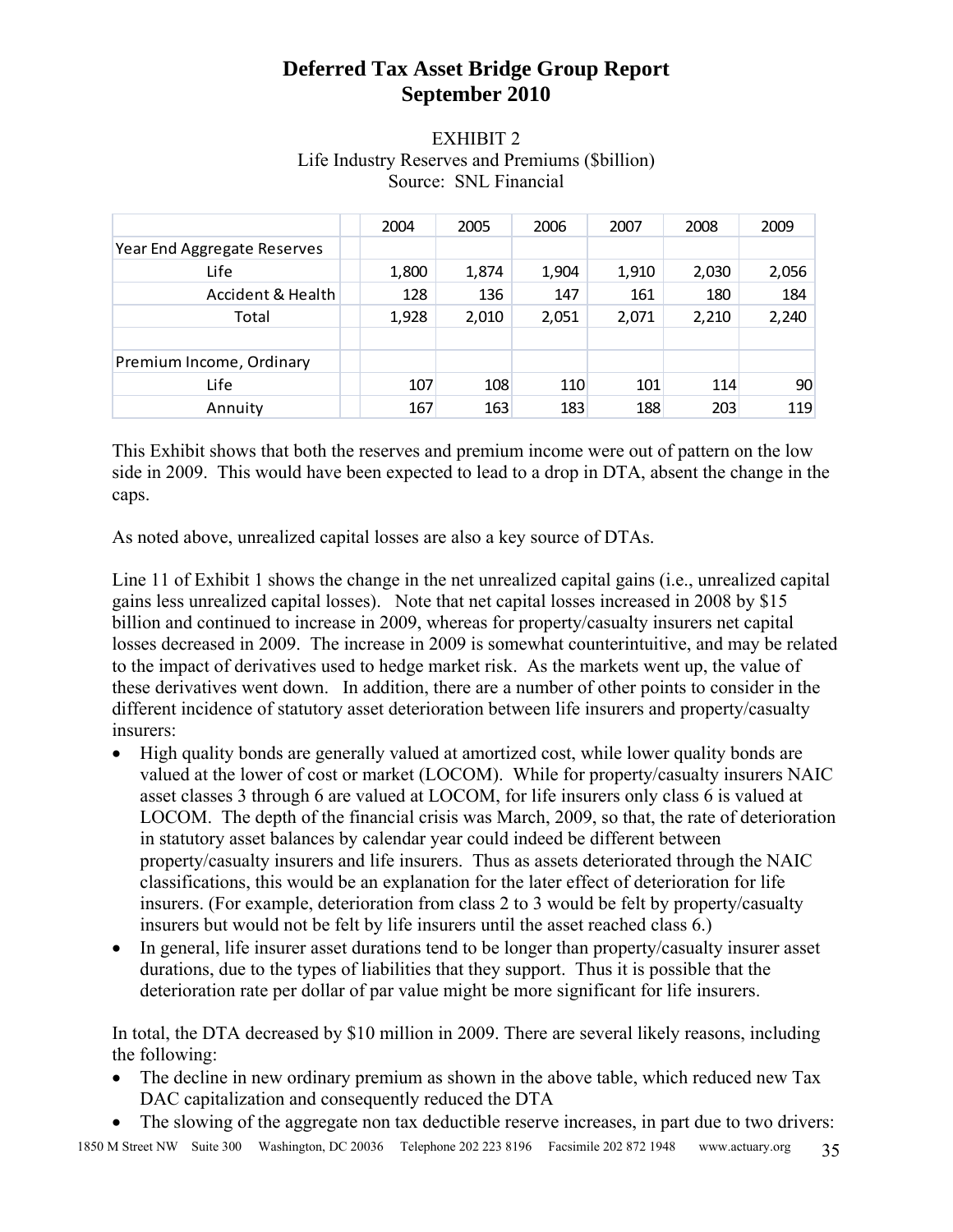- o The significant release of year end 2008 asset adequacy reserves.
- o A liberalization of the X-Factor generation rules applicable to alternative minimum reserves under the Appendix A-830 of the NAIC Accounting Practices and Procedures Manual. That should cause a substantial decrease in deficiency reserves from YE08 to YE09.
- The replacement of large statutory-to-tax reserve differences (for policies issued primarily from 1988 to approximately 2003) with smaller such differences (for more recent such issues), as the excess of the tax basis valuation interest rate (Applicable Federal Interest rate) over the statutory valuation interest rate has declined from over 300 basis points to virtually zero.

Exhibit 3 shows the positive correlation between the change in unrealized capital losses and the change in the net DTA. As indicated above, unrealized capital losses are a major source of DTA but not the only source. However, unrealized capital losses have recently been the most volatile of the three major sources.



To summarize, we can make the following statements about the DTA relative to other items in the statutory balance sheets:

- o The admitted DTA is a very small percentage of admitted assets but increasing due to the advent of SSAP 10R.
- o Even with the increased admissibility of the DTA, the admitted net DTA currently comprises only about 40% of the total net DTA.
- o The ratio of admitted net DTA to surplus has risen to 12% overall. However, this statistic varies widely by company and thus should not be taken out of context as an indicator of relative solidity for the industry. This statistic should be viewed on a company-by-company basis.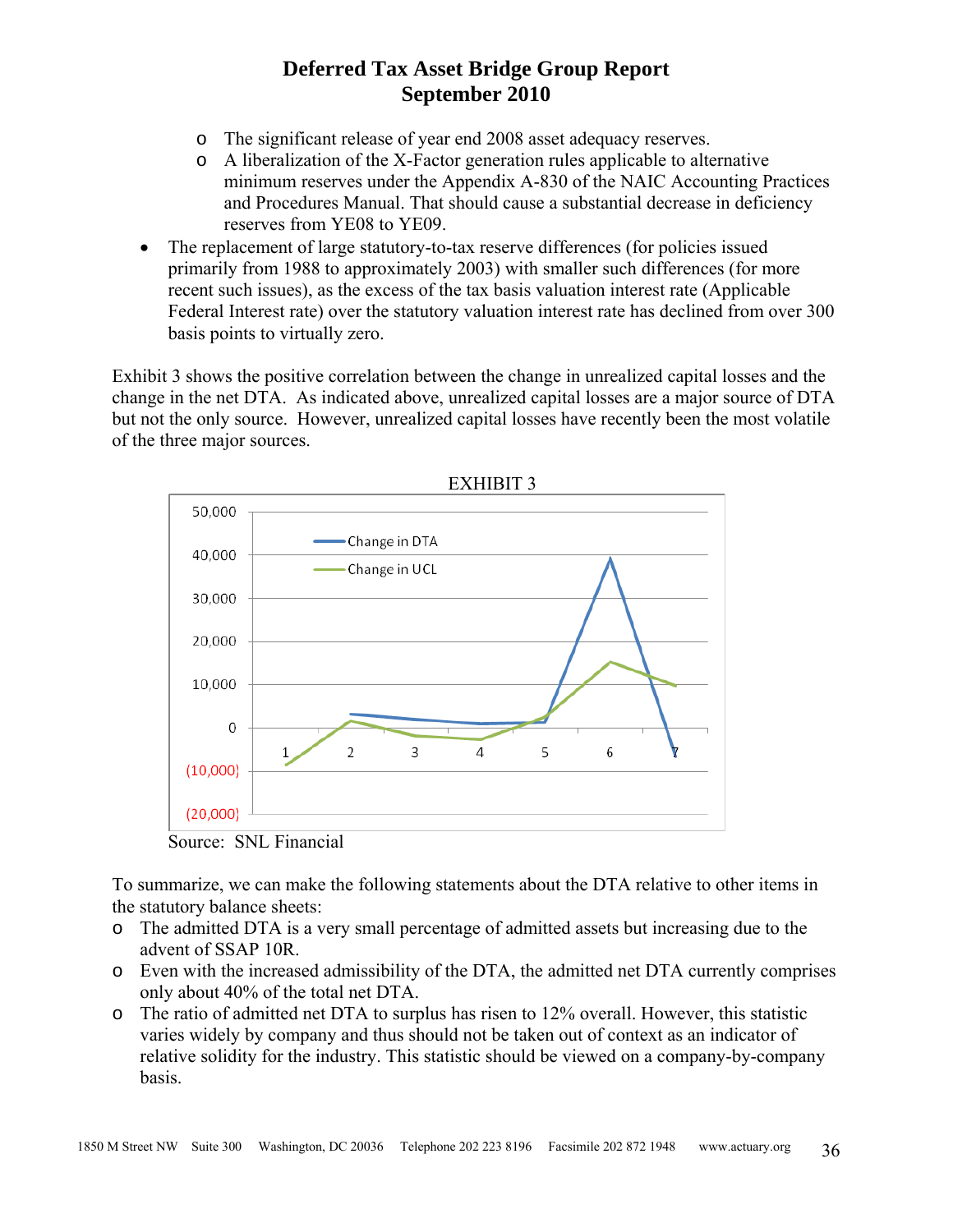#### **Appendix 5 Analysis of Statutory Data for Health Insurance Companies**

The Health Solvency Work Group reviewed available statutory annual statement data to evaluate the characteristics of the DTA and its dynamics over time.

#### *Health Industry Aggregate Trends*

As discussed earlier in this report, one of the major sources of DTAs is differences between statutory and tax reserves. For the Health industry, the primary drivers of DTAs include:

- Unpaid loss reserve discounting;
- Accruals that are not deductible for tax purposes until paid;
- Deficiency reserves that are not deductible until the loss is realized; and
- The 20% unearned premium haircut.

As with other product lines, one of the major sources of DTAs for the Health industry relates to differences between statutory and tax reserves. This results primarily from two sources: (1) differences in statutory and tax discount rates and (2) the non-deductible nature of premium deficiency reserves for tax purposes. The impact is amplified for Long Term Care (LTC) and other long-tailed products.

LTC products generate substantial reserves to cover benefits that stretch several years into the future. Because the tax reserves are calculated utilizing less conservative discount rates, there tends to be a substantial difference between the statutory and tax reserve levels. This difference in reserve levels accelerates income recognition relative to statutory accounting.

Per SSAP #54, premium deficiency reserves (PDRs) must be established "when the expected claim payments or incurred costs, claim adjustment expenses and administration costs exceed the premiums to be collected for the remainder of a contract period." Given the structure and relative newness of LTC products, PDRs are often required and can be quite substantial for older blocks of business. Because PDRs are not a tax-deductible liability, taxable income is accelerated relative to statutory income creating a need for DTAs.

The following table shows a high-level view of the industry aggregate statutory annual statements for the Health industry since 2004. The probable cause of the increase in DTAs in 2008 was unrealized capital losses.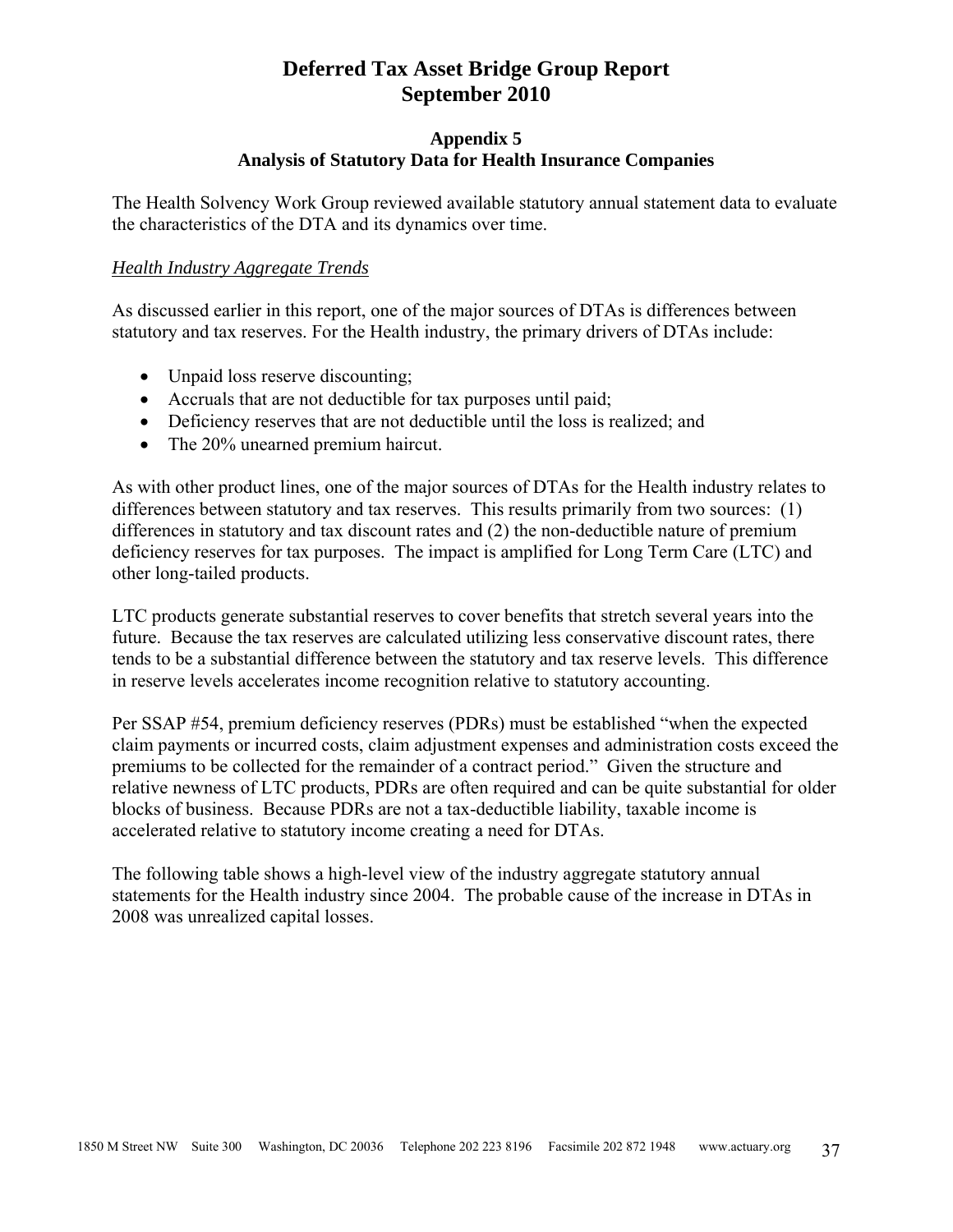| <b>Health Insurer Historic DTA(in \$millions)</b> |                     |        |        |         |        |        |        |
|---------------------------------------------------|---------------------|--------|--------|---------|--------|--------|--------|
|                                                   |                     | 2004   | 2005   | 2006    | 2007   | 2008   | 2009   |
| (1)                                               | <b>Admitted DTA</b> | 1,004  | 1,362  | 1,390   | 1,651  | 1,975  | 2,157  |
|                                                   | Non-Admitted        |        |        |         |        |        |        |
| (2)                                               | <b>DTA</b>          | 2,237  | 4,336  | 5,092   | 5,907  | 7,819  | 6,279  |
| (3)                                               | <b>Total DTA</b>    | 3,241  | 5,697  | 6,482   | 7,558  | 9,794  | 8,436  |
|                                                   |                     |        |        |         |        |        |        |
|                                                   | Admitted DTA        |        |        |         |        |        |        |
| (4)                                               | Total DTA           | 31.0%  | 23.9%  | 21.4%   | 21.8%  | 20.2%  | 25.6%  |
|                                                   | Deferred Tax        |        |        |         |        |        |        |
| (5)                                               | Liability           | 63     | 99     | 222     | 97     | 26     | 24     |
|                                                   |                     |        |        |         |        |        |        |
| (6)                                               | <b>Surplus</b>      | 45,743 | 61,074 | 71,653  | 79,598 | 67,447 | 74,337 |
|                                                   |                     |        |        |         |        |        |        |
|                                                   | Admitted DTA        |        |        |         |        |        |        |
| (7)                                               | ' Surplus           | 2.2%   | 2.2%   | 1.9%    | 2.1%   | 2.9%   | 2.9%   |
|                                                   | Non-Admitted        |        |        |         |        |        |        |
| (8)                                               | DTA / Surplus       | 4.9%   | 7.1%   | 7.1%    | 7.4%   | 11.6%  | 8.4%   |
|                                                   | Total DTA /         |        |        |         |        |        |        |
| (9)                                               | <b>Surplus</b>      | 7.1%   | 9.3%   | $9.0\%$ | 9.5%   | 14.5%  | 11.3%  |

Source: Highline Data from NAIC filings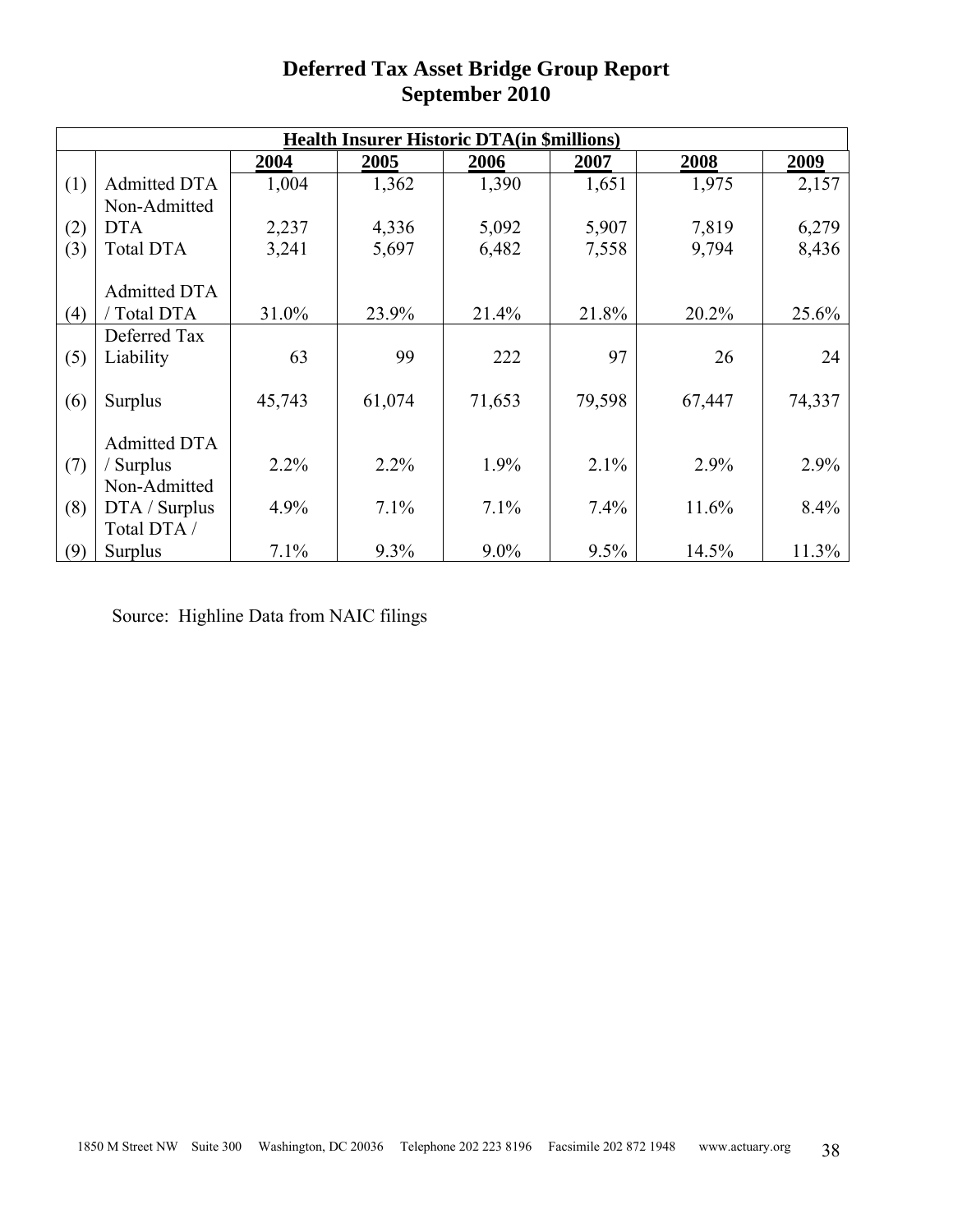#### **Appendix 6**

#### **Responses to Issues Raised by NAIC Members and Interested Parties**

This section addresses comments made by CADTF members and Interested Parties participating in the June 29 and September 9, 2010, conference calls regarding the DTABG's June 1 preliminary report on DTA.

- 1. A comment was made that the proposal "....takes away the DTA just when the company needs it..." Taking a regulatory perspective, the issue is not whether the company "needs" the DTA to avoid falling into an action level. Rather the issue is whether the company will realize the asset and, therefore, should a regulator depend on that asset. The basis for observations in the report is that a company that is more likely to fail is more likely not to realize the asset and the RBC formula should reflect that. If regulators do not share this view then the portion of the recommendation related to devaluing the DTA for companies in or near an RBC action level can be set aside. For companies not in or near an action level, no DTA-related charge if SSAP 10/10R limitations are retained, or a very small charge if SSAP 10/10R limitations are eliminated, is suggested.
- 2. It was also observed that the proposal is procyclical which seems somewhat redundant with the prior point (1). As noted in the report, the DTA is a different type of asset than most. It is not independent of the company and, in our view, depends on the company's viability. The proposal is company specific (i.e., it relates to the specific circumstances of a company and not the industry cycle), however it will reduce the benefit of the DTA if the individual company's surplus is adversely affected by an industry cycle and the company is at or near an RBC action level. This will put such companies on the regulator's radar screen not because of the industry cycle but because the company's surplus was not sufficient to carry its business and withstand the cycle without approaching or entering an RBC action level. It will have no impact on the RBC results of a company that is not near an action level.

Additionally, as noted in the report, current RBC treatment of the DTA implicitly has a similar element of procyclicality to it, albeit somewhat different computationally. As the admitted value of the DTA is largely a function of both current surplus and the ability to earn income, should a company's condition deteriorate, its surplus will decline, as will its ability to earn income. This results in an increasing portion of the DTA being treated as a non-admitted asset, which in turn reduces Adjusted Capital in the RBC calculation. Rather than further reducing Adjusted Capital due to increased non-admission of the DTA (an implicit risk charge), the report discusses an approach that increases the Authorized Control Level via an explicit risk charge.

3. A comment was made that the proposal represents an inappropriate use of RBC results by using the RBC ratio as a measure of the level of the DTA charge, particularly for weak companies. The primary purpose of RBC is to identify weakly capitalized companies that may represent a solvency concern - the same issue we are attempting to identify. While we recognize the restrictions on public use of RBC, we do not believe these restrictions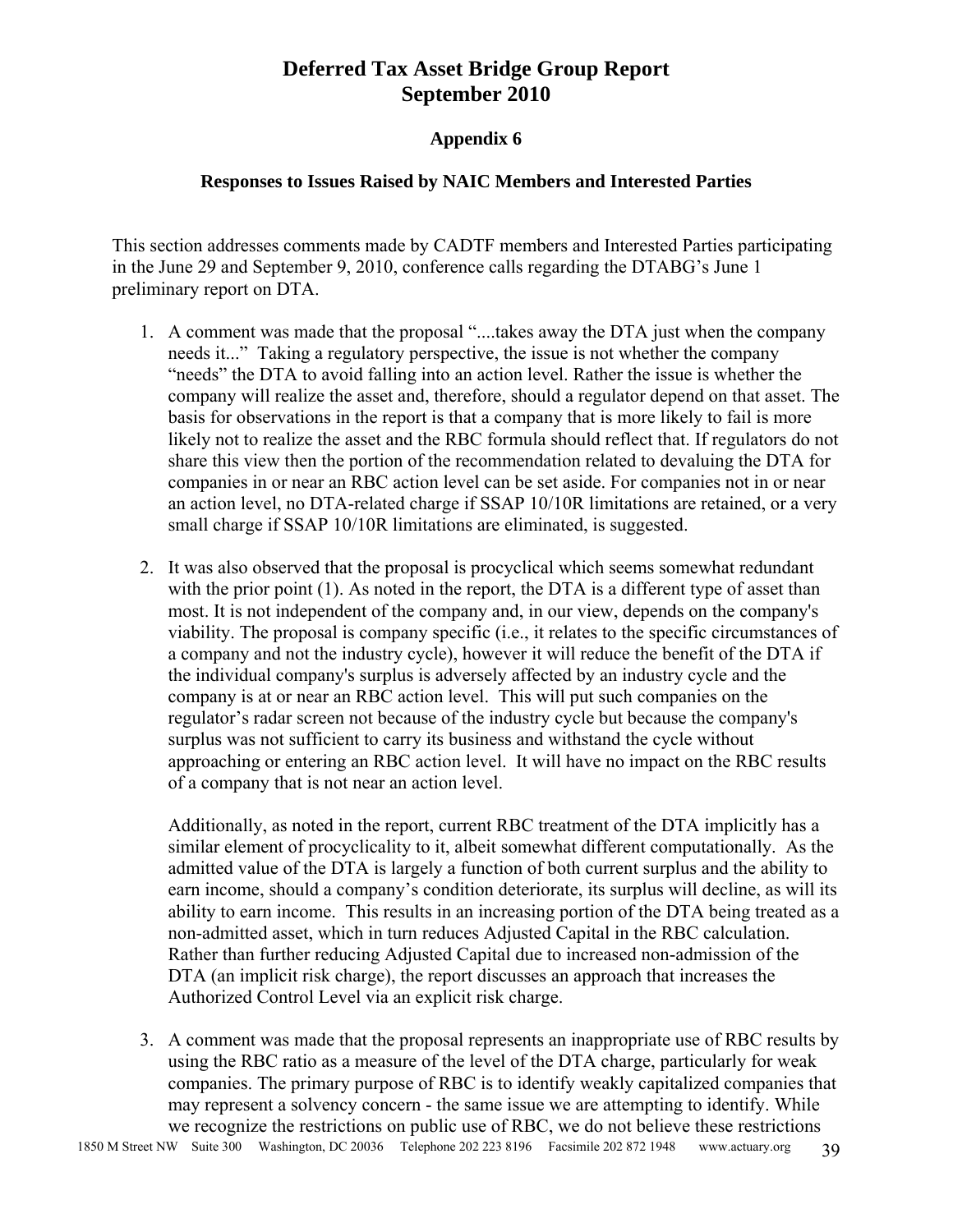prevent the NAIC from using interim RBC results to determine further adjustments to the final RBC result. It was concluded that this was practical and efficient and did not depend on information external to the formula (e.g., agency ratings that not all reporting entities have).

4. A comment was made that the report "...states the obvious..." by providing tables that show that the level of the DTA increases as a percentage of surplus as surplus declines and also noting that "...any fixed amount becomes a bigger percentage of a total amount that is declining..."

The tables serve several purposes. One purpose is to show the specific numbers rather than simply say that DTA is a higher percentage of surplus for companies with declining surplus. They are also intended to give perspective to the number of companies that are in the various "risk" categories and might be affected by the proposal. Additionally, they provide some idea of how much of the DTA is non-admitted currently by "risk" category, illustrating as noted above, that the current RBC calculation implicitly includes a significant capital charge via admissibility rules that increases dramatically as capitalization weakens. The DTAWG believes it would be an omission to exclude this information.

5. A question was raised regarding the threshold of 300% of Authorized Control Level embedded in the original proposal, below which the charge for the DTA begins to increase significantly and whether it should be set more conservatively. The DTAWG originally settled on the 300% ratio primarily because it was consistent with the PC Trend Test, but also because it was viewed as a point where regulators might appropriately begin having concerns about a company's financial condition and dependence on internally driven assets. Data and time constraints limited an analysis of an alternative threshold.

Additionally, it is important to note that the calculation for the threshold is based on calculating an adjusted RBC, whereby the DTA is removed entirely from Adjusted Capital, as well as any associated charge for the DTA embedded in the calculation of the Authorized Control Level. As such, the original 300% threshold as calculated is more conservative than the 300% level noted in the Trend Test, which implicitly includes the admitted value of the DTA in Adjusted Capital. The original threshold calculation was, however, intended to be consistent with that cited in SSAP10R.

We revisited this assumption based on feedback received during the comment period on our preliminary report and upon further evaluation of published ratings relative to RBC levels. It should be noted that our review of published ratings identified two issues that made selecting a final recommendation more difficult. First, there was an apparent disconnect between life companies and P&C companies as to what sort of RBC threshold corresponded to a company that would be considered to be in NAIC asset class 1. The RBC threshold appears to be higher for life companies. Second, RBC thresholds for P&C companies tend to be negatively correlated with company size (e.g., highly rated large companies tend to have lower RBC ratios than highly rated small companies). We have not done a detailed analysis of the sources of these disconnects.